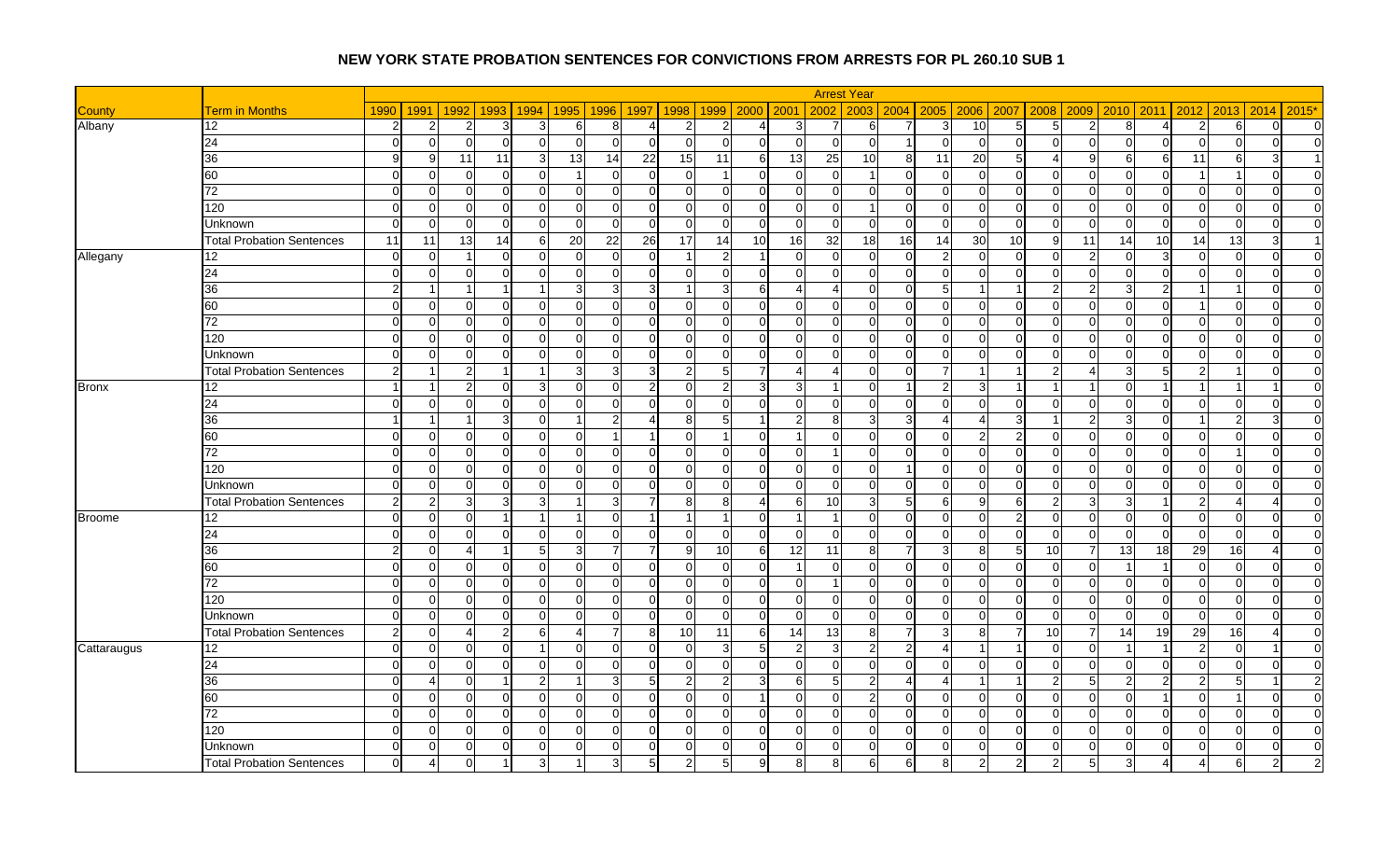|               |                                  |          |                |                                |                |                |                                  |                            |                 |                | <b>Arrest Year</b>         |                 |                |                |                   |            |                            |                |                |                         |                                  |
|---------------|----------------------------------|----------|----------------|--------------------------------|----------------|----------------|----------------------------------|----------------------------|-----------------|----------------|----------------------------|-----------------|----------------|----------------|-------------------|------------|----------------------------|----------------|----------------|-------------------------|----------------------------------|
| <b>County</b> | <b>Term in Months</b>            | 1990     | 1991           | 1992<br>1993                   | 1994           | 1996<br>1995   | 1997<br>1998                     | 1999                       | 2000 2001       |                | 2003<br>2002               |                 | 2004 2005      |                | 2006 2007<br>2008 | 2009       | $ 2010\rangle$             | 2011           | 2013<br>2012   | 2014                    | $2015*$                          |
| Cayuga        | 12                               | $\Omega$ | $\overline{0}$ | C                              | 0              | 0              | C<br>0                           |                            | ∩               | O              | $\Omega$                   | U               | $\Omega$       | $\overline{0}$ | $\mathbf 0$       | ∩          |                            | $\overline{0}$ | $\Omega$       | 0                       | $\overline{0}$<br>$\Omega$       |
|               | 24                               | $\Omega$ | $\overline{0}$ | $\Omega$                       | $\mathbf 0$    | $\Omega$       | $\overline{0}$<br>$\Omega$       | U<br>$\Omega$              | $\Omega$        | $\Omega$       | $\Omega$<br>$\Omega$       | $\Omega$        | $\mathbf 0$    | $\overline{0}$ | $\mathbf{0}$      | ∩          | $\Omega$                   | $\mathbf 0$    | $\Omega$       | $\Omega$                | $\overline{0}$                   |
|               | 36                               | 0        | $\overline{2}$ | -1                             | $\overline{2}$ |                | $\overline{0}$                   | Δ<br>51                    | $5\overline{)}$ | 4              | 2<br>-1                    | 3 <sup>l</sup>  | 3              | $\overline{7}$ | $\overline{2}$    | 3          |                            | 8              | 13             |                         | $\overline{0}$<br>31             |
|               | 60                               | $\Omega$ | $\Omega$       | $\Omega$                       | $\Omega$       | $\Omega$       | $\Omega$<br>$\Omega$             | ∩<br>$\Omega$              | $\Omega$        | $\Omega$       | $\Omega$<br>$\Omega$       | U               | $\Omega$       | $\Omega$       | $\Omega$          | C          | ∩<br>O                     | $\Omega$       | $\Omega$       | $\Omega$                | $\Omega$                         |
|               | 72                               | $\Omega$ | $\overline{0}$ | $\Omega$<br>$\Omega$           | $\Omega$       | $\Omega$       | $\overline{0}$<br>$\Omega$       | $\Omega$<br>$\Omega$       | $\Omega$        | $\Omega$       | $\Omega$<br>$\Omega$       | $\Omega$        | $\Omega$       | $\Omega$       | $\Omega$          | $\Omega$   | $\Omega$<br>$\Omega$       | $\Omega$       | $\Omega$       | $\Omega$                | $\Omega$<br>$\Omega$             |
|               | 120                              | $\Omega$ | $\overline{0}$ | $\sqrt{ }$                     | $\Omega$       | $\Omega$       | $\Omega$<br>$\Omega$             | U<br>$\Omega$              | $\Omega$        | $\Omega$       | $\Omega$<br>$\Omega$       | ΩI              | $\overline{0}$ | $\Omega$       | $\Omega$          | C          | ∩<br>$\Omega$              | $\Omega$       | $\Omega$       | $\Omega$                | $\Omega$<br>$\Omega$             |
|               | Unknown                          | $\Omega$ | $\overline{0}$ | $\Omega$                       | $\Omega$       | $\Omega$       | $\Omega$<br>$\Omega$             | $\Omega$<br>$\Omega$       | $\Omega$        | $\Omega$       | $\Omega$<br>$\Omega$       | $\Omega$        | $\overline{0}$ | $\Omega$       | $\Omega$          | $\Omega$   | $\Omega$<br>$\Omega$       | $\overline{0}$ | $\Omega$       | $\Omega$                | $\overline{0}$<br>$\Omega$       |
|               | <b>Total Probation Sentences</b> |          | $\overline{2}$ |                                | $\overline{2}$ |                | $\Omega$                         | 6                          | 5               | 4              | $\overline{1}$             | $\overline{3}$  | 3              | $\overline{7}$ | $\overline{2}$    | 3          |                            | 8              | 13             |                         | $\overline{0}$                   |
| Chautauqua    | 12                               |          | -1             | $\mathcal{P}$<br>$\mathcal{P}$ | $\Omega$       | $\Omega$       | $\overline{0}$                   | $\Omega$<br>$\overline{1}$ | $\Omega$        | $\Omega$       | $\Omega$<br>3              | $\Omega$        | $\Omega$       | $\vert$ 1      | $\overline{1}$    | $\Omega$   |                            | $\Omega$       | $\Omega$       | $\Omega$                | $\Omega$<br>$\Omega$             |
|               | 24                               | $\Omega$ | $\overline{0}$ | $\Omega$                       | $\Omega$       | $\Omega$       | $\overline{0}$<br>$\Omega$       | n<br>$\Omega$              | $\Omega$        | $\Omega$       | $\Omega$<br>$\Omega$       | $\Omega$        | $\overline{0}$ | $\overline{0}$ | $\mathbf 0$       | ∩          | 0                          | $\mathbf 0$    | $\Omega$       | 0                       | $\overline{0}$<br>0              |
|               | 36                               |          | $\overline{2}$ | 8                              |                | 5              | $\overline{3}$<br>-9             | 13                         | 5               |                | 9<br>14                    | 4               | 8              | 3 <sup>1</sup> | 8                 | 18<br>8    | 19                         | 9              | 18             | 12<br>10                | $\overline{0}$                   |
|               | 60                               |          | $\overline{0}$ | $\Omega$                       | 0              |                | $\Omega$<br>-1                   | $\Omega$                   | $\Omega$        | $\overline{0}$ | $\mathbf 0$<br>$\Omega$    | $\Omega$        | $\overline{0}$ | $\overline{0}$ | $\overline{0}$    | $\Omega$   | 0                          | $\overline{0}$ | $\Omega$       | 0                       | $\overline{0}$<br>$\overline{0}$ |
|               | 72                               | $\Omega$ | $\overline{0}$ | $\sqrt{ }$                     | $\Omega$       | $\Omega$       | $\Omega$<br>$\Omega$             | $\cap$<br>$\Omega$         | $\Omega$        | $\Omega$       | $\Omega$<br>$\Omega$       | U               | $\overline{0}$ | $\Omega$       | $\mathbf{0}$      | $\sqrt{ }$ | $\Omega$<br>$\Omega$       | $\Omega$       | $\Omega$       | $\Omega$                | $\Omega$<br>$\Omega$             |
|               | 120                              | $\Omega$ | $\overline{0}$ | $\Omega$<br>∩                  | $\overline{0}$ | $\Omega$       | $\overline{0}$<br>$\overline{0}$ | $\Omega$<br>$\Omega$       | $\Omega$        | $\Omega$       | $\Omega$<br>$\Omega$       | $\Omega$        | $\overline{0}$ | $\overline{0}$ | $\overline{0}$    | $\Omega$   | $\overline{0}$<br>$\Omega$ | $\mathbf 0$    | $\Omega$       | $\Omega$                | $\overline{0}$<br>$\Omega$       |
|               | <b>Unknown</b>                   | $\cap$   | $\overline{0}$ | $\Omega$                       | $\Omega$       | $\Omega$       | $\Omega$<br>$\Omega$             | n<br>$\Omega$              | $\Omega$        | $\Omega$       | $\Omega$<br>$\Omega$       | ΩI              | $\overline{0}$ | $\Omega$       | $\Omega$          | C          | $\Omega$                   | $\Omega$       | $\Omega$       | $\Omega$                | $\Omega$<br>$\Omega$             |
|               | <b>Total Probation Sentences</b> | 3        | $\mathbf{3}$   | 10 <sup>1</sup><br>5           | 4              | 6              | 10<br>$\boldsymbol{\Delta}$      | 14<br>81                   | $5\overline{)}$ | 4              | 9<br>17                    | $\overline{4}$  | 8              | $\overline{4}$ | 9                 | 20<br>8    | 20                         | 9              | 18             | 12<br>10                | $\overline{0}$                   |
| Chemung       | 12                               | $\Omega$ | $\overline{0}$ | $\Omega$<br>∩                  | 0              | $\Omega$       | $\overline{1}$<br>$\Omega$       | U<br>$\Omega$              | $\overline{1}$  | $\Omega$       | $\Omega$<br>$\overline{1}$ | $\Omega$        | $\overline{0}$ | $\Omega$       | -1                | $\Omega$   | 0<br>$\Omega$              | $\Omega$       |                | $\Omega$                | $\overline{0}$<br>$\Omega$       |
|               | 24                               | $\Omega$ | $\overline{0}$ | $\Omega$<br>$\Omega$           | $\Omega$       | $\Omega$       | $\Omega$<br>$\Omega$             | $\Omega$<br>$\Omega$       | ∩               | $\Omega$       | $\Omega$<br>$\Omega$       | $\Omega$        | $\Omega$       | $\Omega$       | $\Omega$          | $\Omega$   | $\Omega$<br>$\Omega$       | $\Omega$       | $\Omega$       | $\Omega$                | $\overline{0}$<br>$\Omega$       |
|               | 36                               |          | $\overline{2}$ |                                |                | $\Omega$       | 5<br>1                           | 5                          | 3               | 6              | 7<br>6                     | 8               | 8              | $\overline{2}$ | 6                 | 10         | 10<br>8                    | 5              | 9              |                         | $\overline{0}$                   |
|               | 60                               | $\Omega$ | $\overline{0}$ | $\sqrt{ }$                     | $\Omega$       | $\Omega$       | 0<br>$\Omega$                    | ∩                          | $\Omega$        | $\Omega$       | $\Omega$<br>$\Omega$       | U               | $\Omega$       | $\Omega$       | $\mathbf 0$       | C          | $\Omega$                   |                | ∩              | $\Omega$                | $\overline{0}$                   |
|               | 72                               | $\Omega$ | $\overline{0}$ | $\Omega$                       | $\mathbf 0$    | $\overline{0}$ | $\Omega$<br>0                    | $\Omega$<br>$\Omega$       | $\Omega$        | $\Omega$       | $\mathbf 0$<br>$\Omega$    | ΩI              | $\mathbf 0$    | $\overline{0}$ | $\mathbf 0$       | $\Omega$   | <sup>O</sup>               | $\overline{0}$ | $\Omega$       | $\mathbf 0$             | $\overline{0}$<br>$\Omega$       |
|               | 120                              | $\Omega$ | $\overline{0}$ | $\sqrt{ }$                     | $\Omega$       | $\Omega$       | $\Omega$<br>$\Omega$             | ∩<br>$\Omega$              | $\Omega$        | $\Omega$       | $\Omega$<br>$\Omega$       | U               | $\Omega$       | $\Omega$       | $\mathbf{0}$      | $\sqrt{ }$ | $\Omega$<br>$\Omega$       | $\Omega$       | $\Omega$       | $\Omega$                | $\Omega$<br>$\Omega$             |
|               | Unknown                          | $\Omega$ | $\overline{0}$ | $\Omega$<br>∩                  | $\mathbf 0$    | $\Omega$       | $\overline{0}$<br>$\Omega$       | $\Omega$<br>$\Omega$       | $\Omega$        | $\Omega$       | $\Omega$<br>$\Omega$       | $\Omega$        | $\Omega$       | $\Omega$       | $\mathbf 0$       | $\Omega$   | $\Omega$<br>$\Omega$       | $\Omega$       | $\Omega$       | $\Omega$                | $\overline{0}$<br>$\Omega$       |
|               | <b>Total Probation Sentences</b> |          | $\overline{2}$ | -1                             | $\mathbf{1}$   | $\Omega$       | $2 \mid$<br>5                    | 5                          | 4               | $6 \mid$       | 8<br>6                     | 8 <sup>1</sup>  | 8              | $\overline{2}$ | $\overline{7}$    | 10         | 10<br>9                    | 6              | 10             | $\boldsymbol{\Delta}$   | $\overline{0}$<br>8              |
| Chenango      | 12                               | $\Omega$ | $\overline{0}$ | $\overline{2}$<br>∩            | $\mathbf 0$    |                | $\overline{1}$                   | $\Omega$<br>$\Omega$       | $\Omega$        | $\Omega$       | $\overline{0}$<br>$\Omega$ | $\overline{1}$  | $\overline{0}$ | $\vert$ 1      | $\Omega$          | $\Omega$   | $\overline{0}$<br>$\Omega$ | $\overline{0}$ | $\Omega$       | $\Omega$                | $\overline{0}$<br>$\Omega$       |
|               | 24                               | $\Omega$ | $\overline{0}$ | $\sqrt{ }$                     | $\Omega$       | $\Omega$       | $\Omega$<br>$\Omega$             | U                          | $\Omega$        | $\Omega$       | $\mathbf{0}$<br>$\Omega$   | U               | $\mathbf 0$    | $\overline{0}$ | $\mathbf{0}$      |            | $\Omega$                   | $\mathbf 0$    | $\Omega$       | $\Omega$                | $\overline{0}$<br>$\Omega$       |
|               | 36                               |          | -1             | $\Omega$<br>$\Omega$           | 3              | $\Omega$       | $\overline{0}$<br>$\Omega$       | $\overline{1}$             | $\overline{3}$  |                | $\overline{2}$<br>5        | $\Omega$        | 3              | $\overline{2}$ | -1                | -1         | $\mathcal{P}$<br>2         | -1             | 2 <sup>1</sup> | $\overline{2}$          | $\overline{0}$<br>$\Omega$       |
|               | 60                               | $\Omega$ | $\overline{0}$ | $\Omega$                       | $\Omega$       | $\Omega$       | $\Omega$<br>$\overline{0}$       | O                          | ∩               | $\Omega$       | $\Omega$<br>$\Omega$       | ΩI              | $\Omega$       |                | $\Omega$          | ∩          | $\Omega$                   | $\Omega$       | $\Omega$       | $\Omega$                | $\overline{0}$<br>$\Omega$       |
|               | 72                               | $\Omega$ | $\overline{0}$ | $\Omega$<br>∩                  | $\Omega$       | $\Omega$       | $\Omega$<br>$\Omega$             | ∩<br>∩                     | $\Omega$        | $\Omega$       | $\Omega$<br>$\Omega$       | $\Omega$        | $\Omega$       | $\Omega$       | $\Omega$          |            | $\Omega$<br>O              | $\Omega$       | $\Omega$       | $\Omega$                | $\overline{0}$<br>$\Omega$       |
|               | 120                              | $\Omega$ | $\overline{0}$ | $\Omega$                       | 0              | $\Omega$       | $\Omega$<br>$\Omega$             | $\Omega$<br>$\Omega$       | $\Omega$        | $\Omega$       | $\Omega$<br>$\Omega$       | 0               | $\overline{0}$ | $\Omega$       |                   | $\Omega$   | $\Omega$<br><sup>O</sup>   | $\mathbf 0$    | $\Omega$       | $\Omega$                | $\overline{0}$<br><sup>O</sup>   |
|               | <b>Unknown</b>                   | $\Omega$ | $\overline{0}$ | $\Omega$                       | $\mathbf 0$    | $\Omega$       | $\overline{0}$<br>$\Omega$       | $\Omega$<br>$\Omega$       | $\Omega$        | $\Omega$       | $\Omega$<br>$\Omega$       | $\Omega$        | $\Omega$       | $\Omega$       | $\mathbf 0$       | $\Omega$   | $\Omega$<br>$\Omega$       | $\Omega$       | $\Omega$       | $\Omega$                | $\Omega$<br>$\Omega$             |
|               | <b>Total Probation Sentences</b> |          | -1             | $\mathcal{P}$<br>∩             | $\overline{3}$ |                | $\overline{1}$                   | -1                         | 3               |                | $\overline{2}$<br>5        | 1               | 3              | $\overline{4}$ | $\overline{c}$    | 2          | 2                          | -1             | $\overline{2}$ | $\overline{2}$          | $\Omega$<br>$\Omega$             |
| Clinton       | 12                               | $\Omega$ | $\overline{0}$ | $\overline{2}$                 | $\Omega$       | $\overline{2}$ | $\overline{0}$                   | 3                          | $\overline{1}$  |                | $\overline{1}$             | 1               | $\overline{0}$ | $\mathbf{3}$   | $\overline{1}$    |            | 2                          | $\Omega$       | $\overline{2}$ | $\overline{\mathbf{A}}$ | $\Omega$                         |
|               | 24                               | $\Omega$ | $\overline{0}$ | $\Omega$<br>∩                  | $\Omega$       | $\Omega$       | $\overline{0}$<br>$\Omega$       | $\Omega$<br>$\Omega$       | $\Omega$        | $\Omega$       | $\overline{0}$<br>$\Omega$ | $\Omega$        | $\overline{0}$ | $\overline{0}$ | $\overline{0}$    | $\Omega$   | $\Omega$<br>$\Omega$       | $\overline{0}$ | $\Omega$       | $\Omega$                | $\Omega$                         |
|               | 36                               |          |                |                                |                |                | $\overline{7}$<br>3              |                            | 8               |                | 5                          | 11              | 6              | $\overline{3}$ | 8                 | c          | 6                          | 13             | 3              | 3                       |                                  |
|               | 60                               | $\Omega$ | $\overline{0}$ | $\Omega$<br>$\Omega$           | $\overline{1}$ |                | $\overline{0}$                   | $\Omega$                   | $\vert$ 1       | $\Omega$       | $\mathbf 0$<br>$\Omega$    | $\overline{1}$  | $\Omega$       | $\Omega$       | $\overline{0}$    | $\Omega$   | $\Omega$<br>$\Omega$       | $\Omega$       | $\Omega$       | $\Omega$                | $\overline{0}$<br>$\Omega$       |
|               | $\overline{72}$                  | $\Omega$ | $\overline{0}$ | $\sqrt{ }$                     | $\Omega$       | $\Omega$       | $\Omega$<br>$\overline{0}$       | U                          | $\Omega$        | $\Omega$       | $\mathbf{0}$<br>$\Omega$   | U               | $\Omega$       | $\overline{0}$ | $\mathbf 0$       | $\sqrt{ }$ | $\Omega$                   | $\Omega$       | $\Omega$       | 0                       | $\overline{0}$<br>$\Omega$       |
|               | 120                              | $\Omega$ | $\overline{0}$ | $\Omega$                       | $\Omega$       | $\Omega$       | $\Omega$<br>$\Omega$             | U                          | ∩               | $\Omega$       | $\Omega$<br>$\Omega$       | U               | $\Omega$       | $\overline{0}$ | $\mathbf 0$       | C          | O                          | $\mathbf 0$    | $\Omega$       | $\Omega$                | $\overline{0}$<br>$\Omega$       |
|               | Unknown                          | $\Omega$ | $\overline{0}$ | $\Omega$                       | 0              | 0              | $\Omega$<br>$\overline{0}$       | $\Omega$<br>$\Omega$       | $\mathbf 0$     | $\overline{0}$ | $\mathbf 0$<br>$\Omega$    | $\Omega$        | $\mathbf 0$    | $\overline{0}$ | $\mathbf 0$       | $\Omega$   | $\Omega$<br>0              | $\mathbf 0$    | 0              | 0                       | $\overline{0}$<br>0              |
|               | <b>Total Probation Sentences</b> |          |                |                                |                |                | 5                                | 11<br>8                    | 10              | 8              | 6                          | 13 <sup>l</sup> | 6              | 6              | 9                 | 10         | 6                          | 13             | 5              |                         |                                  |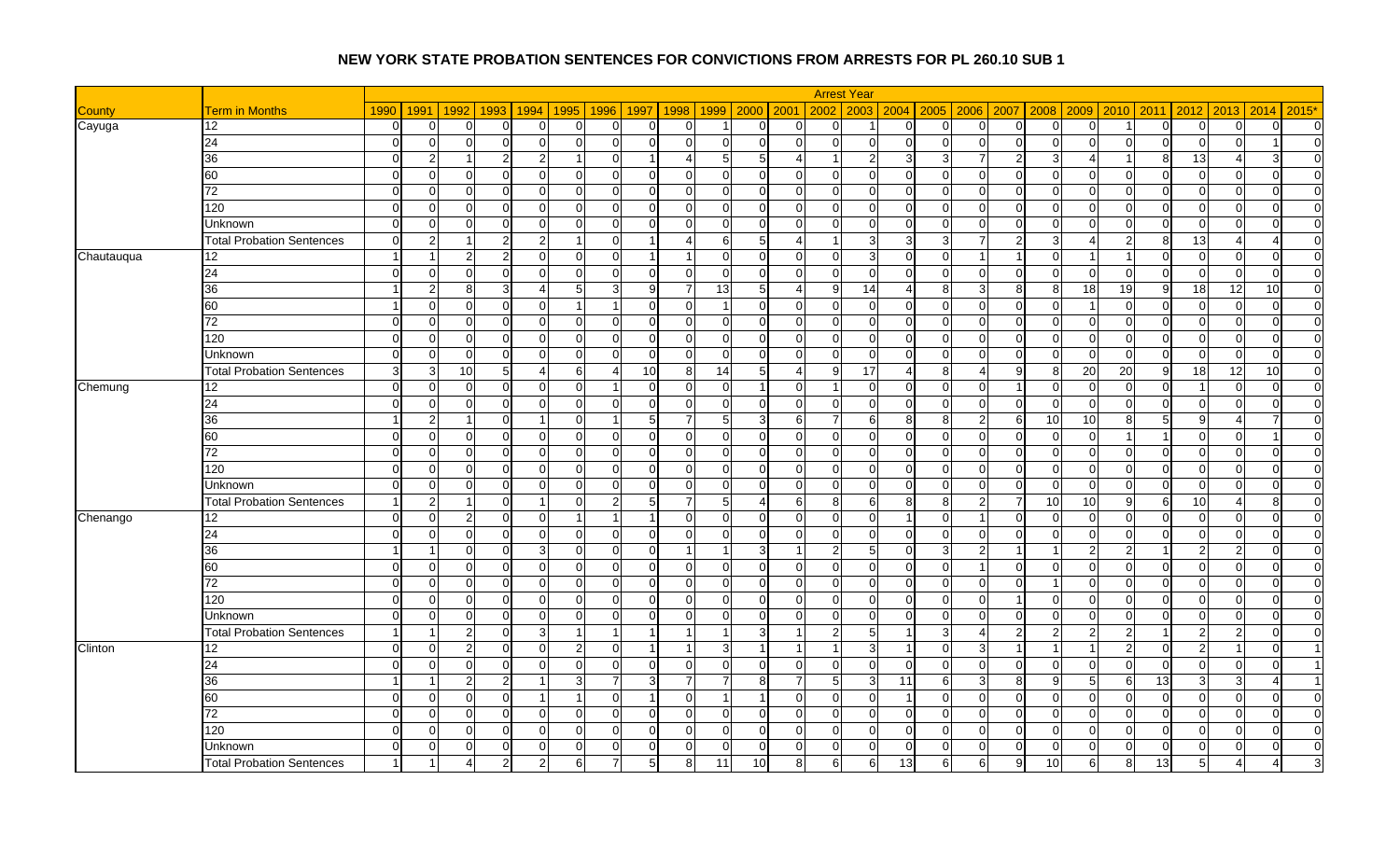|                 |                                  |                |                       |                           |                |                |                 |                        |                            |                |                | <b>Arrest Year</b>                |                |                       |                |                                  |          |                |                |                                            |                |                |
|-----------------|----------------------------------|----------------|-----------------------|---------------------------|----------------|----------------|-----------------|------------------------|----------------------------|----------------|----------------|-----------------------------------|----------------|-----------------------|----------------|----------------------------------|----------|----------------|----------------|--------------------------------------------|----------------|----------------|
| <b>County</b>   | <b>Term in Months</b>            | 1990           | 1991                  | 1992<br>1993              | 1994           | 1995           | 1996            | 1998<br>1997           | 1999                       | 2000 2001      |                | 2002<br>2003                      |                | 2004 2005             | 2006 2007      | 2008                             | 2009     | 2010           | 2011           | 2013<br>2012                               | 2014           | $2015*$        |
| Columbia        | 12                               | $\Omega$       | $\overline{0}$        | $\mathcal{P}$<br>$\Omega$ | $\mathbf 0$    | $\overline{2}$ | $\mathbf{3}$    |                        | $\Omega$<br>-1             | $2 \vert$      |                | $\overline{2}$<br>-1              | $\Omega$       | 3                     | $\overline{0}$ | $\overline{0}$<br>-1             |          | $\overline{0}$ | -1             | $\Omega$<br>$\Omega$                       | $\Omega$       | $\overline{0}$ |
|                 | 24                               | $\Omega$       | $\overline{0}$        | $\mathcal{C}$             | $\mathbf 0$    | $\Omega$       | $\overline{0}$  | $\Omega$               | U<br>$\Omega$              | $\Omega$       | $\Omega$       | $\overline{0}$<br>$\Omega$        | $\Omega$       | $\overline{0}$        | $\Omega$       | $\overline{0}$<br>$\Omega$       |          | $\overline{0}$ | $\mathbf 0$    | $\Omega$<br>$\Omega$                       | $\Omega$       | $\Omega$       |
|                 | 36                               |                | $\mathbf{3}$          | $\Omega$<br>∩             | 3              | $\Omega$       | 8 <sup>1</sup>  | 3                      | 5<br>4                     | $5 \square$    | $\overline{7}$ | 10<br>9                           | 5 <sup>1</sup> | $\boldsymbol{\Delta}$ | 41             | -1<br>4                          |          | 2              | $\overline{0}$ | $\Omega$<br>$\Omega$                       | $\overline{2}$ | $\overline{0}$ |
|                 | 60                               | $\Omega$       | $\overline{0}$        | $\sqrt{ }$                | $\Omega$       |                | $\Omega$        | $\Omega$               |                            | $\Omega$       | $\Omega$       | $\Omega$<br>$\Omega$              | $\Omega$       | $\overline{0}$        | $\Omega$       | $\Omega$<br>$\mathcal{C}$        |          | $\Omega$       | $\Omega$       | $\Omega$                                   | $\Omega$       | $\Omega$       |
|                 | 72                               | $\Omega$       | $\overline{0}$        | $\Omega$<br>$\Omega$      | $\mathbf 0$    | $\Omega$       | $\overline{0}$  | $\Omega$               | $\Omega$<br>$\Omega$       | $\Omega$       | $\Omega$       | $\Omega$<br>$\Omega$              | $\overline{1}$ | $\Omega$              | $\overline{2}$ | $\Omega$<br>$\Omega$             | $\Omega$ | $\Omega$       | $\Omega$       | $\Omega$<br>$\Omega$                       | $\Omega$       | $\Omega$       |
|                 | 120                              | $\Omega$       | $\overline{0}$        | $\Omega$<br>∩             | 0              | $\Omega$       | $\overline{0}$  | $\Omega$               | O<br>$\Omega$              | $\Omega$       | $\Omega$       | $\mathbf 0$<br>$\Omega$           | $\Omega$       | $\overline{0}$        | $\overline{0}$ | $\mathbf 0$<br>$\Omega$          |          | $\Omega$       | $\mathbf 0$    | $\Omega$<br>0                              | $\Omega$       | $\overline{0}$ |
|                 | Unknown                          | $\Omega$       | $\overline{0}$        | $\sqrt{ }$                | 0              | $\Omega$       | $\overline{0}$  | $\Omega$               | $\Omega$<br>$\Omega$       | ∩              | $\Omega$       | $\Omega$<br>$\Omega$              | $\Omega$       | $\Omega$              | $\overline{0}$ | $\Omega$<br>C                    | $\Omega$ | $\Omega$       | $\mathbf 0$    | $\Omega$<br>$\Omega$                       | ∩              | $\Omega$       |
|                 | <b>Total Probation Sentences</b> |                | $\mathbf{3}$          | 2                         | 3              | -31            | 11              | $\Delta$               | Δ<br>61                    | 7              | 8              | 11<br>11                          | 61             |                       | 6              | 5                                |          |                | -1             | $\Omega$<br>0                              |                | $\overline{0}$ |
| Cortland        | 12                               | $\Omega$       | $\overline{0}$        | $\Omega$                  | $\Omega$       | $\mathcal{D}$  | $\Omega$        | $\Omega$               | $\Omega$<br>$\Omega$       | -1             |                | $\overline{2}$                    | 4              |                       |                | $\overline{2}$                   |          |                | $\Omega$       | ∩                                          | $\Omega$       | $\Omega$       |
|                 | 24                               | $\Omega$       | $\overline{0}$        | $\Omega$<br>∩             | $\overline{0}$ | $\overline{0}$ | $\overline{0}$  | $\overline{0}$         | $\overline{0}$<br>$\Omega$ | $\Omega$       | $\overline{0}$ | $\overline{0}$<br>$\mathbf 0$     | 01             | $\overline{0}$        | $\overline{0}$ | $\overline{0}$<br>$\Omega$       | $\Omega$ | $\overline{0}$ | $\mathbf 0$    | $\overline{0}$<br>$\mathbf 0$              | $\overline{0}$ | $\overline{0}$ |
|                 | 36                               |                | $\overline{0}$        | 2                         | 6              | 3              | 5 <sub>5</sub>  | $\boldsymbol{\Lambda}$ |                            | 12             | $\mathfrak{p}$ | 8<br>4                            | $\overline{3}$ | 5                     | $\overline{2}$ | Δ<br>Δ                           |          |                | $\overline{2}$ | $\boldsymbol{\varLambda}$                  | q              | $\Omega$       |
|                 | 60                               |                | $\overline{0}$        | $\mathbf 0$<br>∩          | $\mathbf 0$    | $\overline{0}$ | $\overline{0}$  | $\overline{0}$         | $\Omega$<br>-1             | $\overline{0}$ | $\overline{0}$ | $\overline{0}$<br>$\Omega$        | $\Omega$       |                       | $\overline{0}$ | $\overline{0}$<br>$\Omega$       | $\Omega$ | $\Omega$       | $\overline{0}$ | $\Omega$<br>$\mathbf 0$                    | $\Omega$       | $\overline{0}$ |
|                 | 72                               | $\Omega$       | $\overline{0}$        | $\Omega$                  | 0              | $\Omega$       | $\mathbf 0$     | $\Omega$               | U<br>$\Omega$              | $\Omega$       |                | $\Omega$<br>$\Omega$              | $\Omega$       | $\overline{0}$        | $\overline{0}$ | $\overline{0}$<br>$\sqrt{ }$     | ∩        | $\Omega$       | $\mathbf 0$    | $\Omega$<br>$\Omega$                       | $\Omega$       | $\Omega$       |
|                 | 120                              | $\Omega$       | $\Omega$              | $\Omega$<br>∩             | $\Omega$       | $\Omega$       | $\Omega$        | $\Omega$               | $\Omega$<br>$\Omega$       | $\Omega$       | $\Omega$       | $\Omega$<br>$\Omega$              | $\Omega$       | $\Omega$              | $\Omega$       | $\Omega$<br>$\Omega$             | $\Omega$ | $\Omega$       | $\Omega$       | $\Omega$<br>$\Omega$                       | $\Omega$       | $\Omega$       |
|                 | Unknown                          | $\Omega$       | $\overline{0}$        | $\Omega$                  | 0              | $\Omega$       | $\overline{0}$  | $\Omega$               | U<br>$\Omega$              | $\Omega$       | $\Omega$       | $\Omega$<br>$\Omega$              | $\Omega$       | $\Omega$              | $\Omega$       | $\Omega$<br>$\Omega$             | ∩        | $\Omega$       | $\Omega$       | $\Omega$<br>$\Omega$                       | $\Omega$       | $\Omega$       |
|                 | <b>Total Probation Sentences</b> | $\mathcal{P}$  | $\overline{0}$        | 2<br>6                    | 6              | -5             | 5 <sub>5</sub>  | $\Delta$               |                            | 13             | Δ              | 6<br>q                            | $\overline{7}$ |                       | 3 <sup>1</sup> | 6<br>5                           |          |                | $\overline{2}$ | 5<br>4                                     | q              | $\Omega$       |
| Delaware        | 12                               | $\Omega$       | $\overline{0}$        | $\Omega$                  | 0              | $\Omega$       | 0               | $\Omega$               | 2                          | $\Omega$       | $\Omega$       | $\mathbf 0$<br>$\cap$             | U              | $\Omega$              | $\overline{0}$ | $\mathbf 0$<br>$\Omega$          |          | $\Omega$       | $\Omega$       | $\Omega$<br>$\Omega$                       | $\Omega$       | $\Omega$       |
|                 | 24                               | $\Omega$       | $\overline{0}$        | C                         | $\Omega$       | $\Omega$       | $\Omega$        | $\Omega$               | $\Omega$<br>∩              | ∩              | $\Omega$       | $\Omega$<br>$\Omega$              | $\Omega$       | $\Omega$              | $\Omega$       | $\Omega$<br>C                    | $\Omega$ | $\Omega$       | $\Omega$       | $\Omega$<br>$\cap$                         | ∩              | $\overline{0}$ |
|                 | 36                               | $\Omega$       | -1                    | $\Omega$                  | $\mathbf 0$    | -1             | $\overline{1}$  |                        | 3                          | 2              | $\Omega$       | $\Omega$                          | $\overline{2}$ |                       | $5 \,$         | $\overline{2}$<br>2              |          |                | $\Omega$       | $\Omega$<br>-1                             |                | $\overline{0}$ |
|                 | 60                               | $\Omega$       | $\overline{0}$        | $\Omega$                  | $\Omega$       | $\Omega$       | 0               | $\Omega$               | $\Omega$                   | $\Omega$       | $\Omega$       | $\Omega$<br>$\Omega$              | $\Omega$       | $\overline{0}$        | $\Omega$       | $\mathbf 0$<br>$\Omega$          | $\Omega$ | $\Omega$       | $\Omega$       | $\Omega$<br>$\Omega$                       | $\Omega$       | $\Omega$       |
|                 | 72                               | $\Omega$       | $\overline{0}$        | $\Omega$                  | $\mathbf 0$    | $\Omega$       | 0               | $\Omega$               | $\Omega$<br>$\Omega$       | $\Omega$       | $\Omega$       | $\Omega$<br>$\Omega$              | $\Omega$       | $\overline{0}$        | $\Omega$       | $\overline{0}$<br>$\Omega$       | $\Omega$ | $\Omega$       | $\overline{0}$ | $\mathbf 0$<br>$\Omega$                    | $\Omega$       | $\overline{0}$ |
|                 | 120                              | $\Omega$       | $\overline{0}$        | C                         | $\Omega$       | $\Omega$       | $\Omega$        | $\Omega$               | U<br>$\Omega$              | $\Omega$       |                | $\Omega$<br>$\Omega$              | $\Omega$       | $\Omega$              | $\Omega$       | $\Omega$<br>C                    |          | $\Omega$       | $\Omega$       | $\Omega$<br>$\Omega$                       | $\Omega$       | $\Omega$       |
|                 | <b>Unknown</b>                   | $\Omega$       | $\overline{0}$        | $\Omega$<br>∩             | $\Omega$       | $\Omega$       | $\Omega$        | $\Omega$               | $\Omega$<br>$\Omega$       | $\Omega$       | $\Omega$       | $\Omega$<br>$\Omega$              | $\Omega$       | $\Omega$              | $\Omega$       | $\Omega$<br>$\Omega$             | $\Omega$ | $\Omega$       | $\Omega$       | $\Omega$<br>$\Omega$                       | $\Omega$       | $\Omega$       |
|                 | <b>Total Probation Sentences</b> | $\Omega$       |                       | C                         | $\Omega$       |                | $\overline{1}$  |                        |                            | $\overline{2}$ |                | $\Omega$                          | $2 \vert$      |                       | 5              | $\overline{c}$<br>$\overline{2}$ |          |                | $\Omega$       | $\Omega$                                   |                | $\Omega$       |
| <b>Dutchess</b> | 12                               |                | -1                    | 3                         | -1             | 2              | 3 <sup>1</sup>  | 3                      |                            | $\Omega$       | 4              | $\Omega$                          | $\Omega$       | $\Omega$              | $\overline{0}$ | $\Omega$<br>$\Omega$             |          | $\Omega$       | -1             | $\Omega$<br>$\Omega$                       | $\Omega$       | $\overline{0}$ |
|                 | 24                               | $\Omega$       | $\overline{0}$        | $\sqrt{ }$                | $\Omega$       | $\Omega$       | $\overline{0}$  | $\Omega$               | $\Omega$                   | $\Omega$       | $\Omega$       | $\mathbf 0$<br>$\Omega$           | $\Omega$       | $\mathbf 0$           | $\overline{0}$ | $\mathbf 0$<br>$\Omega$          |          | $\Omega$       | $\mathbf 0$    | $\Omega$<br>0                              |                | $\overline{0}$ |
|                 | 36                               |                | $\overline{3}$        |                           |                | 3              | $\overline{9}$  | 5                      | 31<br>6                    | 8              | 5 <sup>1</sup> | $\overline{4}$<br>$\Omega$        | $\overline{3}$ | 7                     | $9 \square$    | $\overline{2}$<br>-6             |          | 3              | 3              | $\mathfrak{p}$<br>$\boldsymbol{\varDelta}$ |                | $\Omega$       |
|                 | 60                               | $\Omega$       | $\overline{0}$        | $\Omega$                  |                | $\Omega$       | $\overline{0}$  | $\Omega$               | U<br>$\Omega$              | $\overline{1}$ | $\Omega$       | $\Omega$<br>$\Omega$              | ΩI             | $\Omega$              | $\overline{0}$ |                                  |          | $\Omega$       | $\Omega$       | $\Omega$<br>$\Omega$                       | $\Omega$       | $\overline{0}$ |
|                 | 72                               | $\Omega$       | $\overline{0}$        | $\Omega$                  | $\Omega$       | $\Omega$       | $\overline{0}$  | $\Omega$               | U<br>$\Omega$              | $\Omega$       | $\Omega$       | $\Omega$                          | U              | $\mathbf 0$           | $\overline{0}$ | $\mathbf 0$<br>C                 | ∩        | $\Omega$       | $\mathbf 0$    | $\Omega$<br>$\Omega$                       | $\Omega$       | $\overline{0}$ |
|                 | 120                              | $\Omega$       | $\overline{0}$        | $\Omega$                  | $\overline{0}$ | $\overline{0}$ | $\overline{0}$  | $\overline{0}$         | $\Omega$<br>$\Omega$       | $\Omega$       | $\Omega$       | $\mathbf{0}$<br>$\Omega$          | $\Omega$       | $\overline{0}$        | $\overline{0}$ | $\overline{0}$<br>$\Omega$       | $\Omega$ | $\Omega$       | $\overline{0}$ | $\Omega$<br>$\mathbf 0$                    | $\Omega$       | $\overline{0}$ |
|                 | <b>Unknown</b>                   | $\Omega$       | $\overline{0}$        | $\mathsf{C}$              | $\mathbf 0$    | $\Omega$       | $\overline{0}$  | $\Omega$               | $\Omega$<br>$\Omega$       | $\Omega$       | $\Omega$       | $\Omega$<br>$\Omega$              | $\Omega$       | $\overline{0}$        | $\overline{0}$ | $\overline{0}$<br>$\Omega$       | $\Omega$ | $\Omega$       | $\mathbf 0$    | $\Omega$<br>$\Omega$                       | $\Omega$       | $\Omega$       |
|                 | <b>Total Probation Sentences</b> | $\mathcal{P}$  | $\overline{4}$        | 10 <sup>1</sup><br>5      | 6              | 5              | 12              | 8                      | $\overline{4}$             | 9              | 9 <sub>l</sub> | 5                                 | 3              | 7                     | 9              | 3<br>7                           | a        | $\overline{3}$ | $\overline{4}$ | $\overline{2}$<br>Δ                        | 5              | $\overline{0}$ |
| Erie            | 12                               | $\overline{2}$ | $\overline{2}$        | $\overline{\phantom{a}}$  | 3              |                | 10 <sup>1</sup> | 8<br>10                | 11                         | 9              | 4              | 6<br>8                            | 8 <sup>1</sup> | 4                     | $\overline{4}$ | 3<br>3                           |          | 3              | $\overline{2}$ | $\overline{2}$<br>$\overline{2}$           |                | $\Omega$       |
|                 | 24                               | $\Omega$       | $\overline{0}$        | $\Omega$<br>∩             | $\mathbf 0$    | $\overline{0}$ | $\overline{0}$  | $\Omega$               | $\Omega$<br>$\Omega$       | $\Omega$       | $\Omega$       | $\overline{0}$<br>$\Omega$        | $\Omega$       | $\overline{0}$        | $\overline{0}$ | $\overline{0}$<br>$\Omega$       | $\Omega$ | $\Omega$       | $\overline{0}$ | $\Omega$<br>$\Omega$                       | $\Omega$       | $\overline{0}$ |
|                 | 36                               |                | $\overline{2}$        | 5                         | $\overline{2}$ | 6              | 6               | 12                     | 8                          | 16             | 14             | $\overline{13}$<br>$\overline{a}$ | 13             | 8                     | $\overline{4}$ | 6<br>$\boldsymbol{\Delta}$       |          |                | 5              | 9<br>3                                     | 5              | $\Omega$       |
|                 | 60                               |                | $\overline{0}$        | $\Omega$<br>∩             | $\mathbf 0$    | $\Omega$       | $\overline{0}$  | $\Omega$               | $\Omega$<br>$\overline{1}$ | $\Omega$       |                | $\overline{2}$<br>$\Omega$        | $\overline{3}$ | $\overline{0}$        | $\overline{0}$ | $\overline{0}$<br>$\Omega$       | 2        |                | $\Omega$       | $\Omega$<br>$\Omega$                       | $\Omega$       | $\overline{0}$ |
|                 | $\overline{72}$                  |                | $\overline{0}$        | C                         | $\mathbf 0$    | $\Omega$       | $\overline{0}$  | $\Omega$               | $\Omega$                   | $\Omega$       | $\Omega$       | $\mathbf 0$                       | $\Omega$       | $\Omega$              | $\overline{0}$ | $\mathbf{0}$<br>$\Omega$         |          | $\Omega$       | $\Omega$       | $\Omega$<br>0                              | $\Omega$       | $\overline{0}$ |
|                 | 120                              | $\Omega$       | $\overline{0}$        | C                         | $\Omega$       | $\Omega$       | 0               | $\Omega$               | U<br>$\Omega$              | ∩              | $\Omega$       | $\Omega$<br>-1                    | U              | $\Omega$              | $\Omega$       | $\mathbf 0$<br>C                 |          | O              | $\mathbf 0$    | U<br>$\Omega$                              | $\Omega$       | $\overline{0}$ |
|                 | Unknown                          | $\Omega$       | $\overline{0}$        | $\Omega$                  | 0              | $\Omega$       | $\Omega$        | 0                      | $\Omega$<br><sup>O</sup>   | $\Omega$       | $\Omega$       | $\Omega$<br>$\Omega$              | $\Omega$       | $\Omega$              | $\Omega$       | $\overline{0}$<br>$\Omega$       | $\Omega$ | <sup>O</sup>   | $\Omega$       | $\Omega$<br>0                              | $\Omega$       | $\overline{0}$ |
|                 | <b>Total Probation Sentences</b> |                | $\boldsymbol{\Delta}$ | 5<br>F                    | 5              | 13             | 16              | $\overline{15}$<br>23  | 19                         | 25             | 19             | 13<br>22                          | 24             | $\overline{12}$       | 8              |                                  |          | 12             |                | 11<br>5                                    |                | $\Omega$       |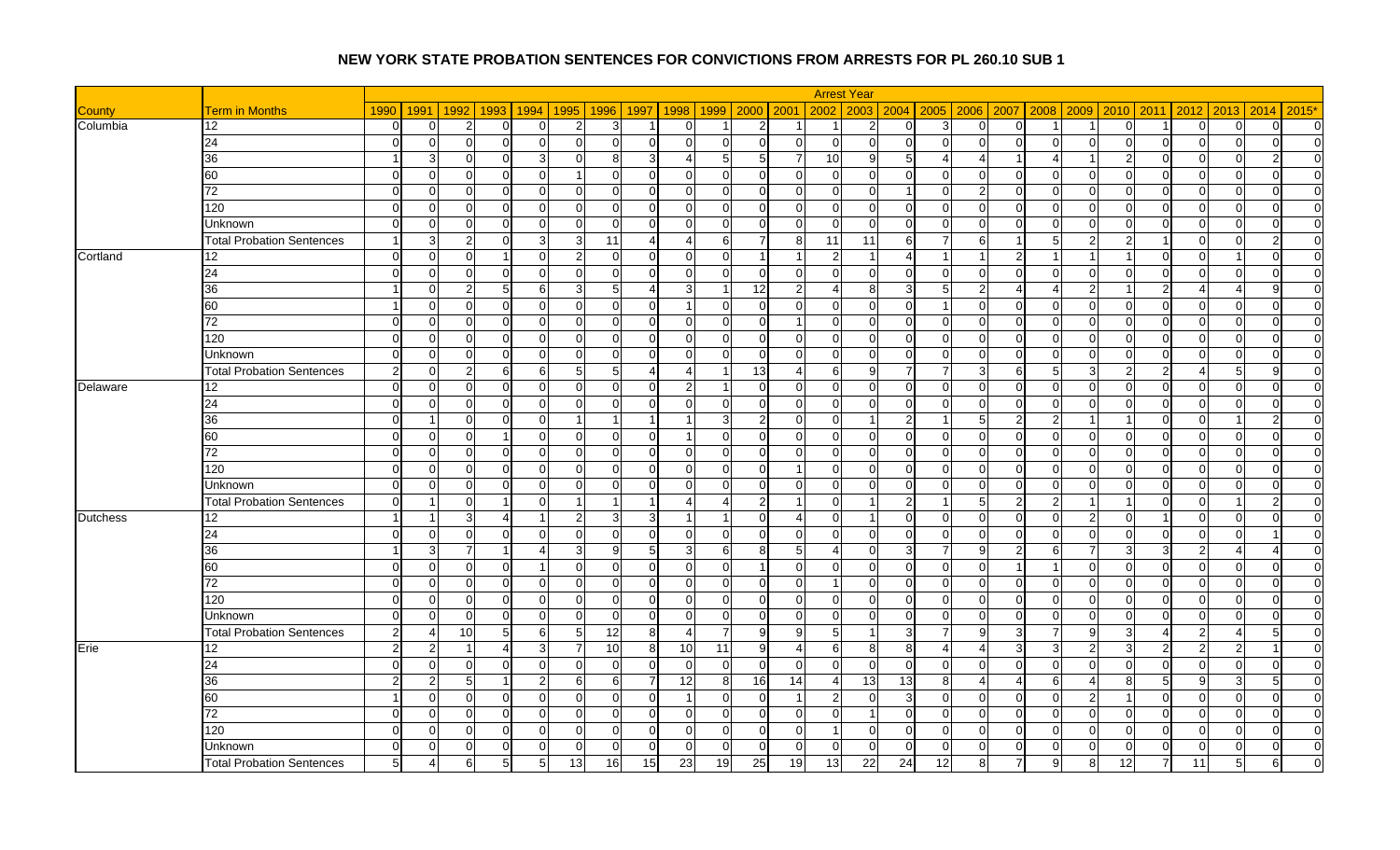|              |                                  |                |                |                            |                         |                |                |                                  |                           |                       |                | <b>Arrest Year</b>         |                                  |                 |                |                         |                       |                            |                         |                               |               |                |
|--------------|----------------------------------|----------------|----------------|----------------------------|-------------------------|----------------|----------------|----------------------------------|---------------------------|-----------------------|----------------|----------------------------|----------------------------------|-----------------|----------------|-------------------------|-----------------------|----------------------------|-------------------------|-------------------------------|---------------|----------------|
| County       | <b>Term in Months</b>            | 1990           | 1991           | 1992                       | 1993 1994               | 1995           | 1996           | 1998<br>1997                     |                           | 1999 2000 2001        |                | 2002<br>2003               | 2004 2005                        |                 |                | 2006 2007<br>2008       | 2009                  | 2010                       | 2011                    | 2013<br>2012                  | 2014          | $2015*$        |
| <b>Essex</b> | 12                               | $\Omega$       | 0              | ∩                          | 0                       | $\overline{0}$ | $\Omega$       | $\Omega$                         | $\overline{0}$            | 0                     | $\Omega$       |                            | <sup>0</sup>                     |                 | $\overline{0}$ |                         | 2                     | 0                          | $\overline{0}$          | O<br>0                        | 0             | $\overline{0}$ |
|              | 24                               | $\Omega$       | $\Omega$       | $\Omega$<br>∩              | $\mathbf 0$             | $\overline{0}$ | $\Omega$       | $\Omega$<br>$\Omega$             | $\Omega$                  | $\Omega$              | $\overline{0}$ | $\mathbf 0$                | $\Omega$<br>$\Omega$             | $\Omega$        | $\overline{0}$ | $\overline{0}$          | $\Omega$              | $\overline{0}$             | $\overline{0}$          | $\Omega$<br>$\Omega$          | $\Omega$      | $\overline{0}$ |
|              | 36                               | $\overline{0}$ | $\overline{0}$ | $\Omega$<br>$\Omega$       | -1                      | $\overline{2}$ | -1             | 6<br>5                           | Δ                         | 5                     | 3              | 6                          | 5 <sub>l</sub>                   |                 | -1             | 4                       |                       |                            | -1                      | $\Omega$<br>-2                | $\Omega$      | $\overline{0}$ |
|              | 60                               | $\Omega$       | $\Omega$       | ∩                          | $\Omega$                | $\Omega$       | $\Omega$       | $\Omega$                         | $\Omega$                  |                       | $\Omega$       | $\Omega$                   | $\Omega$<br>$\Omega$             | $\Omega$        | $\Omega$       | $\Omega$                | C                     | ∩<br>O                     | $\Omega$                | ∩<br>$\Omega$                 |               | $\Omega$       |
|              | 72                               | $\Omega$       | $\Omega$       | $\Omega$<br>ΩI             | $\Omega$                | $\Omega$       | $\Omega$       | $\Omega$<br>$\Omega$             | $\Omega$                  | $\Omega$              | $\Omega$       | $\Omega$                   | $\Omega$<br>$\Omega$             | $\Omega$        | $\Omega$       | $\Omega$                | $\Omega$              | $\Omega$<br>$\Omega$       | $\Omega$                | $\Omega$<br>$\Omega$          | $\Omega$      | $\Omega$       |
|              | 120                              | $\Omega$       | $\Omega$       | $\Omega$<br>$\Omega$       | $\Omega$                | $\Omega$       | $\Omega$       | $\Omega$<br>$\Omega$             | $\Omega$                  | $\Omega$              | $\Omega$       | $\Omega$                   | $\Omega$<br>$\Omega$             | $\overline{0}$  | $\overline{0}$ | $\overline{0}$          | $\Omega$              | $\Omega$                   | $\Omega$                | $\Omega$<br>$\Omega$          | $\Omega$      | $\Omega$       |
|              | Unknown                          | $\Omega$       | $\Omega$       | $\Omega$<br>$\Omega$       | $\Omega$                | $\Omega$       | $\Omega$       | $\Omega$<br>$\Omega$             | $\Omega$                  | $\Omega$              | $\Omega$       | $\Omega$                   | $\Omega$<br>$\Omega$             | $\overline{0}$  | $\overline{0}$ | $\overline{0}$          | $\Omega$              | $\Omega$<br><sup>0</sup>   | $\overline{0}$          | $\Omega$<br>$\Omega$          | $\Omega$      | $\overline{0}$ |
|              | <b>Total Probation Sentences</b> | $\Omega$       | $\Omega$       | $\Omega$<br>U              |                         | $\overline{2}$ | $\mathbf{1}$   | 6                                |                           | 6                     | 3              | 7<br>F                     | 5                                | $\overline{2}$  |                | 5 <sub>l</sub>          | 3                     |                            | -1                      | $\Omega$<br>2                 | $\Omega$      | $\overline{0}$ |
| Franklin     | 12                               | $\Omega$       | -1             | $\mathfrak{p}$<br>ΩI       | $\overline{1}$          | $\Omega$       | $2 \,$         | $\Omega$<br>$\Omega$             |                           | 3                     | 3              | $\mathbf 0$                | $\blacktriangleleft$             | $\Omega$        | $\overline{0}$ | $\mathbf{2}$            | $\Omega$              | $\Omega$<br>$\Omega$       | $\Omega$                | $\Omega$<br>$\Omega$          | $\Omega$      | $\overline{0}$ |
|              | 24                               | $\Omega$       | $\overline{0}$ | $\Omega$<br>$\Omega$       | $\Omega$                | $\Omega$       | $\overline{0}$ | $\mathbf 0$<br>$\Omega$          | $\Omega$                  | $\Omega$              | $\Omega$       | $\mathbf 0$<br>$\Omega$    | $\Omega$                         | $\Omega$        | $\overline{0}$ | $\overline{0}$          | $\Omega$              | 0                          | $\Omega$                | $\Omega$<br>$\Omega$          | $\Omega$      | $\overline{0}$ |
|              | 36                               |                | $\Omega$       | $\Omega$<br>$\Omega$       | 4                       | $\Omega$       | 3 <sup>l</sup> | 2                                |                           | $\overline{2}$        |                | 6                          | 3                                |                 | 11             | 4                       | $\Delta$              | 5                          | $\boldsymbol{\Delta}$   | 8                             |               | $\overline{0}$ |
|              | 60                               | $\Omega$       | $\overline{0}$ | $\Omega$<br>$\Omega$       | $\Omega$                | $\overline{0}$ | $\overline{0}$ | $\mathbf 0$<br>$\Omega$          | $\Omega$                  | $\Omega$              | $\overline{0}$ | $\mathbf 0$                | $\Omega$<br>$\Omega$             | $\Omega$        | $\overline{0}$ | $\overline{0}$          | $\Omega$              | $\Omega$                   | $\overline{0}$          | $\Omega$<br>0                 | $\Omega$      | $\overline{0}$ |
|              | $\overline{72}$                  | $\Omega$       | $\Omega$       | $\cap$<br>$\cap$           | $\Omega$                | $\Omega$       | $\Omega$       | $\Omega$<br>$\cap$               | $\Omega$                  | $\Omega$              | $\Omega$       | $\overline{0}$<br>$\Omega$ | U                                | $\Omega$        | $\overline{0}$ | $\overline{0}$          | $\Omega$              | $\Omega$                   | $\Omega$                | ∩<br>$\Omega$                 | $\Omega$      | $\Omega$       |
|              | 120                              | $\Omega$       | $\overline{0}$ | ΩI<br>$\Omega$             | $\overline{0}$          | $\overline{0}$ | $\overline{0}$ | $\mathbf 0$<br>$\Omega$          | $\Omega$                  | $\Omega$              | $\Omega$       | $\overline{0}$             | $\Omega$<br>$\Omega$             | $\overline{0}$  | $\overline{0}$ | $\overline{0}$          | $\Omega$              | $\Omega$<br>$\overline{0}$ | $\overline{0}$          | $\Omega$<br>$\Omega$          | $\Omega$      | $\overline{0}$ |
|              | Unknown                          | $\Omega$       | $\Omega$       | $\Omega$<br>$\Omega$       | $\Omega$                | $\Omega$       | $\Omega$       | $\Omega$<br>$\Omega$             | $\Omega$                  | $\Omega$              | $\Omega$       | $\Omega$                   | $\Omega$<br>$\Omega$             | $\Omega$        | $\overline{0}$ | $\Omega$                | $\Omega$              | $\Omega$                   | $\Omega$                | $\Omega$<br>$\Omega$          | $\Omega$      | $\Omega$       |
|              | <b>Total Probation Sentences</b> | $\overline{1}$ | -1             | $\overline{2}$<br>$\Omega$ | $5\overline{)}$         | $\Omega$       | 5 <sub>5</sub> | $\overline{2}$<br>2              | 5 <sub>l</sub>            | 5                     | 10             | 6<br>Δ                     | $\overline{4}$                   | 7               | 11             | $6 \mid$                | $\boldsymbol{\Delta}$ | 5                          | $\boldsymbol{\Delta}$   | 8<br>$\boldsymbol{\varDelta}$ | $\mathcal{P}$ | $\overline{0}$ |
| Fulton       | 12                               | $\Omega$       | $\mathbf 0$    | $\Omega$<br>$\Omega$       | $\overline{2}$          |                | $\Omega$       | $\Omega$                         |                           | $2 \overline{)}$      | $\overline{2}$ | $\overline{0}$             | $\Omega$<br>$\Omega$             | $\Omega$        | $\mathbf{2}$   | $\overline{0}$          | $\Omega$              | $\Omega$                   | -1                      | 4                             | $\Omega$      | $\Omega$       |
|              | 24                               | $\Omega$       | $\Omega$       | ΩI<br>∩                    | $\Omega$                | $\Omega$       | $\Omega$       | $\Omega$<br>$\Omega$             | $\Omega$                  | $\Omega$              | $\Omega$       | $\Omega$                   | $\Omega$<br>$\Omega$             | $\Omega$        | $\Omega$       | $\Omega$                | $\Omega$              | $\Omega$<br>$\Omega$       | $\Omega$                | $\Omega$<br>$\Omega$          | $\Omega$      | $\Omega$       |
|              | $\overline{36}$                  | $\Omega$       | $\Omega$       | $\overline{2}$<br>U        | $\overline{2}$          | $\overline{2}$ | $\overline{1}$ | 2                                | 5                         | 2                     | $\mathfrak{p}$ | $\mathbf 0$                | $\overline{2}$                   |                 | $\overline{0}$ | $\overline{3}$          | $\overline{2}$        | $\Omega$                   | $\Omega$                | $\Omega$                      | $\Omega$      | $\overline{2}$ |
|              | 60                               | $\Omega$       | $\Omega$       | U<br>∩                     | $\Omega$                | $\overline{0}$ | $\Omega$       | $\Omega$                         | $\Omega$                  | $\Omega$              | $\Omega$       | $\mathbf 0$<br>$\Omega$    | $\Omega$                         | $\Omega$        | $\overline{0}$ | $\overline{0}$          | $\Omega$              | 0                          | $\overline{0}$          | U<br>$\Omega$                 | $\Omega$      | $\overline{0}$ |
|              | 72                               | 0              | $\overline{0}$ | $\Omega$<br>U              | $\Omega$                | $\overline{0}$ | $\Omega$       | $\Omega$<br>n                    | $\Omega$                  | 0                     | $\Omega$       | $\mathbf 0$                | $\Omega$<br>$\Omega$             | $\overline{0}$  | $\overline{0}$ | $\overline{0}$          | $\Omega$              | 0                          | $\overline{0}$          | $\Omega$<br>0                 | n             | $\overline{0}$ |
|              | 120                              | $\Omega$       | $\Omega$       | $\Omega$<br>$\Omega$       | $\Omega$                | $\Omega$       | $\Omega$       | $\Omega$<br>$\Omega$             | $\Omega$                  | $\Omega$              | $\Omega$       | $\overline{0}$<br>$\Omega$ | $\Omega$                         | $\Omega$        | $\overline{0}$ | $\overline{0}$          | $\Omega$              | $\Omega$                   | $\Omega$                | $\Omega$<br>$\Omega$          | $\Omega$      | $\Omega$       |
|              | Unknown                          | $\Omega$       | $\overline{0}$ | $\Omega$<br>$\Omega$       | $\Omega$                | $\Omega$       | $\overline{0}$ | $\Omega$<br>$\Omega$             | $\Omega$                  | $\Omega$              | $\Omega$       | $\Omega$                   | $\Omega$<br>$\Omega$             | $\Omega$        | $\overline{0}$ | $\overline{0}$          | $\Omega$              | $\Omega$<br>$\Omega$       | $\Omega$                | $\Omega$<br>$\Omega$          | $\Omega$      | $\overline{0}$ |
|              | <b>Total Probation Sentences</b> | $\Omega$       | $\Omega$       | $\overline{2}$<br>$\Omega$ | $\overline{\mathbf{4}}$ | 3 <sup>1</sup> | $\overline{1}$ | 5<br>3                           | 9 <sub>l</sub>            | $\boldsymbol{\Delta}$ |                | $\mathbf 0$                | 2 <sub>l</sub>                   |                 | $\overline{2}$ | $\mathbf{3}$            | $\overline{2}$        | $\overline{0}$             | $\overline{\mathbf{1}}$ | $\overline{2}$<br>4           | $\Omega$      | $\overline{2}$ |
| Genesee      | 12                               | $\Omega$       | $\overline{0}$ | $\Omega$<br>$\Omega$       | $\Omega$                | $\overline{2}$ | $\Omega$       | $\overline{2}$                   | $\overline{3}$            | $\blacktriangleleft$  |                | 5                          | $\overline{2}$<br>$\overline{2}$ | $\overline{3}$  | $\overline{0}$ | $\overline{\mathbf{4}}$ | $\Delta$              | $\Omega$<br>3              | $\overline{1}$          | $\overline{2}$<br>-1          | $\mathbf{3}$  |                |
|              | 24                               | $\Omega$       | $\Omega$       | $\Omega$                   | $\Omega$                | $\Omega$       | $\overline{0}$ | $\Omega$<br>$\Omega$             | $\Omega$                  | $\Omega$              | $\Omega$       | $\mathbf 0$<br>$\sqrt{ }$  | $\Omega$                         | $\Omega$        | $\overline{0}$ | $\overline{0}$          | $\Omega$              | $\Omega$                   | $\overline{0}$          | $\Omega$                      | $\Omega$      | $\overline{0}$ |
|              | 36                               | $\Omega$       | $\mathbf 0$    | ΩI<br>$\overline{1}$       | $\overline{0}$          | $\overline{1}$ | $\overline{4}$ | $\overline{7}$<br>$\overline{1}$ | $\boldsymbol{\varLambda}$ | $\Delta$              | $\mathcal{P}$  | $\overline{4}$             | $5\overline{)}$                  | $\overline{2}$  | $\overline{1}$ | $\overline{3}$          | $\overline{2}$        | 3<br>$\mathcal{P}$         | $\overline{3}$          | $\overline{2}$                | $\mathcal{R}$ | $\overline{0}$ |
|              | 60                               | $\Omega$       | $\Omega$       | U<br>$\Omega$              | $\Omega$                | $\Omega$       | $\Omega$       | $\Omega$<br>$\Omega$             | $\Omega$                  | $\Omega$              | $\Omega$       | $\Omega$<br>-1             | $\Omega$                         | $\Omega$        | $\overline{0}$ | $\overline{0}$          | $\Omega$              | $\Omega$                   | $\Omega$                | $\Omega$<br>$\Omega$          | $\Omega$      | $\Omega$       |
|              | 72                               | $\Omega$       | $\Omega$       | $\Omega$<br>∩              | $\Omega$                | $\Omega$       | $\Omega$       | $\Omega$<br>$\Omega$             | $\Omega$                  | $\Omega$              | $\Omega$       | $\mathbf 0$                | $\Omega$<br>$\Omega$             | $\Omega$        | $\overline{0}$ | 0                       | $\Omega$              | ∩<br>$\Omega$              | $\Omega$                | $\Omega$<br>$\Omega$          | $\Omega$      | $\Omega$       |
|              | 120                              | $\Omega$       | $\overline{0}$ | $\Omega$<br>U              | $\Omega$                | $\Omega$       | $\Omega$       | $\Omega$<br>$\Omega$             | $\Omega$                  | 0                     | $\Omega$       | $\mathbf 0$                | $\Omega$<br><sup>0</sup>         | $\overline{0}$  | $\overline{0}$ | 0                       | $\Omega$              | 0                          | $\overline{0}$          | $\Omega$<br>$\Omega$          | $\Omega$      | $\overline{0}$ |
|              | Unknown                          | $\Omega$       | $\Omega$       | $\Omega$<br>$\Omega$       | $\Omega$                | $\Omega$       | $\Omega$       | $\Omega$<br>$\Omega$             | $\Omega$                  | $\Omega$              | $\Omega$       | $\Omega$                   | $\Omega$<br>$\Omega$             | $\overline{0}$  | $\overline{0}$ | $\overline{0}$          | $\Omega$              | $\Omega$<br>$\Omega$       | $\Omega$                | $\Omega$<br>$\Omega$          | $\Omega$      | $\Omega$       |
|              | <b>Total Probation Sentences</b> | $\Omega$       | $\Omega$       | -1<br>$\Omega$             | $\Omega$                | $\overline{3}$ | $\overline{4}$ | 9<br>$\overline{2}$              |                           | 5                     | 3              | $\overline{10}$            | 6<br>7                           | $5\overline{)}$ | -1             | $\overline{7}$          | 6                     | 6<br>2                     | 4                       | 3<br>3                        | 6             |                |
| Greene       | 12                               | $\Omega$       | -1             | $\Omega$<br>$\Omega$       | $\mathbf{1}$            | $\Omega$       | $\overline{0}$ | $\mathbf 0$<br>$\Omega$          |                           | $\overline{2}$        |                | $\overline{0}$             | $\Omega$                         | $\overline{0}$  | $\overline{0}$ | $\overline{0}$          | $\Omega$              | $\Omega$                   | $\Omega$                | $\Omega$<br>$\Omega$          | $\Omega$      | $\Omega$       |
|              | 24                               | $\Omega$       | $\overline{0}$ | $\Omega$<br>$\Omega$       | $\Omega$                | $\Omega$       | $\Omega$       | $\Omega$<br>$\Omega$             | $\Omega$                  | $\Omega$              | $\overline{0}$ | $\overline{0}$             | $\Omega$<br>$\Omega$             | $\overline{0}$  | $\overline{0}$ | $\overline{0}$          | $\Omega$              | $\Omega$<br>$\Omega$       | $\overline{0}$          | $\Omega$<br>$\Omega$          | $\Omega$      | $\overline{0}$ |
|              | $\overline{36}$                  | $\Omega$       |                | $\Omega$                   |                         | $\Omega$       | $\overline{1}$ | $5 \frac{1}{2}$                  | $\Omega$                  |                       | 3              | $\overline{2}$             | 0                                | $\overline{2}$  | $\overline{0}$ | $\Omega$                |                       |                            | $\overline{2}$          | $\Omega$<br>$\Omega$          |               | $\Omega$       |
|              | 60                               | $\Omega$       | $\overline{0}$ | $\Omega$<br>$\Omega$       | $\Omega$                | $\Omega$       | $\Omega$       | $\Omega$<br>$\Omega$             | $\Omega$                  | $\Omega$              | $\Omega$       | $\mathbf 0$                | $\Omega$<br>$\overline{1}$       | $\Omega$        | $\overline{0}$ | $\overline{0}$          | $\Omega$              | $\Omega$<br>$\Omega$       | $\Omega$                | $\Omega$<br>$\Omega$          | $\Omega$      | $\overline{0}$ |
|              | $\overline{72}$                  | $\Omega$       | $\Omega$       | $\Omega$<br>U              | $\Omega$                | $\Omega$       | $\overline{0}$ | $\Omega$<br>U                    | $\Omega$                  | $\Omega$              | $\Omega$       | $\mathbf 0$                | $\Omega$<br>$\Omega$             | $\Omega$        | $\overline{0}$ | $\overline{0}$          | $\Omega$              | $\Omega$                   | $\Omega$                | $\Omega$<br>0                 |               | $\overline{0}$ |
|              | 120                              | $\Omega$       | $\Omega$       | ∩<br>U                     | $\Omega$                | $\Omega$       | $\Omega$       | $\Omega$<br>$\Omega$             | $\Omega$                  | ∩                     | $\Omega$       | $\mathbf 0$                | $\Omega$<br>$\Omega$             | $\Omega$        | $\overline{0}$ | $\overline{0}$          | C                     | O                          | $\overline{0}$          | $\Omega$<br>$\Omega$          | $\Omega$      | $\overline{0}$ |
|              | Unknown                          | $\overline{0}$ | $\overline{0}$ | $\Omega$<br>U              | $\overline{0}$          | $\overline{0}$ | $\overline{0}$ | $\Omega$<br>$\Omega$             | $\overline{0}$            | 0                     | $\overline{0}$ | 0                          | $\Omega$<br>01                   | 0               | $\overline{0}$ | $\overline{0}$          | $\Omega$              | 0                          | $\overline{0}$          | $\Omega$<br>0                 | $\Omega$      | $\overline{0}$ |
|              | <b>Total Probation Sentences</b> |                | $\mathcal{P}$  |                            |                         | $\Omega$       |                |                                  |                           |                       |                | $\mathcal{P}$              | $\mathcal{P}$                    | $\mathcal{P}$   | $\Omega$       | $\Omega$                |                       |                            | 2                       |                               |               | $\Omega$       |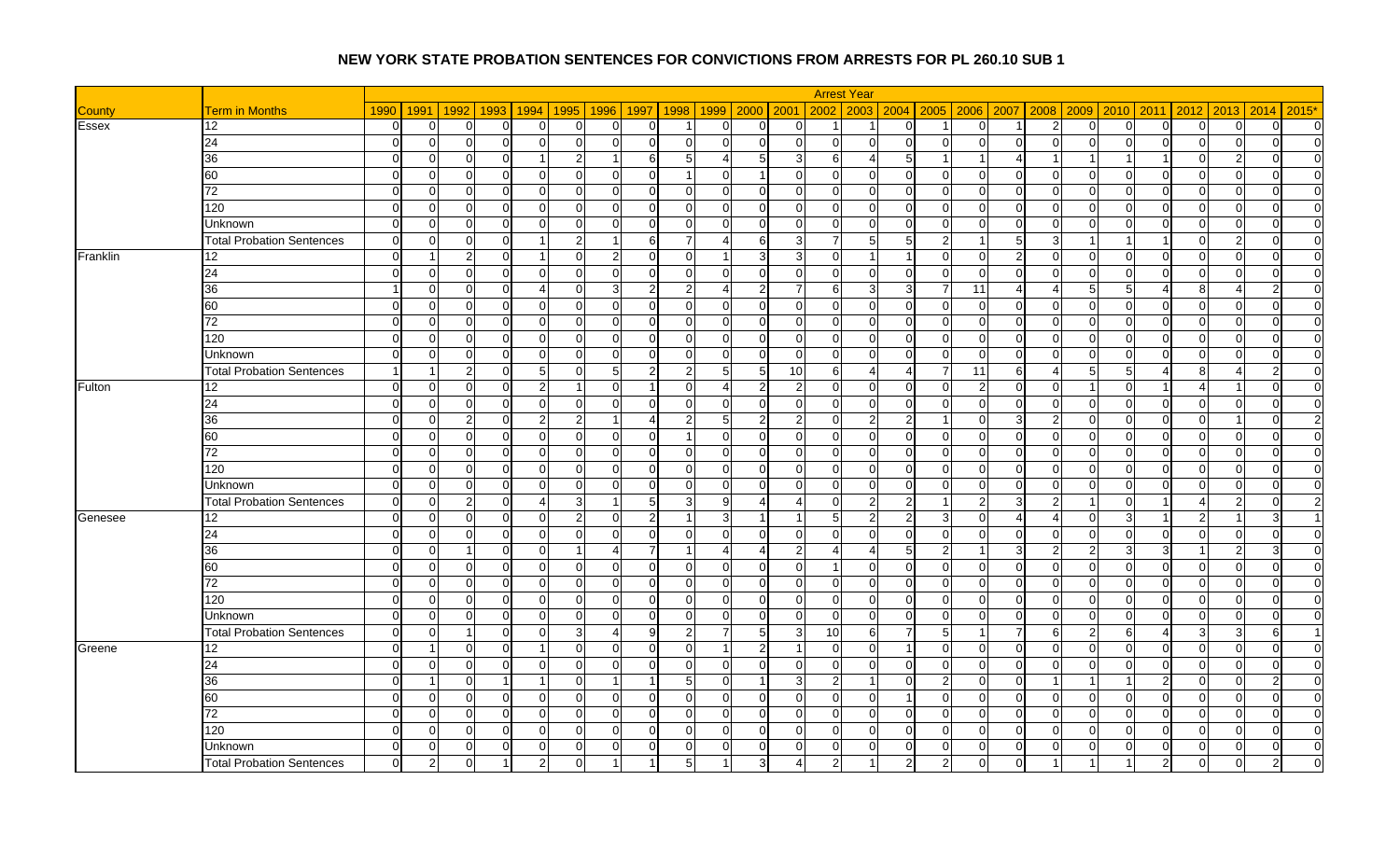|               |                                  |                |                |                            |                        |                |                |                         |                                  |                |                 | <b>Arrest Year</b>         |                         |                |                  |                                 |              |                |                |                         |                |                |
|---------------|----------------------------------|----------------|----------------|----------------------------|------------------------|----------------|----------------|-------------------------|----------------------------------|----------------|-----------------|----------------------------|-------------------------|----------------|------------------|---------------------------------|--------------|----------------|----------------|-------------------------|----------------|----------------|
| <b>County</b> | <b>Term in Months</b>            | 1990           | 1991           | 1992<br>1993               | 1994                   | 1995           |                | 1996   1997<br>1998     | 1999                             | 2000           | 2001            | 2002<br>2003               |                         | 2004 2005      |                  | 2006 2007<br>2008               | 2009         | 2010           | 2011           | 2012<br>2013            | 2014           | $2015*$        |
| Hamilton      | 12                               | $\overline{0}$ | $\overline{0}$ | ∩<br>U                     | $\overline{0}$         |                | $\Omega$       | $\Omega$<br>∩           | $\overline{0}$                   | $\Omega$       | $\overline{0}$  | $\mathbf 0$<br>$\Omega$    | $\Omega$                | $\overline{0}$ | $\overline{0}$   | $\overline{0}$<br>$\Omega$      |              | 0              | $\overline{0}$ | $\Omega$<br>0           | $\overline{0}$ | $\overline{0}$ |
|               | 24                               | $\Omega$       | $\mathbf 0$    | $\Omega$<br>$\Omega$       | $\overline{0}$         | $\overline{0}$ | $\Omega$       | $\mathbf 0$<br>$\Omega$ | $\overline{0}$                   | $\mathbf 0$    | $\overline{0}$  | $\overline{0}$<br>$\Omega$ | $\Omega$                | $\overline{0}$ | $\overline{0}$   | $\overline{0}$<br>$\Omega$      |              | $\Omega$       | $\overline{0}$ | $\Omega$<br>$\Omega$    | $\Omega$       | $\overline{0}$ |
|               | 36                               | $\Omega$       | $\overline{0}$ | $\Omega$<br>$\Omega$       | $\mathbf 0$            | $\overline{0}$ | $\Omega$       | $\mathbf 0$<br>$\Omega$ | $\overline{0}$                   | $\mathbf 0$    | $\overline{0}$  | $\overline{0}$             | $\Omega$<br>$\Omega$    |                | $\overline{0}$   | $\overline{0}$<br>$\Omega$      |              |                | $\overline{0}$ | $\Omega$                | $\Omega$       | $\overline{0}$ |
|               | 60                               | $\Omega$       | $\Omega$       | $\Omega$<br>$\Omega$       | $\Omega$               | $\overline{0}$ | $\overline{0}$ | $\Omega$<br>$\Omega$    | $\Omega$                         | $\mathbf 0$    | $\Omega$        | $\mathbf 0$<br>$\Omega$    | $\Omega$                | $\Omega$       | $\overline{0}$   | $\overline{0}$<br>$\Omega$      |              | $\Omega$       | $\overline{0}$ | $\Omega$<br>$\Omega$    | $\Omega$       | $\overline{0}$ |
|               | 72                               | $\Omega$       | $\Omega$       | ΩI<br>$\Omega$             | $\Omega$               | $\Omega$       | $\Omega$       | $\Omega$                | $\Omega$<br>$\Omega$             | $\Omega$       | $\Omega$        | $\Omega$<br>$\Omega$       | $\Omega$                | $\Omega$       | $\Omega$         | $\Omega$<br>$\Omega$            | $\Omega$     | $\Omega$       | $\Omega$       | $\Omega$<br>$\Omega$    | $\Omega$       | $\Omega$       |
|               | 120                              | $\Omega$       | $\Omega$       | $\Omega$<br>$\Omega$       | $\Omega$               | $\Omega$       | $\Omega$       | $\Omega$<br>$\Omega$    | $\Omega$                         | $\Omega$       | $\Omega$        | $\overline{0}$<br>$\Omega$ | $\Omega$                | $\overline{0}$ | $\overline{0}$   | $\Omega$<br>$\Omega$            |              | $\Omega$       | $\Omega$       | $\Omega$<br>$\Omega$    | $\Omega$       | $\Omega$       |
|               | Unknown                          | $\Omega$       | $\Omega$       | ΩI<br>∩                    | $\Omega$               | $\Omega$       | $\Omega$       | $\Omega$                | $\Omega$<br>$\Omega$             | $\Omega$       | $\Omega$        | $\Omega$                   | $\Omega$<br>$\Omega$    | $\Omega$       | $\overline{0}$   | $\Omega$<br>$\Omega$            | ΩI           | $\Omega$       | $\overline{0}$ | $\Omega$<br>$\Omega$    | $\Omega$       | $\Omega$       |
|               | <b>Total Probation Sentences</b> | $\Omega$       | $\Omega$       | $\Omega$                   | $\Omega$               |                | $\Omega$       | $\Omega$<br>$\Omega$    | $\Omega$                         | $\Omega$       | $\Omega$        | $\overline{0}$<br>$\Omega$ | $\Omega$                |                | $\overline{0}$   | $\overline{0}$<br>$\Omega$      |              |                | $\overline{0}$ | 0                       | $\Omega$       | $\overline{0}$ |
| Herkimer      | 12 <sup>2</sup>                  | $\Omega$       | $\Omega$       | $\Omega$<br>∩              | $\Omega$               |                | $\Omega$       | $\Omega$<br>$\Omega$    | $\Omega$                         | $\Omega$       | $\Omega$        | $\Omega$                   | $\Omega$                | $\Omega$       | $\Omega$         | $\overline{0}$<br>$\Omega$      | $\Omega$     | $\Omega$       | $\Omega$       | U<br>$\Omega$           | $\Omega$       | $\Omega$       |
|               | 24                               | $\Omega$       | 0              | $\Omega$<br>∩              | $\Omega$               | $\overline{0}$ | $\overline{0}$ | $\Omega$<br>∩           | $\Omega$                         | $\Omega$       | $\Omega$        | $\mathbf 0$<br>$\Omega$    | $\Omega$                | $\overline{0}$ | $\overline{0}$   | $\overline{0}$<br>$\Omega$      |              | $\Omega$       | $\overline{0}$ | $\Omega$<br>$\Omega$    | $\Omega$       | $\overline{0}$ |
|               | 36                               | $\Omega$       | $\Omega$       | $\Omega$<br>$\Omega$       | $\overline{2}$         | $\overline{0}$ | $\overline{1}$ | $\mathcal{P}$           | 3                                |                |                 | $\overline{0}$             | $\overline{\mathbf{3}}$ |                |                  | $\overline{3}$<br>2             |              |                | 3              |                         | $\Omega$       | $\overline{0}$ |
|               | 60                               | $\Omega$       | $\overline{0}$ | $\Omega$<br>$\Omega$       | $\mathbf 0$            | $\overline{0}$ | $\overline{0}$ | $\Omega$                | $\Omega$                         | $\Omega$       | $\Omega$        | $\overline{0}$<br>$\Omega$ | $\Omega$                | $\overline{0}$ | $\overline{0}$   | $\overline{0}$<br>$\Omega$      | $\cap$       | $\Omega$       | $\overline{0}$ | $\mathbf 0$             | $\Omega$       | $\overline{0}$ |
|               | 72                               | $\Omega$       | $\Omega$       | $\Omega$<br>$\Omega$       | $\Omega$               | $\Omega$       | $\Omega$       | $\Omega$<br>$\Omega$    | $\Omega$                         | $\Omega$       | $\Omega$        | $\overline{0}$<br>$\Omega$ | $\Omega$                | $\overline{0}$ | $\overline{0}$   | $\overline{0}$<br>$\Omega$      |              | $\Omega$       | $\Omega$       | $\Omega$<br>$\Omega$    | $\Omega$       | $\overline{0}$ |
|               | 120                              | $\Omega$       | $\overline{0}$ | $\Omega$<br>$\Omega$       | $\Omega$               | $\Omega$       | $\Omega$       | $\Omega$                | $\Omega$<br>$\Omega$             | $\Omega$       | $\Omega$        | $\overline{0}$<br>$\Omega$ | $\Omega$                | $\Omega$       | $\overline{0}$   | $\overline{0}$<br>$\Omega$      | $\Omega$     | $\Omega$       | $\Omega$       | $\Omega$<br>$\Omega$    | $\Omega$       | $\overline{0}$ |
|               | Unknown                          | $\Omega$       | $\Omega$       | $\Omega$<br>O              | $\Omega$               | $\Omega$       | $\overline{0}$ | $\Omega$                | $\Omega$<br>U                    | $\Omega$       | $\Omega$        | $\Omega$<br>$\Omega$       | $\Omega$                | $\Omega$       | $\overline{0}$   | $\overline{0}$<br>$\Omega$      |              | $\Omega$       | $\Omega$       | $\Omega$                | $\Omega$       | $\overline{0}$ |
|               | <b>Total Probation Sentences</b> | $\Omega$       | $\overline{0}$ | ΩI<br>$\Omega$             | $\overline{2}$         | -1             | $\overline{1}$ | 3                       | 3                                | $\overline{1}$ |                 | $\overline{1}$             | 3 <sup>l</sup>          |                |                  | $\overline{3}$<br>$\mathcal{P}$ | $\Omega$     | 2              | $\overline{3}$ | $\mathfrak{p}$<br>-1    | $\Omega$       | $\overline{0}$ |
| Jefferson     | 12                               | 3 <sup>1</sup> |                | 3                          | $\Omega$               | $\overline{2}$ | $\overline{2}$ | 5                       |                                  | $\overline{2}$ |                 | 3                          | $\Delta$                | 8              | $2 \overline{)}$ | 3<br>3                          |              |                |                | $\Omega$                | $\Omega$       | $\overline{0}$ |
|               | 24                               | $\Omega$       | $\Omega$       | ∩<br>$\Omega$              | $\Omega$               | $\Omega$       | $\Omega$       | $\Omega$                | $\Omega$<br>$\Omega$             | $\Omega$       | $\Omega$        | $\mathbf 0$<br>$\Omega$    | $\Omega$                | $\Omega$       | $\Omega$         | $\Omega$<br>$\Omega$            | $\Omega$     | $\Omega$       | $\Omega$       | $\Omega$<br>$\cap$      | $\Omega$       | $\Omega$       |
|               | 36                               | $\Delta$       | $\overline{2}$ | 51<br>6                    | 6                      | 11             | $\overline{7}$ | Δ                       | 8<br>2                           | 5              | 3               | $\overline{7}$             | 3                       | $\overline{2}$ | $\overline{7}$   | $\overline{3}$                  |              | Δ              | 8              | 7<br>5                  | 11             | $\overline{3}$ |
|               | 60                               | $\Omega$       | $\Omega$       | $\Omega$<br>$\Omega$       | $\Omega$               | $\Omega$       | $\Omega$       | $\Omega$<br>$\Omega$    |                                  | $\Omega$       | $\Omega$        | $\mathbf 0$<br>$\Omega$    | $\Omega$                | $\overline{0}$ | $\overline{0}$   | $\overline{0}$<br>$\Omega$      |              | O              | $\Omega$       | $\Omega$                | $\Omega$       | $\overline{0}$ |
|               | 72                               | $\Omega$       | $\overline{0}$ | $\Omega$<br>$\Omega$       | $\overline{0}$         | $\overline{0}$ | $\Omega$       | $\Omega$                | $\Omega$<br>$\Omega$             | $\Omega$       | $\Omega$        | $\overline{0}$<br>$\Omega$ | ΟI                      | $\overline{0}$ | $\overline{0}$   | $\overline{0}$<br>$\Omega$      | $\Omega$     | $\Omega$       | $\overline{0}$ | $\mathbf 0$<br>$\Omega$ | $\Omega$       | $\overline{0}$ |
|               | 120                              | $\Omega$       | $\Omega$       | $\Omega$<br>$\Omega$       | $\Omega$               | $\Omega$       | $\Omega$       | $\Omega$<br>$\Omega$    | $\Omega$                         | $\Omega$       | $\Omega$        | $\mathbf 0$<br>$\Omega$    | $\Omega$                | $\overline{0}$ | $\overline{0}$   | $\overline{0}$<br>$\Omega$      |              |                | $\Omega$       | $\Omega$<br>$\Omega$    | $\Omega$       | $\Omega$       |
|               | Unknown                          | $\Omega$       | $\Omega$       | $\overline{1}$<br>$\Omega$ | $\Omega$               | $\Omega$       | $\Omega$       | $\Omega$                | $\Omega$<br>$\Omega$             | $\Omega$       | $\Omega$        | $\Omega$<br>$\Omega$       | $\Omega$                | $\Omega$       | $\Omega$         | $\overline{0}$<br>$\Omega$      | $\Omega$     | $\Omega$       | $\Omega$       | $\Omega$<br>$\Omega$    | $\Omega$       | $\Omega$       |
|               | <b>Total Probation Sentences</b> | $\overline{7}$ | 3              | 10<br>6                    | 6                      | 13             | 9              | 9<br>4                  | 13                               | $\overline{7}$ |                 | 10<br>5                    | $\overline{7}$          | 10             | 9                | 6<br>4                          | 5            |                | 9              | 9<br>5                  | 11             | 3              |
| Kings         | 12                               | $\mathbf{3}$   | -1             | $\boldsymbol{\Delta}$      | -1                     | $\overline{2}$ | $\overline{7}$ | 3<br>2                  |                                  | $2 \vert$      | 6               | $\overline{4}$<br>$\Omega$ |                         | $\Omega$       | $\overline{0}$   | $\overline{0}$<br>$\Omega$      |              |                | $\overline{0}$ | $\Omega$                |                | $\overline{0}$ |
|               | $\overline{24}$                  | $\overline{0}$ | $\overline{0}$ | $\Omega$<br>∩              | $\Omega$               | $\overline{0}$ | $\overline{0}$ | $\mathbf 0$<br>$\Omega$ | $\overline{0}$                   | $\mathbf 0$    | $\mathbf 0$     | $\mathbf 0$<br>$\Omega$    | $\Omega$                | 0              | $\overline{0}$   | $\overline{0}$<br>0             |              | 0              | $\overline{0}$ | $\Omega$                | 0              | $\overline{0}$ |
|               | 36                               | $\Omega$       | $\overline{2}$ | -1<br>$\Omega$             | $\boldsymbol{\Lambda}$ | 6              | 5 <sub>l</sub> | 11<br>з                 | 6                                | 6              |                 | 5<br>Я                     | $\boldsymbol{\Lambda}$  |                | 5                | 5 <sub>l</sub><br>2             |              | R              | $\mathcal{P}$  | 5                       | $\Omega$       | $\overline{0}$ |
|               | 60                               | $\Omega$       | $\overline{0}$ | $\Omega$<br>$\Omega$       | $\overline{0}$         | $\overline{0}$ | $\overline{0}$ | $\mathbf 0$             | $\overline{0}$<br>3 <sup>l</sup> | $\mathbf 1$    | $\overline{0}$  | $\Omega$<br>-1             |                         |                | $\overline{2}$   | $\overline{0}$<br>$\Omega$      | 3            |                | $\overline{3}$ | $\overline{2}$          | $\overline{0}$ | $\overline{0}$ |
|               | 72                               | $\Omega$       | $\Omega$       | ∩                          | $\Omega$               | $\Omega$       | $\Omega$       | $\Omega$<br>$\Omega$    | $\Omega$                         | $\Omega$       | $\Omega$        | $\Omega$<br>$\Omega$       | ∩                       | $\Omega$       | $\Omega$         | ∩                               |              |                | $\Omega$       | ∩<br>$\Omega$           | $\Omega$       | $\Omega$       |
|               | 120                              | $\Omega$       | $\Omega$       | $\Omega$<br>$\Omega$       | $\Omega$               | $\Omega$       | $\Omega$       | $\Omega$                | $\Omega$<br>$\Omega$             | $\Omega$       | $\Omega$        | $\overline{0}$<br>$\Omega$ |                         | $\overline{0}$ | $\Omega$         | $\overline{0}$<br>$\Omega$      | $\Omega$     | $\Omega$       | $\Omega$       | $\Omega$<br>$\Omega$    | $\Omega$       | $\Omega$       |
|               | Unknown                          | $\Omega$       | $\Omega$       | $\Omega$                   | $\Omega$               | $\Omega$       | $\Omega$       | $\Omega$<br>$\Omega$    | $\Omega$                         | $\Omega$       | $\Omega$        | $\Omega$<br>$\Omega$       | $\Omega$                | $\Omega$       | $\Omega$         | $\Omega$<br>$\sqrt{ }$          |              | $\Omega$       | $\Omega$       | $\Omega$<br>$\Omega$    | $\Omega$       | $\overline{0}$ |
|               | <b>Total Probation Sentences</b> | 3              | $\overline{3}$ | 5                          | $5\overline{)}$        | 8              | 12             | 14                      | 81<br>$\overline{7}$             | 9              | 10 <sup>1</sup> | 10<br>3                    | $\overline{7}$          | $\overline{2}$ | $\overline{7}$   | 6<br>2                          | 11           | 11             | -5             | -61<br>8                |                | $\Omega$       |
| Lewis         | 12                               | $\Omega$       | $\Omega$       | $\Omega$<br>$\Omega$       | $\overline{0}$         |                | $\mathbf{1}$   | $\Omega$<br>∩           | $\Omega$                         | $\Omega$       | $\Omega$        | $\mathbf 0$<br>$\Omega$    | $\Omega$                | $\overline{0}$ | $\overline{0}$   | $\overline{0}$<br>$\Omega$      |              | $\Omega$       | $\Omega$       | $\Omega$<br>$\Omega$    | $\Omega$       | $\overline{0}$ |
|               | 24                               | $\Omega$       | $\Omega$       | $\Omega$<br>$\Omega$       | $\Omega$               | $\Omega$       | $\Omega$       | $\Omega$                | $\Omega$<br>ΩI                   | $\Omega$       | $\Omega$        | $\overline{0}$             | $\Omega$<br>$\Omega$    | $\Omega$       | $\overline{0}$   | $\overline{0}$<br>$\Omega$      | $\Omega$     | $\Omega$       | $\overline{0}$ | $\Omega$<br>$\Omega$    | $\Omega$       | $\Omega$       |
|               | 36                               | $\Omega$       | $\Omega$       | $\overline{2}$<br>$\Omega$ | $\overline{0}$         | -1             | $2 \vert$      | $\Omega$<br>$\Omega$    | $\overline{0}$                   | $\mathbf 0$    | $\mathbf 0$     | 3<br>$\Omega$              | $\overline{2}$          | $\overline{0}$ |                  | $\overline{0}$<br>$\Omega$      |              |                | $\overline{2}$ |                         | $\Omega$       | $\overline{0}$ |
|               | 60                               | $\Omega$       | $\Omega$       | $\Omega$<br>$\Omega$       | $\Omega$               | $\Omega$       | $\overline{1}$ | $\Omega$<br>$\Omega$    | $\Omega$                         | $\Omega$       | $\Omega$        | $\overline{0}$<br>$\Omega$ |                         | $\Omega$       |                  | $\Omega$<br>$\Omega$            | $\Omega$     | $\Omega$       | $\Omega$       | $\Omega$<br>$\Omega$    | $\Omega$       | $\overline{0}$ |
|               | $\overline{72}$                  | $\Omega$       | $\overline{0}$ | $\Omega$<br>$\Omega$       | $\Omega$               | $\overline{0}$ | $\overline{0}$ | $\mathbf 0$             | $\overline{0}$<br>$\Omega$       | $\Omega$       | $\Omega$        | $\overline{0}$<br>$\Omega$ | $\Omega$                | $\overline{0}$ | $\overline{0}$   | $\overline{0}$<br>$\Omega$      | <sup>n</sup> | $\overline{0}$ | $\overline{0}$ | $\Omega$<br>$\mathbf 0$ | $\Omega$       | $\overline{0}$ |
|               | 120                              | $\Omega$       | $\Omega$       | ∩<br>∩                     | $\Omega$               | $\overline{0}$ | $\Omega$       | $\Omega$                | $\Omega$<br>∩                    | $\Omega$       | $\Omega$        | $\overline{0}$<br>$\Omega$ | U                       | $\overline{0}$ | $\overline{0}$   | $\overline{0}$<br>$\Omega$      |              | O              | $\overline{0}$ | ∩<br>$\Omega$           | $\Omega$       | $\overline{0}$ |
|               | Unknown                          | $\overline{0}$ | $\overline{0}$ | $\Omega$<br>$\Omega$       | $\overline{0}$         | $\overline{0}$ | $\overline{0}$ | $\mathbf 0$<br>∩        | $\overline{0}$                   | $\mathbf 0$    | $\overline{0}$  | $\mathbf 0$                | $\Omega$<br>$\Omega$    | $\overline{0}$ | $\overline{0}$   | $\overline{0}$<br>$\Omega$      | $\Omega$     | 0              | $\overline{0}$ | 0<br>$\mathbf 0$        | $\Omega$       | $\overline{0}$ |
|               | <b>Total Probation Sentences</b> | $\Omega$       | $\Omega$       | 2<br>$\Omega$              | $\Omega$               |                | Δ              | $\Omega$                | $\Omega$                         | $\Omega$       | $\Omega$        | 3<br>$\Omega$              | 3 <sub>l</sub>          | $\Omega$       | $\overline{2}$   | $\Omega$                        |              |                | 2              |                         | $\Omega$       | $\Omega$       |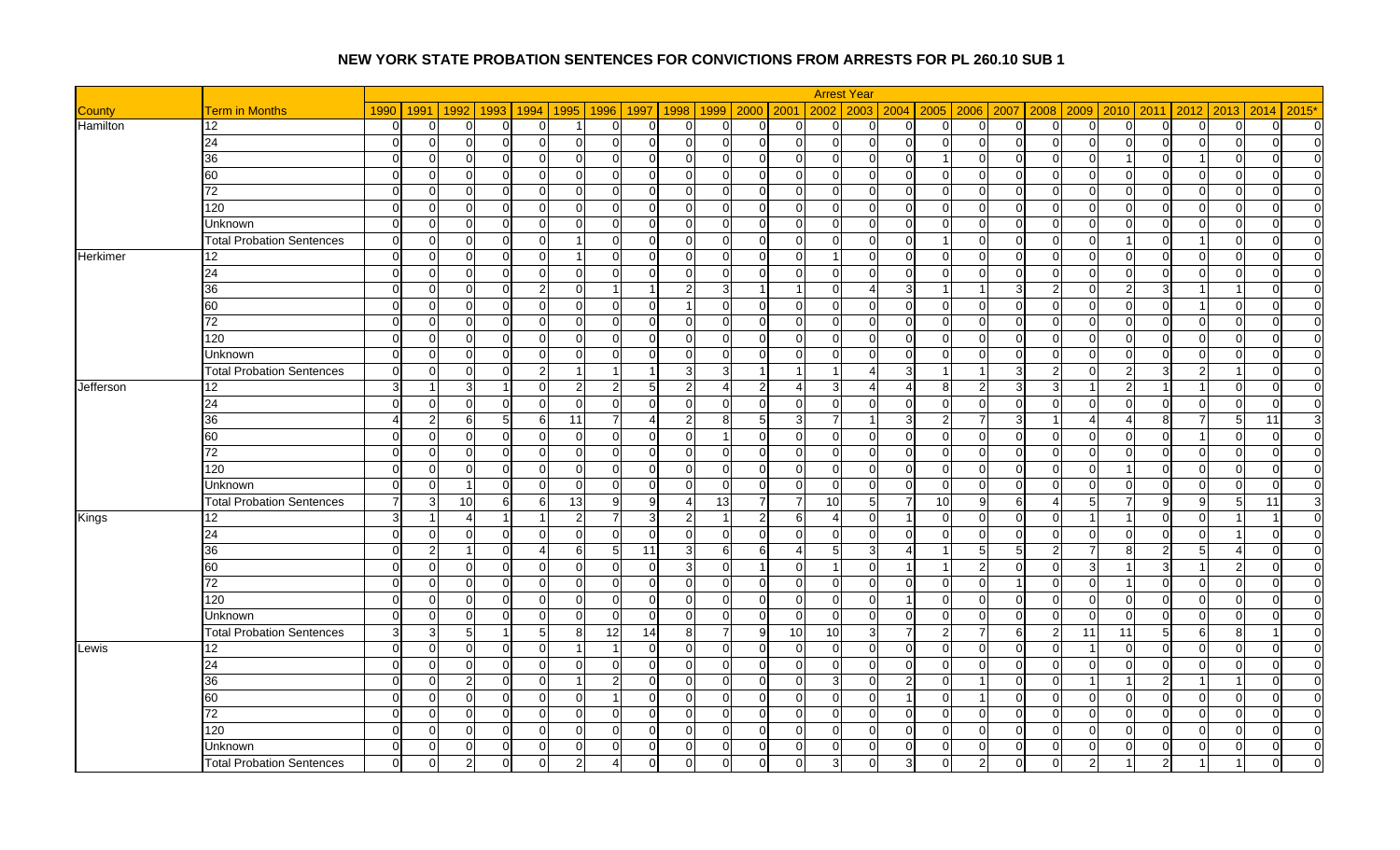|               |                                  |          |                |                      |                |                 |                         |                |                |                |                      | <b>Arrest Year</b>               |              |                 |                                  |                            |                      |                |                |                                  |              |                |
|---------------|----------------------------------|----------|----------------|----------------------|----------------|-----------------|-------------------------|----------------|----------------|----------------|----------------------|----------------------------------|--------------|-----------------|----------------------------------|----------------------------|----------------------|----------------|----------------|----------------------------------|--------------|----------------|
| <b>County</b> | <b>Term in Months</b>            | 1990     | 1991           | 1992<br>1993         | 1994           | 1995            | 1996                    | 1997<br>1998   | 1999           |                | 2000 2001            | 2002<br>2003                     |              | $2004$ 2005     |                                  | 2006 2007<br>2008          | 2009                 | 2010           | 2011           | 2012<br>2013                     | 2014         | $2015*$        |
| Livingston    | 12                               | $\Omega$ | $\overline{0}$ | ∩<br>∩               | 0              | $\overline{0}$  | 0                       | $\Omega$       | U              | $\overline{2}$ | $\Omega$             | 0                                | $\Omega$     | $\Omega$        | $\mathbf 0$<br>$\overline{0}$    | $\overline{0}$             | ∩                    |                | $\mathbf 0$    | $\Omega$<br>0                    |              | $\overline{0}$ |
|               | 24                               | $\Omega$ | $\overline{0}$ | $\Omega$             | $\Omega$       | $\Omega$        | $\overline{0}$          | $\Omega$       | ∩              | $\Omega$       | $\blacktriangleleft$ | $\Omega$<br>$\Omega$             | $\Omega$     | $\Omega$        | $\overline{0}$<br>$\overline{0}$ | $\overline{0}$             | $\Omega$<br>∩        | $\Omega$       | $\mathbf 0$    | $\Omega$<br>$\Omega$             | $\Omega$     | $\Omega$       |
|               | 36                               | 2        |                | $\overline{2}$       | $\overline{2}$ |                 | $\boldsymbol{\Delta}$   |                | 5              | 8              | 6                    | $\overline{2}$<br>3              |              | 2 <sub>l</sub>  | 13<br>6                          | 5                          | p                    |                | $\overline{4}$ | 3<br>3                           |              |                |
|               | 60                               |          | $\overline{0}$ | $\Omega$             | $\Omega$       | $\Omega$        | $\mathbf{2}$            | $\Omega$       | U              | $\Omega$       | $\blacktriangleleft$ | $\Omega$<br>$\overline{1}$       | $\Omega$     | 1               | $\overline{0}$<br>$\overline{0}$ | $\mathbf 0$                | 2                    |                | $\mathbf 0$    | $\Omega$                         | $\Omega$     | $\Omega$       |
|               | 72                               | $\Omega$ | $\overline{0}$ | $\Omega$<br>$\Omega$ | $\Omega$       | $\Omega$        | $\Omega$                | $\Omega$       | $\Omega$       | $\Omega$       | $\Omega$             | $\Omega$<br>$\Omega$             | $\Omega$     | $\Omega$        | $\Omega$<br>$\Omega$             | $\Omega$<br>$\Omega$       | $\Omega$             | $\Omega$       | $\Omega$       | $\Omega$<br>$\Omega$             | $\Omega$     | $\Omega$       |
|               | 120                              | $\Omega$ | $\overline{0}$ | C                    | 0              | $\Omega$        | $\Omega$                | $\Omega$       | n              | $\Omega$       | $\Omega$             | $\Omega$<br>$\Omega$             | $\Omega$     | $\Omega$        | $\overline{0}$<br>$\Omega$       | $\Omega$                   | $\Omega$<br>∩        |                | $\Omega$       | $\Omega$<br>$\Omega$             | $\Omega$     | $\Omega$       |
|               | Unknown                          | $\Omega$ | $\overline{0}$ | $\Omega$<br>∩        | $\Omega$       | $\Omega$        | $\Omega$                | $\Omega$       | U              | $\Omega$       | $\Omega$             | $\Omega$<br>$\Omega$             | $\Omega$     | $\Omega$        | $\Omega$<br>$\Omega$             | $\Omega$                   | $\Omega$<br>$\Omega$ | $\Omega$       | $\Omega$       | $\Omega$<br>$\Omega$             | $\Omega$     | $\Omega$       |
|               | <b>Total Probation Sentences</b> | 3        | -1             | 2                    | $\overline{2}$ |                 | 6                       |                | 5              | 10             | 8                    | $\overline{2}$<br>5              |              | $\overline{3}$  | 13<br>6                          | 5                          | 5                    |                | 4              | 3                                | $\mathbf{3}$ |                |
| Madison       | 12                               | $\Omega$ | $\overline{0}$ |                      | -1             |                 | $\Omega$                |                | ∩              | $\Omega$       | -1                   | $\Omega$<br>$\Omega$             | $\Omega$     | $\Omega$        | $\Omega$<br>$\Omega$             | $\Omega$<br>$\cap$         |                      | $\Omega$       | $\Omega$       |                                  | $\Omega$     | $\overline{0}$ |
|               | 24                               | $\Omega$ | $\overline{0}$ | $\Omega$<br>∩        | 0              | <sup>O</sup>    | 0                       | $\Omega$       | n              | <sup>O</sup>   | ∩                    | $\Omega$<br>$\Omega$             | $\Omega$     | 0               | $\mathbf 0$<br>$\Omega$          | $\mathbf 0$                | $\Omega$             | 0              | $\overline{0}$ | $\Omega$<br>$\Omega$             | $\Omega$     | $\overline{0}$ |
|               | 36                               | $\Omega$ | $\overline{2}$ |                      |                |                 | $\overline{3}$          |                | 3              |                | Δ                    | 3<br>$\overline{1}$              |              | Δ               | 3                                | $\overline{0}$             | $\Omega$             |                | $\overline{2}$ | 3                                |              | $\overline{0}$ |
|               | 60                               | $\Omega$ | $\overline{0}$ | $\Omega$             | $\mathbf 0$    | $\overline{0}$  | $\overline{0}$          |                | $\Omega$       |                | $\overline{1}$       | $\Omega$<br>$\mathbf{0}$         | $\Omega$     | ΩI              | $\mathbf 0$<br>$\overline{0}$    | $\overline{0}$             | $\Omega$<br>∩        | $\Omega$       | $\mathbf 0$    | $\Omega$<br>$\mathbf 0$          | $\Omega$     | $\overline{0}$ |
|               | 72                               | $\Omega$ | $\overline{0}$ | $\Omega$             | $\mathbf 0$    | $\Omega$        | $\Omega$                | $\Omega$       | $\Omega$       | $\Omega$       | $\Omega$             | $\Omega$<br>$\Omega$             | $\Omega$     | $\Omega$        | $\overline{0}$<br>$\Omega$       | $\mathbf{0}$               | $\Omega$<br>$\Omega$ | $\Omega$       | $\Omega$       | $\Omega$<br>$\Omega$             | $\Omega$     | $\overline{0}$ |
|               | 120                              | $\Omega$ | $\overline{0}$ | $\Omega$<br>$\Omega$ | $\mathbf 0$    | $\Omega$        | $\overline{0}$          | $\Omega$       | $\Omega$       | $\Omega$       | $\Omega$             | $\Omega$<br>$\Omega$             | $\Omega$     | $\Omega$        | $\overline{0}$<br>$\Omega$       | $\Omega$<br>$\Omega$       | $\Omega$             | $\Omega$       | $\Omega$       | $\Omega$<br>$\Omega$             | $\Omega$     | $\overline{0}$ |
|               | <b>Unknown</b>                   | $\Omega$ | $\overline{0}$ | $\sqrt{ }$           | $\Omega$       | $\Omega$        | $\Omega$                | $\Omega$       | n              |                | $\Omega$             | $\Omega$<br>$\Omega$             | $\Omega$     | $\Omega$        | $\overline{0}$<br>$\Omega$       | $\Omega$                   | $\sqrt{ }$           | $\Omega$       | $\Omega$       | $\Omega$<br>$\Omega$             | $\Omega$     | $\overline{0}$ |
|               | <b>Total Probation Sentences</b> | $\Omega$ | $\overline{2}$ | 2<br>ঽ               | $\overline{2}$ | $\overline{2}$  | 3 <sup>1</sup>          | 3              | з              | 5              | 6                    | 3<br>$\overline{1}$              | З            | $\overline{4}$  | 3<br>$\overline{1}$              | $\overline{0}$             | $\Omega$<br>っ        | 2              | $\overline{2}$ | 4<br>2                           |              | $\overline{0}$ |
| Monroe        | 12                               |          | $\mathbf{3}$   | 3                    |                | 5               | 5 <sub>5</sub>          | 13             | 12             | 14             | Δ                    | $\overline{2}$<br>$\overline{2}$ |              | 3 <sup>1</sup>  | $\mathfrak{p}$<br>3 <sup>l</sup> |                            |                      |                | $\overline{2}$ | $\overline{2}$                   |              | $\Omega$       |
|               | 24                               | $\Omega$ | $\overline{0}$ | $\Omega$<br>∩        | $\Omega$       | $\Omega$        | $\Omega$                | $\sqrt{ }$     | $\Omega$       | $\Omega$       | ∩                    | $\Omega$<br>$\Omega$             | $\Omega$     | $\Omega$        | $\Omega$<br>$\Omega$             | $\Omega$<br>C              | $\Omega$             | $\Omega$       | $\Omega$       | $\Omega$<br>$\cap$               | $\Omega$     | $\Omega$       |
|               | 36                               | 12       | -1             | 9                    | 9              | 10 <sup>1</sup> | 19                      | 17             | 16             | 22             | 16<br>14             | 5                                | <sub>9</sub> | 10<br>7         | 20                               | 14<br>14                   | 11                   | 8              | 11             | 9<br>5                           | 9            | $\overline{0}$ |
|               | 60                               | $\Omega$ | $\overline{0}$ | $\Omega$             | $\Omega$       | $\Omega$        | $\overline{1}$          | $\Omega$       | U              | $\Omega$       | $\Omega$             | $\Omega$                         | $\Omega$     | U               | $\Omega$<br>$\Omega$             | $\Omega$                   | $\Omega$<br>$\Omega$ | $\Omega$       | $\Omega$       | $\Omega$<br>$\Omega$             | $\Omega$     | $\Omega$       |
|               | 72                               | $\Omega$ | $\overline{0}$ | $\Omega$<br>∩        | $\overline{0}$ | 0               | 0                       | $\overline{0}$ | $\Omega$       | $\Omega$       | $\Omega$             | $\Omega$<br>$\overline{0}$       | $\Omega$     | $\Omega$        | $\overline{0}$<br>$\overline{0}$ | $\overline{0}$             | $\Omega$<br>$\Omega$ | $\Omega$       | $\overline{0}$ | $\Omega$<br>$\mathbf 0$          | $\Omega$     | $\overline{0}$ |
|               | 120                              | $\Omega$ | $\overline{0}$ | $\Omega$             | $\mathbf 0$    | $\Omega$        | $\mathbf 0$             | $\overline{0}$ | $\Omega$       | $\Omega$       | $\Omega$             | $\Omega$<br>$\Omega$             | $\Omega$     | $\Omega$        | $\overline{0}$<br>$\Omega$       | $\mathbf 0$                | $\Omega$             | $\Omega$       | $\Omega$       | $\Omega$<br>$\Omega$             | $\Omega$     | $\Omega$       |
|               | Unknown                          | $\Omega$ | $\overline{0}$ | $\Omega$<br>$\Omega$ | $\Omega$       | $\Omega$        | $\Omega$                | $\Omega$       | $\Omega$       | $\Omega$       | $\Omega$             | $\Omega$<br>$\Omega$             | $\Omega$     | $\Omega$        | $\Omega$<br>$\Omega$             | $\Omega$<br>$\Omega$       | $\overline{0}$       | $\Omega$       | $\Omega$       | $\Omega$<br>$\Omega$             | $\Omega$     | $\overline{0}$ |
|               | <b>Total Probation Sentences</b> | 16       | $\overline{4}$ | 12<br>10             | 16             | 15              | 25                      | 30             | 28             | 36             | 20<br>17             | $\overline{7}$                   | 11           | 10 <sup>1</sup> | 12<br>23                         | 15<br>15                   | 14                   | 10             | 13             | 11<br>6                          | 12           | $\Omega$       |
| Montgomery    | 12                               |          | $\overline{0}$ | -1<br>∩              | 0              | $\overline{2}$  | $\overline{2}$          | $\Omega$       | $\Omega$       |                | $\overline{1}$       | $\Omega$<br>$\Omega$             | $\Omega$     | $\Omega$        | $\Omega$<br>$\Omega$             | $\Omega$<br>C              | $\Omega$             | $\Omega$       | $\mathbf 0$    | $\Omega$<br>$\Omega$             | $\Omega$     | $\overline{0}$ |
|               | 24                               | $\Omega$ | $\overline{0}$ | $\Omega$<br>∩        | 0              | 0               | $\overline{0}$          | $\Omega$       | U              | 0              | $\Omega$             | $\Omega$<br>$\mathbf 0$          | $\Omega$     | $\Omega$        | $\mathbf 0$<br>$\overline{0}$    | $\mathbf 0$                | $\Omega$             | $\overline{0}$ | $\mathbf 0$    | $\Omega$<br>0                    | 0            | $\overline{0}$ |
|               | 36                               |          | $\overline{3}$ | っ<br>5               | $\overline{2}$ | 5               | $\overline{\mathbf{1}}$ |                |                | $\mathcal{D}$  | $\overline{1}$       | $\Omega$<br>$\overline{2}$       | $\Omega$     | 1               | $\mathcal{P}$                    |                            | $\Omega$             |                | -1             | $\Omega$                         | $\Omega$     | $\overline{0}$ |
|               | 60                               | $\Omega$ | $\overline{0}$ | $\Omega$<br>∩        | $\mathbf 0$    | $\overline{0}$  | $\overline{0}$          | $\Omega$       | $\Omega$       | $\overline{0}$ | $\Omega$             | $\overline{0}$<br>$\mathbf{0}$   | $\Omega$     | $\Omega$        | $\mathbf 0$<br>$\overline{0}$    | $\overline{0}$             | $\Omega$<br>$\Omega$ |                | $\mathbf 0$    | $\Omega$<br>$\mathbf 0$          | $\Omega$     | $\overline{0}$ |
|               | 72                               | $\Omega$ | $\overline{0}$ | $\Omega$             | $\Omega$       | $\Omega$        | $\Omega$                | $\Omega$       | n              |                | ∩                    | $\Omega$<br>$\Omega$             | $\Omega$     | U               | $\Omega$<br>$\Omega$             | $\Omega$                   | C<br>∩               | O              | $\Omega$       | ∩<br>$\Omega$                    | $\Omega$     | $\Omega$       |
|               | 120                              | $\Omega$ | $\overline{0}$ | $\Omega$<br>∩        | $\mathbf 0$    | $\Omega$        | $\Omega$                | $\Omega$       | $\Omega$       | $\Omega$       | $\Omega$             | $\Omega$<br>$\Omega$             | $\Omega$     | $\Omega$        | $\Omega$<br>$\Omega$             | $\Omega$<br>$\Omega$       | $\Omega$             | $\Omega$       | $\Omega$       | $\Omega$<br>$\Omega$             | $\Omega$     | $\Omega$       |
|               | <b>Unknown</b>                   | $\Omega$ | $\Omega$       | $\sqrt{ }$           | $\Omega$       | $\Omega$        | $\Omega$                | $\Omega$       |                | $\Omega$       | $\Omega$             | $\Omega$<br>$\Omega$             | $\Omega$     | U               | $\Omega$<br>$\Omega$             | $\Omega$                   | $\sqrt{ }$           | $\Omega$       | $\Omega$       | $\Omega$<br>$\Omega$             | $\Omega$     | $\overline{0}$ |
|               | <b>Total Probation Sentences</b> | 5        | $\mathbf{3}$   | 6<br>2               | $\overline{2}$ | 7               | $\mathbf{3}$            | -1             | $\overline{1}$ | $\mathbf{3}$   | $\overline{2}$       | $\overline{0}$<br>$\overline{2}$ | $\Omega$     | 1               | $\overline{2}$<br>$\overline{1}$ | -1                         | $\Omega$<br>1        | $\overline{3}$ | $\overline{1}$ | $\Omega$                         | $\Omega$     | $\Omega$       |
| Nassau        | 12                               | $\Omega$ |                | C                    | 0              | $\overline{2}$  | $\overline{0}$          | 5              | U              | 2              | $\overline{2}$       | 3<br>$\overline{4}$              | 5            | $\overline{3}$  | $\overline{3}$                   | -1                         | 5                    | 5              | $\overline{2}$ | $\overline{2}$<br>2              | $\Omega$     | $\Omega$       |
|               | 24                               | $\Omega$ | $\overline{0}$ | $\Omega$<br>∩        | 0              | $\Omega$        | $\overline{0}$          | $\Omega$       | ∩              | $\Omega$       | $\Omega$             | $\Omega$<br>$\Omega$             | $\Omega$     | $\Omega$        | $\Omega$<br>$\Omega$             | $\Omega$<br>$\Omega$       | $\Omega$             | $\Omega$       | $\mathbf 0$    | $\Omega$<br>$\Omega$             | $\Omega$     | $\overline{0}$ |
|               | 36                               |          | $\mathbf{3}$   | ∠                    | 10             | 6               | $5\overline{)}$         | 8              | 10             | 10             | 3 <sup>1</sup><br>14 | $\overline{10}$                  | 17           | 17<br>17        | 11                               | 16<br>$\overline{13}$      | 19                   |                | $\overline{2}$ | 5 <sub>5</sub><br>$\overline{2}$ | 3            | $\overline{0}$ |
|               | 60                               | $\Omega$ | $\overline{0}$ | $\sqrt{ }$<br>∩      | $\Omega$       | $\Omega$        | $\Omega$                |                |                | $\Omega$       | $\cap$               | $\Omega$<br>$\Omega$             | $\Omega$     | $\Omega$        | $\Omega$                         | $\Omega$<br>C              |                      | $\Omega$       | $\Omega$       | $\Omega$                         | $\Omega$     | $\overline{0}$ |
|               | $\overline{72}$                  | $\Omega$ | $\overline{0}$ | $\Omega$<br>∩        | $\mathbf 0$    | $\Omega$        | $\overline{0}$          | $\Omega$       | U              | $\Omega$       | $\Omega$             | $\Omega$<br>$\mathbf 0$          | $\Omega$     | $\Omega$        | $\mathbf 0$<br>$\overline{0}$    | $\mathbf{0}$               | $\Omega$<br>∩        | $\overline{0}$ |                | $\Omega$<br>$\mathbf 0$          | $\Omega$     | $\overline{0}$ |
|               | 120                              | $\Omega$ | $\overline{0}$ | $\sqrt{ }$           | $\Omega$       | $\Omega$        | $\Omega$                | $\Omega$       |                |                | ∩                    | $\Omega$<br>$\Omega$             | $\Omega$     |                 | $\Omega$<br>$\Omega$             | $\mathbf{0}$               | $\sqrt{ }$           | O              | $\Omega$       | ∩<br>$\Omega$                    | $\Omega$     | $\overline{0}$ |
|               | Unknown                          | $\Omega$ | $\overline{0}$ | $\Omega$             | $\mathbf 0$    | $\overline{0}$  | $\overline{0}$          | $\overline{0}$ | U              | 0              | $\Omega$             | $\overline{0}$<br>$\mathbf 0$    | $\Omega$     | $\Omega$        | $\mathbf 0$<br>$\overline{0}$    | $\overline{0}$<br>$\Omega$ | $\Omega$             | $\Omega$       | $\mathbf 0$    | $\Omega$<br>$\mathbf 0$          | $\Omega$     | $\overline{0}$ |
|               | <b>Total Probation Sentences</b> | 2        | $\overline{4}$ |                      | 10             | 8               | 5 <sub>l</sub>          | 14             | 11             | 12             | 17<br>5              | 14                               | 22           | 25<br>21        | 14                               | 17<br>18                   | 24                   | 12             | 5              | 8                                | 3            | $\Omega$       |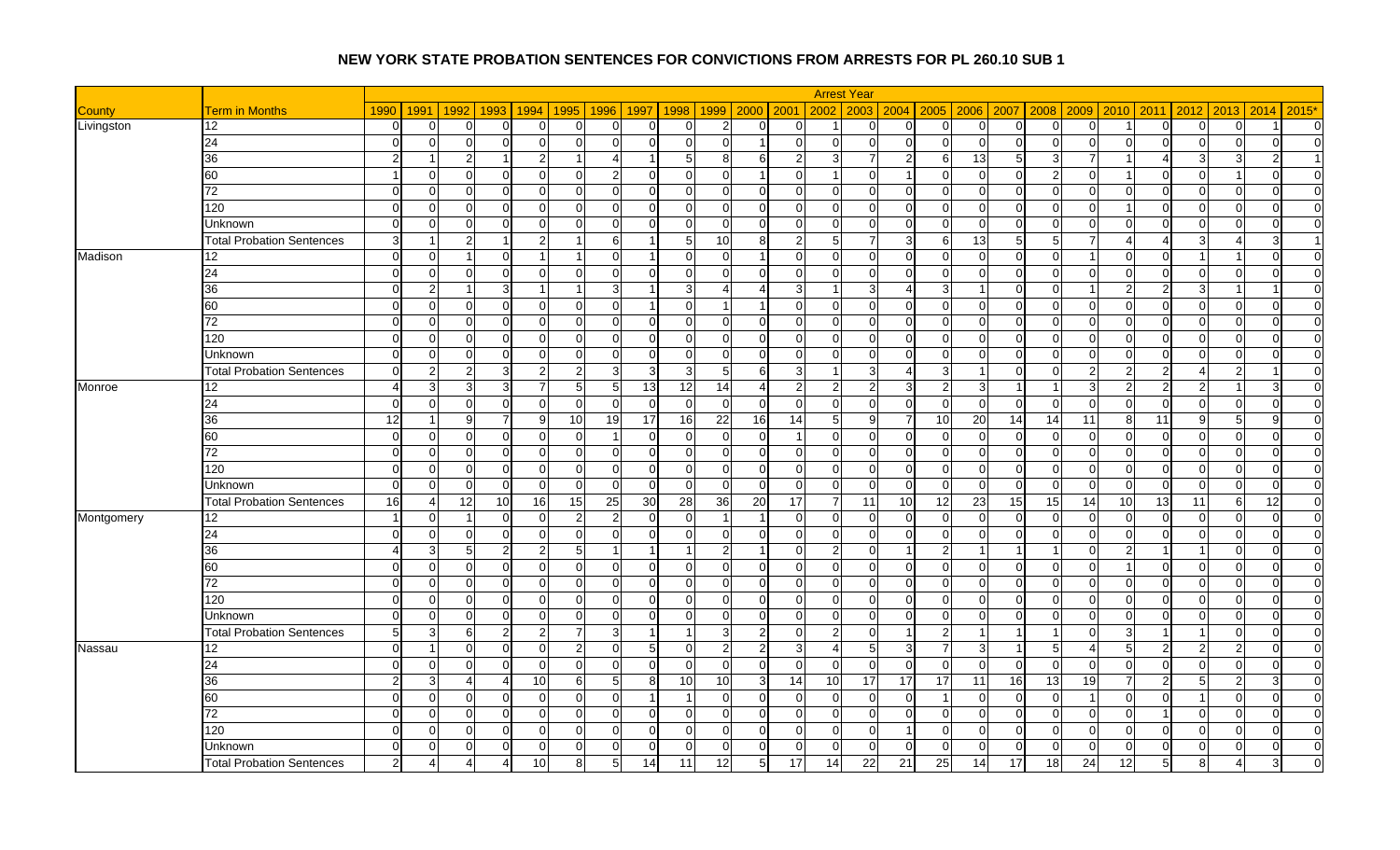|                 |                                  |                |                |                            |                 |                 |                 |                       |                            |                       |                 | <b>Arrest Year</b>              |                            |                            |                                  |          |                |                |                               |                |                 |
|-----------------|----------------------------------|----------------|----------------|----------------------------|-----------------|-----------------|-----------------|-----------------------|----------------------------|-----------------------|-----------------|---------------------------------|----------------------------|----------------------------|----------------------------------|----------|----------------|----------------|-------------------------------|----------------|-----------------|
| County          | <b>Term in Months</b>            | 1990           | 1991           | 1992                       | 1993 1994       | 1995            | 1996            | 1997<br>1998          |                            | 1999 2000             | 2001            | 2003<br>2002                    | $2004$ 2005                |                            | 2006 2007<br>2008                | 2009     | 2010           | 2011           | 2012<br>2013                  | 2014           | $2015*$         |
| <b>New York</b> | 12                               | $\overline{0}$ | -1             | $\Omega$<br>$\overline{2}$ | $\overline{0}$  |                 | $2 \vert$       | $\Omega$              | $\overline{0}$<br>$\Omega$ | -1                    | 2               | -1                              | $\overline{0}$<br>$\Omega$ | $\overline{0}$             | $\overline{0}$<br>$\Omega$       | $\Omega$ | $\overline{3}$ | $\overline{0}$ | $\Omega$<br>-1                | $\Omega$       | $\overline{0}$  |
|                 | 24                               | $\Omega$       | $\Omega$       | $\Omega$<br>$\Omega$       | $\Omega$        | $\Omega$        | $\Omega$        | $\Omega$              | $\overline{0}$<br>$\Omega$ | $\Omega$              | $\Omega$        | $\overline{0}$<br>$\Omega$      | $\Omega$<br>$\overline{0}$ | $\overline{0}$             | $\overline{0}$<br>$\Omega$       |          | $\Omega$       | $\Omega$       | $\Omega$<br>$\Omega$          | $\Omega$       | $\Omega$        |
|                 | 36                               | $\mathbf{3}$   | 5              | 6<br>61                    | 4               | 6I              | $\overline{7}$  | 10                    | 8 <sup>1</sup><br>-51      | 8                     | 4               | $\overline{4}$<br>8             | 6I<br>$5 \,$               | $5 \vert$                  | $\overline{2}$<br>-1             |          |                | $\overline{2}$ | $\Omega$<br>2                 | $\Omega$       |                 |
|                 | 60                               | $\Omega$       | $\Omega$       |                            |                 | $\Omega$        | $\Omega$        |                       | $\Omega$<br>∩              |                       | $\Omega$        | $\overline{0}$<br>$\Omega$      | $\Omega$                   |                            | $\Omega$<br>$\mathcal{C}$        |          |                | $\overline{2}$ |                               | $\Omega$       | $\overline{0}$  |
|                 | 72                               | $\Omega$       | $\Omega$       | $\Omega$<br>ΩI             | $\Omega$        | $\Omega$        | $\Omega$        | $\Omega$              | $\Omega$<br>$\Omega$       | $\Omega$              | $\Omega$        | $\Omega$<br>$\Omega$            | $\Omega$<br>$\Omega$       | $\overline{0}$             | $\overline{0}$<br>$\Omega$       | $\Omega$ | $\Omega$       | $\Omega$       | $\Omega$<br>$\Omega$          | $\Omega$       | $\overline{0}$  |
|                 | 120                              | $\Omega$       | $\Omega$       | $\Omega$<br>0              | $\Omega$        | $\Omega$        | $\overline{0}$  | $\Omega$              | $\Omega$<br>$\Omega$       | $\Omega$              | $\Omega$        | $\mathbf 0$<br>$\Omega$         | $\Omega$<br>$\overline{0}$ | $\overline{0}$             | $\overline{0}$<br>$\Omega$       |          | $\Omega$       | $\overline{0}$ | $\Omega$<br>0                 | $\Omega$       | $\overline{0}$  |
|                 | Unknown                          | $\Omega$       | $\Omega$       | $\Omega$<br>∩              | $\Omega$        | $\Omega$        | $\Omega$        | $\Omega$              | $\Omega$<br>∩              | $\Omega$              | $\Omega$        | $\mathbf 0$<br>$\Omega$         | $\Omega$<br>$\Omega$       | $\overline{0}$             | $\overline{0}$<br>C              |          | 0              | $\overline{0}$ | $\Omega$<br>$\cap$            | ∩              | $\Omega$        |
|                 | <b>Total Probation Sentences</b> | 3I             | 6              |                            | $5\overline{)}$ | 7               | 9               | 11                    | 8<br>-5                    | 10                    | 6               | 5<br>9                          | 5                          | 6                          | $\overline{2}$                   |          |                | $\overline{4}$ |                               | 0              |                 |
| Niagara         | 12 <sup>°</sup>                  | $\overline{2}$ | $\Omega$       | 2                          | $\Omega$        | 5               | $\overline{7}$  | 2                     | Q                          | 12                    |                 | $\overline{2}$                  | 3                          | $\overline{7}$             | $\overline{5}$<br>$\overline{7}$ |          | $\Omega$       | 5              | 3<br>່າ                       | ર              | $\overline{2}$  |
|                 | 24                               | $\overline{0}$ | $\overline{0}$ | $\Omega$<br>$\Omega$       | $\overline{0}$  | $\overline{0}$  | $\overline{0}$  | $\mathbf 0$           | $\overline{0}$<br>$\Omega$ | $\mathbf 0$           | $\overline{0}$  | $\mathbf 0$<br>$\overline{0}$   | 01<br>$\overline{0}$       | $\overline{0}$             | $\overline{0}$<br>$\Omega$       | $\Omega$ | $\overline{0}$ | $\overline{0}$ | $\overline{0}$<br>$\mathbf 0$ | $\overline{0}$ | $\overline{0}$  |
|                 | 36                               | $\Omega$       |                | $\cap$                     | Δ               | $\overline{0}$  | 3 <sup>l</sup>  | 6                     |                            | 7                     | 5               | 8<br>6                          | 5                          | $\boldsymbol{\mathcal{A}}$ | $\overline{3}$<br>Δ              |          | 3              | $\overline{0}$ | $\mathfrak{p}$                |                | $\Omega$        |
|                 | 60                               | $\Omega$       | $\overline{0}$ | $\Omega$<br>$\Omega$       | $\mathbf 0$     | $\overline{0}$  | $\overline{0}$  | $\mathbf 0$           | $\overline{0}$<br>$\Omega$ | $\mathbf 0$           | $\overline{0}$  | $\Omega$<br>-1                  | $\Omega$                   | $\overline{2}$             | $\overline{0}$<br>$\Omega$       | $\Omega$ | $\Omega$       | $\overline{0}$ | $\Omega$<br>$\mathbf 0$       | $\Omega$       | $\overline{0}$  |
|                 | 72                               | $\Omega$       | $\Omega$       | ∩<br>U                     | $\Omega$        | $\Omega$        | $\Omega$        | $\Omega$              | $\Omega$<br>$\Omega$       | $\Omega$              | $\Omega$        | $\overline{0}$<br>$\Omega$      | $\Omega$<br>$\overline{0}$ | $\overline{0}$             | $\overline{0}$<br>$\mathcal{C}$  |          | $\Omega$       | $\overline{0}$ | $\Omega$<br>$\Omega$          | $\Omega$       | $\Omega$        |
|                 | 120                              | $\Omega$       | $\Omega$       | $\Omega$<br>ΩI             | $\Omega$        | $\Omega$        | $\Omega$        | $\Omega$              | $\Omega$<br>$\Omega$       | $\Omega$              | $\Omega$        | $\Omega$<br>$\Omega$            | $\Omega$<br>$\Omega$       | $\Omega$                   | $\Omega$<br>$\Omega$             | $\cap$   | $\Omega$       | $\Omega$       | $\Omega$<br>$\Omega$          | $\Omega$       | $\Omega$        |
|                 | Unknown                          | $\Omega$       | $\Omega$       | $\Omega$<br>O              | $\Omega$        | $\Omega$        | $\Omega$        | $\Omega$              | $\Omega$<br>$\Omega$       | $\Omega$              | $\Omega$        | $\Omega$<br>$\Omega$            | $\Omega$<br>$\Omega$       | $\overline{0}$             | $\overline{0}$<br>$\Omega$       |          | $\Omega$       | $\Omega$       | $\Omega$<br>$\Omega$          | $\Omega$       | $\Omega$        |
|                 | <b>Total Probation Sentences</b> | $\overline{2}$ | -1             | $\mathcal{P}$              | 4               | $5 \square$     | 10 <sup>1</sup> | 10<br>8               | 9                          | 19                    | 12              | 11<br>q                         | 8<br>6                     | 13                         | 10 <sup>1</sup><br>-9            |          | 3              | 5              | 5 <sub>5</sub><br>3           |                | 2               |
| Oneida          | 12                               | $\Omega$       | -1             | $\Omega$                   | $\Omega$        | $\Omega$        | $\Omega$        | $\mathcal{P}$         | $\Omega$<br>$\Omega$       | -1                    | $\Omega$        | -1                              |                            | $\overline{0}$             | $\Omega$<br>$\overline{0}$       |          | O              | $\overline{0}$ | $\Omega$                      | $\Omega$       | $\overline{0}$  |
|                 | 24                               | $\Omega$       | $\Omega$       | n                          | $\Omega$        | $\Omega$        | $\Omega$        | $\Omega$              | $\Omega$<br>∩              | ∩                     | $\Omega$        | $\Omega$<br>$\Omega$            | $\Omega$<br>$\Omega$       | $\Omega$                   | $\Omega$<br>$\cap$               | $\Omega$ |                | $\Omega$       | $\Omega$<br>$\cap$            |                | $\overline{0}$  |
|                 | 36                               | $\mathbf{3}$   | -1             | 8<br>5                     | Δ               | $\mathbf{3}$    | 5 <sub>l</sub>  | 8                     | 10 <sup>1</sup>            | $\boldsymbol{\Delta}$ | 8               | 9<br>5                          | 9<br>7                     | 10 <sup>1</sup>            | 14<br>11                         | 8        | .5             | 6              | 11<br>7                       | 9              |                 |
|                 | 60                               | $\Omega$       | $\Omega$       | $\mathcal{P}$              |                 | $\Omega$        | $\Omega$        |                       | $\Omega$                   | $\Omega$              |                 | $\Omega$<br>$\Omega$            | 3<br>$\Omega$              | $\overline{0}$             | $\overline{0}$                   | $\Omega$ |                |                | 2<br>$\Omega$                 | $\Omega$       | $\overline{0}$  |
|                 | 72                               | $\Omega$       | $\overline{0}$ | $\Omega$<br>U              | $\Omega$        | $\Omega$        | $\Omega$        | $\Omega$              | $\Omega$<br>$\Omega$       | $\Omega$              | $\Omega$        | $\mathbf 0$<br>$\Omega$         | $\overline{0}$<br>$\Omega$ | $\overline{0}$             | $\overline{0}$<br>$\Omega$       |          |                | $\Omega$       | $\Omega$<br>$\Omega$          | $\Omega$       | $\overline{0}$  |
|                 | 120                              | $\Omega$       | $\Omega$       | $\Omega$<br>∩              | $\Omega$        | $\Omega$        | $\Omega$        | $\Omega$<br>∩         | $\Omega$                   | $\Omega$              | $\Omega$        | $\mathbf 0$<br>$\Omega$         | $\Omega$<br>$\Omega$       | $\overline{0}$             | $\overline{0}$<br>C              |          | $\Omega$       | $\Omega$       | $\Omega$<br>$\Omega$          | $\Omega$       | $\Omega$        |
|                 | Unknown                          | $\Omega$       | $\Omega$       | $\Omega$<br>ΩI             | $\Omega$        | $\Omega$        | $\Omega$        | $\Omega$              | $\Omega$<br>$\Omega$       | $\Omega$              | $\Omega$        | $\Omega$<br>$\Omega$            | $\Omega$<br>$\Omega$       | $\Omega$                   | $\Omega$<br>$\Omega$             | $\Omega$ | $\Omega$       | $\Omega$       | $\Omega$<br>$\Omega$          | $\Omega$       | $\Omega$        |
|                 | <b>Total Probation Sentences</b> | 3              | $\overline{2}$ | 10<br>61                   | 5               | 3               | $5\overline{)}$ | 11                    | 10 <sup>1</sup>            | 5                     | 9               | 10                              | 13<br>8                    | 10                         | 11<br>15                         | q        |                | $\overline{7}$ | 12<br>9                       | 10             |                 |
| Onondaga        | 12                               | 6I             | 3              | 5<br>2                     | 3               | $\overline{7}$  | 9               | 3                     | 12                         | 5                     | 8               | 5<br>$\mathbf{Q}$               | 6<br>5                     | 6                          | 3<br>$6 \mid$                    |          | 5              | $\overline{3}$ | -1                            |                | $\overline{0}$  |
|                 | 24                               | $\Omega$       | $\Omega$       | $\Omega$                   | $\Omega$        | $\Omega$        | $\Omega$        | $\Omega$              | $\Omega$                   | $\Omega$              | $\Omega$        | $\overline{0}$<br>$\mathcal{C}$ | $\Omega$<br>$\Omega$       | $\overline{0}$             | $\overline{0}$<br>$\Omega$       |          | 0              | $\Omega$       | $\Omega$<br>0                 |                | $\overline{0}$  |
|                 | 36                               | 12             | 5              | g<br>5                     | 15              | 13              | 20              | 21<br>$\overline{20}$ | 13                         | 12                    | 13              | $\overline{20}$<br>13           | 21<br>8                    | 15                         | 9<br>16                          | 26       | 20             | 24             | 21<br>23                      | 18             | $5\overline{)}$ |
|                 | 60                               | $\Omega$       | 1              | U<br>$\Omega$              | $\Omega$        | $\overline{2}$  | $\Omega$        | $\Omega$<br>n         | $\Omega$                   | $\Omega$              | $\Omega$        | $\mathbf 0$<br>$\Omega$         |                            | $\overline{0}$             | $\overline{0}$<br>$\Omega$       |          |                | $\overline{0}$ | $\Omega$<br>$\Omega$          | $\Omega$       | $\overline{0}$  |
|                 | 72                               | $\Omega$       | $\Omega$       | U<br>$\Omega$              | $\Omega$        | $\overline{0}$  | $\Omega$        | $\Omega$              | $\Omega$<br>$\Omega$       | $\Omega$              | $\Omega$        | $\mathbf 0$<br>$\Omega$         | $\overline{0}$<br>$\Omega$ | $\overline{0}$             | $\overline{0}$<br>C              |          | $\Omega$       | $\overline{0}$ | $\Omega$                      | $\Omega$       | $\overline{0}$  |
|                 | 120                              | $\Omega$       | $\overline{0}$ | $\Omega$<br>$\Omega$       | $\mathbf 0$     | $\overline{0}$  | $\overline{0}$  | $\mathbf 0$           | $\Omega$<br>n              | $\Omega$              | $\Omega$        | $\overline{0}$<br>$\Omega$      | $\overline{0}$<br>$\Omega$ | $\overline{0}$             | $\overline{0}$<br>$\Omega$       |          | $\Omega$       | $\overline{0}$ | $\Omega$<br>$\mathbf 0$       | $\Omega$       | $\overline{0}$  |
|                 | Unknown                          | $\Omega$       | $\mathbf 0$    | $\Omega$                   | $\Omega$        | $\Omega$        | $\Omega$        | $\Omega$              | $\Omega$<br>$\Omega$       | $\Omega$              | $\Omega$        | $\mathbf 0$<br>$\Omega$         | $\Omega$<br>$\Omega$       | $\overline{0}$             | $\overline{0}$<br>$\Omega$       |          | $\Omega$       | $\Omega$       | $\Omega$<br>$\Omega$          | $\Omega$       | $\Omega$        |
|                 | <b>Total Probation Sentences</b> | 18             | 9              | 14                         | 18              | $\overline{22}$ | 29              | $\overline{24}$<br>27 | 25                         | 17                    | $\overline{21}$ | 25<br>$\overline{22}$           | 14<br>28                   | 21                         | 15<br>19                         | 31       | 26             | 27             | $\overline{25}$<br>22         | 20             | 5 <sub>l</sub>  |
| Ontario         | 12                               | $\Omega$       | $\Omega$       | $\Omega$                   | -1              | $\Omega$        | $\Omega$        | $\Omega$<br>∩         | $\overline{0}$             | $\mathbf{1}$          | $\mathbf 0$     | $\overline{2}$<br>$\Omega$      | Δ                          | $\overline{2}$             | $\mathbf{3}$<br>$\overline{2}$   |          |                | $\overline{1}$ | $\Omega$<br>$\Omega$          | $\Omega$       | $\overline{0}$  |
|                 | 24                               | $\Omega$       | $\overline{0}$ | $\Omega$<br>ΩI             | $\Omega$        | $\overline{0}$  | $\Omega$        | $\Omega$              | $\Omega$<br>$\Omega$       | $\Omega$              | $\overline{0}$  | $\overline{0}$<br>$\Omega$      | $\Omega$<br>$\overline{0}$ | $\overline{0}$             | $\overline{0}$<br>$\Omega$       | $\Omega$ | $\overline{0}$ | $\overline{0}$ | $\Omega$<br>$\mathbf 0$       | $\Omega$       | $\overline{0}$  |
|                 | 36                               | 4              | $\overline{2}$ | 2<br>5                     | 4               | 3               | 9 <sub>l</sub>  | 6<br>12               | 14                         | 9                     |                 | $\overline{13}$<br>11           | 5 <sub>l</sub><br>8        | 16                         | 10<br>8                          | 16       | g              | 5              | 6<br>5                        |                |                 |
|                 | 60                               | $\Omega$       | -1             | $\Omega$<br>$\mathcal{D}$  | $\Omega$        | $\Omega$        | $\Omega$        | $\Omega$              | $\Omega$<br>$\Omega$       | $\Omega$              | $\Omega$        | $\overline{0}$<br>$\Omega$      | $\Omega$<br>$\Omega$       |                            | $\Omega$<br>$\Omega$             | $\Omega$ | $\Omega$       | $\Omega$       | $\Omega$<br>$\Omega$          | $\Omega$       | $\overline{0}$  |
|                 | $\overline{72}$                  | $\Omega$       | $\Omega$       | $\Omega$                   | $\Omega$        | $\Omega$        | $\overline{0}$  | $\Omega$              | $\Omega$                   | $\Omega$              | $\Omega$        | $\Omega$                        | $\Omega$<br>$\Omega$       | $\overline{0}$             | $\overline{0}$<br>$\Omega$       |          | O              | $\Omega$       | $\Omega$<br>0                 | $\Omega$       | $\overline{0}$  |
|                 | 120                              | $\Omega$       | $\Omega$       | ∩                          | $\Omega$        | $\Omega$        | $\Omega$        | $\Omega$              | $\Omega$<br>$\Omega$       | ∩                     | $\Omega$        | $\mathbf 0$<br>$\Omega$         | $\Omega$<br>$\Omega$       | $\overline{0}$             | $\overline{0}$<br>C              |          | U              | $\overline{0}$ | $\Omega$<br>$\Omega$          | $\Omega$       | $\overline{0}$  |
|                 | Unknown                          | $\Omega$       | $\overline{0}$ | $\Omega$<br>0              | $\Omega$        | $\Omega$        | $\Omega$        | $\Omega$              | $\Omega$<br>$\Omega$       | $\Omega$              | $\Omega$        | 0<br>$\Omega$                   | $\overline{0}$<br>$\Omega$ | $\overline{0}$             | $\overline{0}$<br>- 0            |          | 0              | $\overline{0}$ | $\Omega$<br>0                 | <sup>O</sup>   | $\Omega$        |
|                 | <b>Total Probation Sentences</b> |                |                |                            | 5               |                 | 9               | 12<br>6               | 14                         | 10                    |                 | 16<br>11                        | g                          | 19                         | 13<br>10                         | 20       | 10             | 6              | 6                             |                |                 |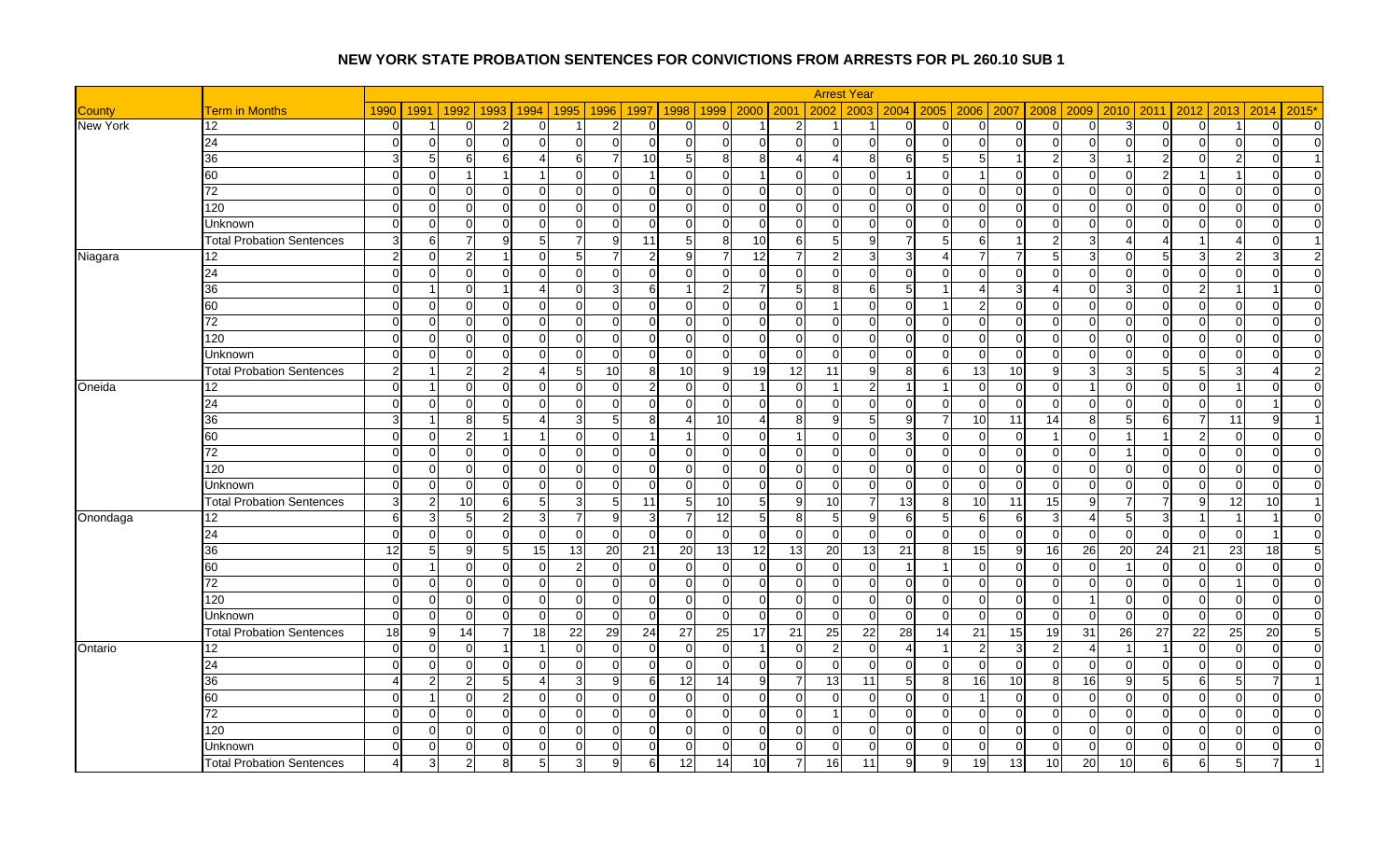|               |                                  |              |                 |                            |                      |                 |                |                 |                            |                |                | <b>Arrest Year</b>         |                |                |                |                            |          |                |                |                                  |              |                |
|---------------|----------------------------------|--------------|-----------------|----------------------------|----------------------|-----------------|----------------|-----------------|----------------------------|----------------|----------------|----------------------------|----------------|----------------|----------------|----------------------------|----------|----------------|----------------|----------------------------------|--------------|----------------|
| <b>County</b> | <b>Term in Months</b>            | 1990         | 1991            | 1992<br>1993               | 1994                 | 1995            | 1996           | 1997<br>1998    | 1999                       | 2000 2001      |                | 2002<br>2003               |                | $2004$ 2005    | 2006 2007      | 2008                       | 2009     | 2010           | 2011           | 2012<br>2013                     | 2014         | $2015*$        |
| Orange        | 12                               | 3            | $\overline{2}$  | 5                          |                      | $\overline{2}$  | 11             | -7              | 6                          | 5              | Δ              | $\overline{4}$             | $\overline{2}$ |                | $\overline{0}$ | $\overline{0}$<br>∩        |          |                |                | 2                                | 3            | $\overline{0}$ |
|               | $\overline{24}$                  | $\Omega$     | $\overline{0}$  | $\sqrt{ }$                 | $\Omega$             | $\Omega$        | $\overline{0}$ | $\Omega$        | $\Omega$<br>$\Omega$       | $\Omega$       | $\Omega$       | $\Omega$<br>$\Omega$       | $\Omega$       | $\overline{0}$ | $\overline{0}$ | $\overline{0}$<br>$\Omega$ | $\Omega$ | $\Omega$       | $\mathbf 0$    | $\Omega$                         |              | $\overline{0}$ |
|               | 36                               | 6            | 13              | -9<br>13                   | 16                   | 16              | 18             | $\overline{20}$ | 17                         | 11             |                | $\overline{7}$             |                | 6              | 3 <sup>1</sup> | $\overline{c}$<br>Δ        |          |                | $\overline{1}$ | 6                                | 6            | $\overline{0}$ |
|               | 60                               | $\Omega$     | $\overline{0}$  | -1<br>∩                    | $\overline{1}$       | $\Omega$        | $\overline{1}$ | $\overline{0}$  | $\Omega$<br>$\Omega$       | $\Omega$       | $\Omega$       | $\mathbf 0$<br>$\Omega$    | $\overline{3}$ | $\overline{0}$ | $\overline{1}$ | $\overline{0}$<br>$\Omega$ |          |                | $\mathbf 0$    | $\Omega$<br>$\cap$               | $\Omega$     | $\overline{0}$ |
|               | 72                               | $\Omega$     | $\overline{0}$  | $\Omega$<br>$\Omega$       | $\mathbf 0$          | $\Omega$        | $\overline{0}$ | $\Omega$        | $\Omega$<br>ΩI             | $\Omega$       | $\Omega$       | $\Omega$<br>$\Omega$       | $\Omega$       | $\Omega$       | $\Omega$       | $\Omega$<br>$\Omega$       | $\Omega$ | $\Omega$       | $\Omega$       | $\Omega$<br>$\Omega$             | $\Omega$     | $\Omega$       |
|               | 120                              | $\Omega$     | $\overline{0}$  | $\Omega$                   | 0                    | $\Omega$        | $\overline{0}$ | $\Omega$        | U<br>$\Omega$              | $\Omega$       | $\Omega$       | $\Omega$<br>$\Omega$       | $\Omega$       | $\overline{0}$ | $\Omega$       | $\Omega$<br>$\Omega$       | ∩        | $\Omega$       | $\Omega$       | $\Omega$<br>$\Omega$             | $\Omega$     | $\Omega$       |
|               | Unknown                          | $\Omega$     | -1              | $\Omega$<br>∩              | $\Omega$             | $\Omega$        | $\Omega$       | $\Omega$        | $\Omega$<br>$\Omega$       | $\Omega$       | $\overline{0}$ | $\Omega$<br>$\Omega$       | $\Omega$       | $\Omega$       | $\Omega$       | $\Omega$<br>∩              | $\Omega$ | $\Omega$       | $\Omega$       | $\Omega$<br>$\Omega$             | $\Omega$     | $\overline{0}$ |
|               | <b>Total Probation Sentences</b> | -9           | 16              | 14<br>18                   | $\overline{18}$      | $\overline{18}$ | 30             | $\overline{27}$ | $\overline{23}$<br>11      | 16             | $\overline{5}$ | 11<br>G                    | 12             | 7              | $\overline{4}$ | $\overline{2}$<br>Δ        |          | 6              | $\overline{2}$ | Δ                                | 10           | $\overline{0}$ |
| Orleans       | 12                               | $\Omega$     | $\overline{2}$  |                            | 3                    |                 | $\Omega$       | $\sqrt{ }$      |                            | $\overline{1}$ | $\mathfrak{p}$ |                            | $\Omega$       | $\Omega$       |                | $\Omega$<br>3              |          | $\Omega$       | -1             | -2                               | $\Omega$     | $\overline{0}$ |
|               | 24                               | $\Omega$     | $\overline{0}$  | $\Omega$<br>∩              | 0                    | $\Omega$        | 0              | $\Omega$        | n<br><sup>O</sup>          | ∩              | $\Omega$       | $\Omega$<br>$\Omega$       | $\Omega$       | $\overline{0}$ | $\overline{0}$ | $\overline{0}$<br>$\Omega$ | ∩        | 0              | $\Omega$       | $\Omega$<br>$\Omega$             | <sup>O</sup> | $\overline{0}$ |
|               | 36                               |              | $\overline{3}$  | 2                          | 3                    | 5               | $\overline{4}$ | 3               | $\Omega$                   | 1              | 3              | $\overline{1}$<br>$\Omega$ | $\Omega$       | $\overline{2}$ | $\Omega$       | $\mathbf 0$                |          | $\Omega$       |                | $\mathfrak{p}$<br>$\Omega$       | $\Omega$     | $\overline{0}$ |
|               | 60                               | $\Omega$     | $\overline{0}$  | $\Omega$                   | $\mathbf 0$          | $\overline{0}$  | $\overline{0}$ | $\Omega$        | $\Omega$<br>$\Omega$       | $\Omega$       | $\Omega$       | $\mathbf 0$<br>$\Omega$    |                | $\overline{0}$ | $\overline{0}$ | $\overline{0}$<br>$\Omega$ | $\Omega$ | $\Omega$       | $\overline{0}$ | $\Omega$<br>$\mathbf 0$          | $\Omega$     | $\overline{0}$ |
|               | 72                               | $\Omega$     | $\overline{0}$  | $\Omega$                   | $\mathbf 0$          | $\Omega$        | $\mathbf 0$    | $\Omega$        | $\Omega$<br>$\Omega$       | $\Omega$       | $\Omega$       | $\Omega$<br>$\Omega$       | $\Omega$       | $\overline{0}$ | $\Omega$       | $\mathcal{C}$              | $\Omega$ | $\Omega$       | $\Omega$       | $\Omega$                         | $\Omega$     | $\overline{0}$ |
|               | 120                              | $\Omega$     | $\overline{0}$  | $\Omega$<br>$\Omega$       | $\mathbf 0$          | $\Omega$        | $\overline{0}$ | $\Omega$        | $\Omega$<br>$\Omega$       | $\Omega$       | $\Omega$       | $\Omega$<br>$\Omega$       | $\Omega$       | $\overline{0}$ | $\Omega$       | $\Omega$<br>$\Omega$       | $\Omega$ | $\Omega$       | $\Omega$       | $\Omega$<br>$\Omega$             | $\Omega$     | $\overline{0}$ |
|               | <b>Unknown</b>                   | $\Omega$     | $\overline{0}$  | $\sqrt{ }$                 | $\Omega$             | $\Omega$        | $\Omega$       | $\Omega$        | n                          | $\Omega$       | $\Omega$       | $\Omega$<br>$\Omega$       | $\Omega$       | $\overline{0}$ | $\Omega$       | $\Omega$<br>$\sqrt{ }$     |          | $\Omega$       | $\Omega$       | $\Omega$<br>$\Omega$             | $\Omega$     | $\overline{0}$ |
|               | <b>Total Probation Sentences</b> | $\mathbf{1}$ | $5\overline{)}$ | 3                          | 6                    | 6               | 4              | 3               | $\mathcal{P}$              | 2              | 5 <sub>l</sub> | $\overline{2}$             | $\overline{1}$ | $\overline{2}$ | $\overline{1}$ | -1<br>Δ                    |          | 0              | $\overline{2}$ | 3<br>3                           | $\Omega$     | $\overline{0}$ |
| Oswego        | 12                               | $\Omega$     |                 |                            |                      |                 | 1              | 3               |                            | 3              | 3              | 6                          | $\overline{2}$ | $\Omega$       | 5 <sub>l</sub> | $\Omega$                   |          |                | $\overline{2}$ | 5 <sub>5</sub><br>$\overline{2}$ | $\Omega$     | $\overline{0}$ |
|               | $\overline{24}$                  | $\Omega$     | $\overline{0}$  | $\Omega$<br>∩              | $\Omega$             | $\Omega$        | $\Omega$       | $\Omega$        | $\Omega$<br>$\Omega$       | ∩              | $\Omega$       | $\Omega$<br>$\Omega$       | $\Omega$       | $\Omega$       | $\Omega$       | $\Omega$<br>$\Omega$       | $\Omega$ | $\Omega$       | $\Omega$       | $\Omega$<br>$\Omega$             | $\Omega$     | $\Omega$       |
|               | 36                               | $\Omega$     | $\mathbf{3}$    | 5<br>3                     | $\overline{2}$       | Δ               | $\overline{2}$ | 6               | 61<br>5                    | 7              | 3              | 6<br>5                     |                |                | $\overline{2}$ | 6<br>7                     | 61       | Δ              | $\overline{2}$ | 3<br>8                           | Δ            | -1             |
|               | 60                               | $\Omega$     | $\overline{0}$  |                            | $\Omega$             | $\Omega$        | $\overline{1}$ | $\Omega$        |                            | 1              | $\Omega$       | $\Omega$<br>$\Omega$       | $\Omega$       | $\overline{0}$ | $\Omega$       | $\Omega$<br>∩              | ∩        | $\Omega$       | $\Omega$       | $\Omega$<br>$\Omega$             | $\Omega$     | $\Omega$       |
|               | 72                               | $\Omega$     | $\overline{0}$  | $\Omega$<br>∩              | $\overline{0}$       | 0               | 0              | $\overline{0}$  | $\Omega$<br>$\Omega$       | $\Omega$       | $\Omega$       | $\overline{0}$<br>$\Omega$ | $\Omega$       | $\overline{0}$ | $\overline{0}$ | $\overline{0}$<br>$\Omega$ | $\Omega$ | 0              | $\overline{0}$ | $\Omega$<br>$\mathbf 0$          | $\Omega$     | $\overline{0}$ |
|               | 120                              | $\Omega$     | $\overline{0}$  | $\Omega$                   | $\mathbf 0$          | $\Omega$        | $\mathbf 0$    | $\Omega$        | $\Omega$<br>$\Omega$       | $\Omega$       | $\Omega$       | $\Omega$<br>$\Omega$       | $\Omega$       | $\overline{0}$ | $\Omega$       | $\Omega$<br>$\mathcal{C}$  |          | $\Omega$       | $\Omega$       | $\Omega$<br>$\Omega$             | $\Omega$     | $\Omega$       |
|               | Unknown                          | $\Omega$     | $\overline{0}$  | $\Omega$<br>$\Omega$       | $\Omega$             | $\Omega$        | $\Omega$       | $\Omega$        | $\Omega$<br>$\Omega$       | $\Omega$       | $\Omega$       | $\Omega$<br>$\Omega$       | $\Omega$       | $\Omega$       | $\Omega$       | $\Omega$<br>$\Omega$       | $\Omega$ | $\Omega$       | $\Omega$       | $\Omega$<br>$\Omega$             | $\Omega$     | $\Omega$       |
|               | <b>Total Probation Sentences</b> | $\Omega$     | $\overline{4}$  | 5<br>6                     | 3                    | 5               | $\overline{4}$ | 9<br>11         | 10                         | 11             | $6 \mid$       | 12                         | 3 <sup>1</sup> |                | $\overline{7}$ | $\overline{7}$<br>7        |          | 6              | 4              | 8<br>10                          | 4            |                |
| Otsego        | 12                               | $\Omega$     | -1              | $\Omega$<br>∩              | $\mathbf 0$          | $\Omega$        | $\overline{0}$ | $\Omega$        | $\Omega$<br>$\Omega$       | $\Omega$       | $\Omega$       | $\mathbf 0$<br>$\Omega$    | $\Omega$       | $\Omega$       | $\overline{0}$ | $\overline{0}$<br>∩        | $\Omega$ | $\Omega$       | $\overline{0}$ | $\Omega$<br>$\Omega$             | $\Omega$     | $\overline{0}$ |
|               | 24                               | $\Omega$     | $\overline{0}$  | $\Omega$                   | 0                    | 0               | $\overline{0}$ | $\overline{0}$  | 0<br>U                     | 0              | $\overline{0}$ | $\mathbf 0$<br>$\Omega$    | $\Omega$       | $\overline{0}$ | $\overline{0}$ | $\mathbf 0$<br>$\Omega$    |          | $\overline{0}$ | $\mathbf 0$    | $\overline{0}$<br>0              | 0            | $\overline{0}$ |
|               | 36                               |              | -1              | 2<br>∩                     | $\Omega$             |                 | $\Omega$       | $\mathcal{P}$   | $\mathcal{D}$<br>$\Omega$  | $\mathcal{P}$  | $\Omega$       | $\Omega$<br>$\Omega$       |                | $\Omega$       | $\Omega$       |                            |          | $\Omega$       |                | $\Omega$<br>$\Omega$             |              | $\overline{0}$ |
|               | 60                               | $\Omega$     | $\overline{0}$  | $\Omega$<br>∩              | $\mathbf 0$          | $\overline{0}$  | $\overline{0}$ | $\Omega$        | $\overline{0}$<br>$\Omega$ | $\Omega$       | $\overline{0}$ | $\mathbf{0}$<br>$\Omega$   | $\Omega$       | $\overline{0}$ | $\overline{0}$ | $\overline{0}$<br>$\Omega$ | $\Omega$ | $\overline{0}$ | $\mathbf 0$    | $\Omega$<br>$\mathbf 0$          | $\Omega$     | $\overline{0}$ |
|               | 72                               | $\Omega$     | $\overline{0}$  | $\Omega$                   | $\Omega$             | $\Omega$        | $\Omega$       | $\Omega$        | n                          | ∩              | $\Omega$       | $\Omega$<br>$\Omega$       | U              | $\Omega$       | $\Omega$       | $\Omega$<br>C              |          | $\Omega$       | $\Omega$       | ∩<br>$\Omega$                    | $\Omega$     | $\Omega$       |
|               | 120                              | $\Omega$     | $\overline{0}$  | $\Omega$<br>∩              | $\overline{0}$       | $\Omega$        | $\Omega$       | $\Omega$        | $\Omega$<br>$\Omega$       | $\Omega$       | $\Omega$       | $\Omega$<br>$\Omega$       | $\Omega$       | $\overline{0}$ | $\Omega$       | $\Omega$<br>$\Omega$       | $\Omega$ | $\Omega$       | $\Omega$       | $\Omega$<br>$\Omega$             | $\Omega$     | $\Omega$       |
|               | <b>Unknown</b>                   | $\Omega$     | $\Omega$        | $\sqrt{ }$                 | $\Omega$             | $\Omega$        | $\Omega$       | $\Omega$        | ∩<br>$\Omega$              | $\Omega$       | $\Omega$       | $\Omega$<br>$\Omega$       | U              | $\Omega$       | $\Omega$       | $\Omega$<br>$\sqrt{ }$     |          | $\Omega$       | $\Omega$       | $\Omega$<br>$\Omega$             | $\Omega$     | $\overline{0}$ |
|               | <b>Total Probation Sentences</b> |              | $\overline{2}$  | $\overline{2}$<br>$\Omega$ | $\Omega$             |                 | $\Omega$       | $\overline{2}$  | 21<br>$\Omega$             | $\overline{2}$ | $\overline{0}$ | $\Omega$<br>$\Omega$       | 11             | $\Omega$       | $\Omega$       | $\overline{1}$<br>1        |          | $\Omega$       | $\overline{1}$ | $\Omega$<br>$\Omega$             |              | $\Omega$       |
| Putnam        | 12                               | $\Omega$     | $\overline{0}$  | $\overline{2}$             | $\blacktriangleleft$ | $\overline{2}$  | $\overline{1}$ | $\Omega$        | $\Omega$<br>n              | $\Omega$       |                | $\Omega$<br>$\Omega$       | $\Omega$       |                | $\Omega$       | $\Omega$<br>$\Omega$       |          | $\Omega$       | $\Omega$       | $\Omega$<br>$\Omega$             | $\Omega$     | $\overline{0}$ |
|               | 24                               | $\Omega$     | $\overline{0}$  | $\Omega$<br>∩              | $\Omega$             | $\Omega$        | $\overline{0}$ | $\Omega$        | $\Omega$<br>$\Omega$       | $\Omega$       | $\Omega$       | $\Omega$<br>$\Omega$       | $\Omega$       | $\Omega$       | $\overline{0}$ | $\Omega$<br>$\Omega$       | $\Omega$ | $\Omega$       | $\overline{0}$ | $\Omega$<br>$\Omega$             | $\Omega$     | $\overline{0}$ |
|               | 36                               | -0           | $\overline{0}$  | 2                          | 0                    | 0               | $2 \mid$       |                 | 3<br>4                     | $\Omega$       |                | $\overline{2}$             | U              | 5              | $\overline{0}$ | $\mathbf{0}$<br>$\Omega$   |          | 0              | $\mathbf 0$    | $\mathbf{3}$<br>0                | 0            | $\overline{0}$ |
|               | 60                               | $\Omega$     | $\overline{0}$  | $\Omega$<br>∩              | $\Omega$             | $\Omega$        | $\overline{0}$ |                 | $\Omega$<br>$\Omega$       | $\cap$         | $\Omega$       | $\Omega$<br>$\Omega$       | $\Omega$       | $\Omega$       | $\Omega$       | $\mathbf 0$<br>$\Omega$    | $\Omega$ | $\Omega$       | $\Omega$       | $\Omega$<br>$\Omega$             | $\Omega$     | $\overline{0}$ |
|               | $\overline{72}$                  | $\Omega$     | $\overline{0}$  | $\Omega$<br>∩              | $\mathbf 0$          | $\Omega$        | $\overline{0}$ | $\Omega$        | U<br>$\Omega$              | $\Omega$       | $\Omega$       | $\mathbf{0}$<br>$\Omega$   | $\Omega$       | $\overline{0}$ | $\overline{0}$ | $\overline{0}$<br>$\Omega$ | $\Omega$ | $\overline{0}$ | $\mathbf 0$    | $\Omega$<br>$\mathbf 0$          | $\Omega$     | $\overline{0}$ |
|               | 120                              | $\Omega$     | $\overline{0}$  | $\sqrt{ }$                 | $\Omega$             | $\Omega$        | $\Omega$       | $\Omega$        |                            | $\Omega$       | $\Omega$       | $\Omega$<br>$\Omega$       | U              | $\overline{0}$ | $\Omega$       | $\mathbf 0$<br>$\sqrt{ }$  |          | O              | $\mathbf 0$    | ∩<br>$\Omega$                    | $\Omega$     | $\overline{0}$ |
|               | Unknown                          | $\Omega$     | $\overline{0}$  | $\Omega$<br>∩              | $\mathbf 0$          | $\overline{0}$  | $\overline{0}$ | $\Omega$        | O<br>0                     | 0              | $\overline{0}$ | $\mathbf 0$<br>$\Omega$    | $\Omega$       | $\overline{0}$ | $\overline{0}$ | $\overline{0}$<br>$\Omega$ | $\Omega$ | 0              | $\overline{0}$ | $\Omega$<br>$\mathbf 0$          | $\Omega$     | $\overline{0}$ |
|               | <b>Total Probation Sentences</b> | $\Omega$     | $\overline{0}$  | 5                          |                      | $\mathcal{P}$   | 3              | 2               | 3                          | ŋ              | 2              | $\overline{2}$             |                | 6              | $\Omega$       | $\Omega$                   |          | $\Omega$       | $\Omega$       | 3<br>$\Omega$                    | $\Omega$     | $\Omega$       |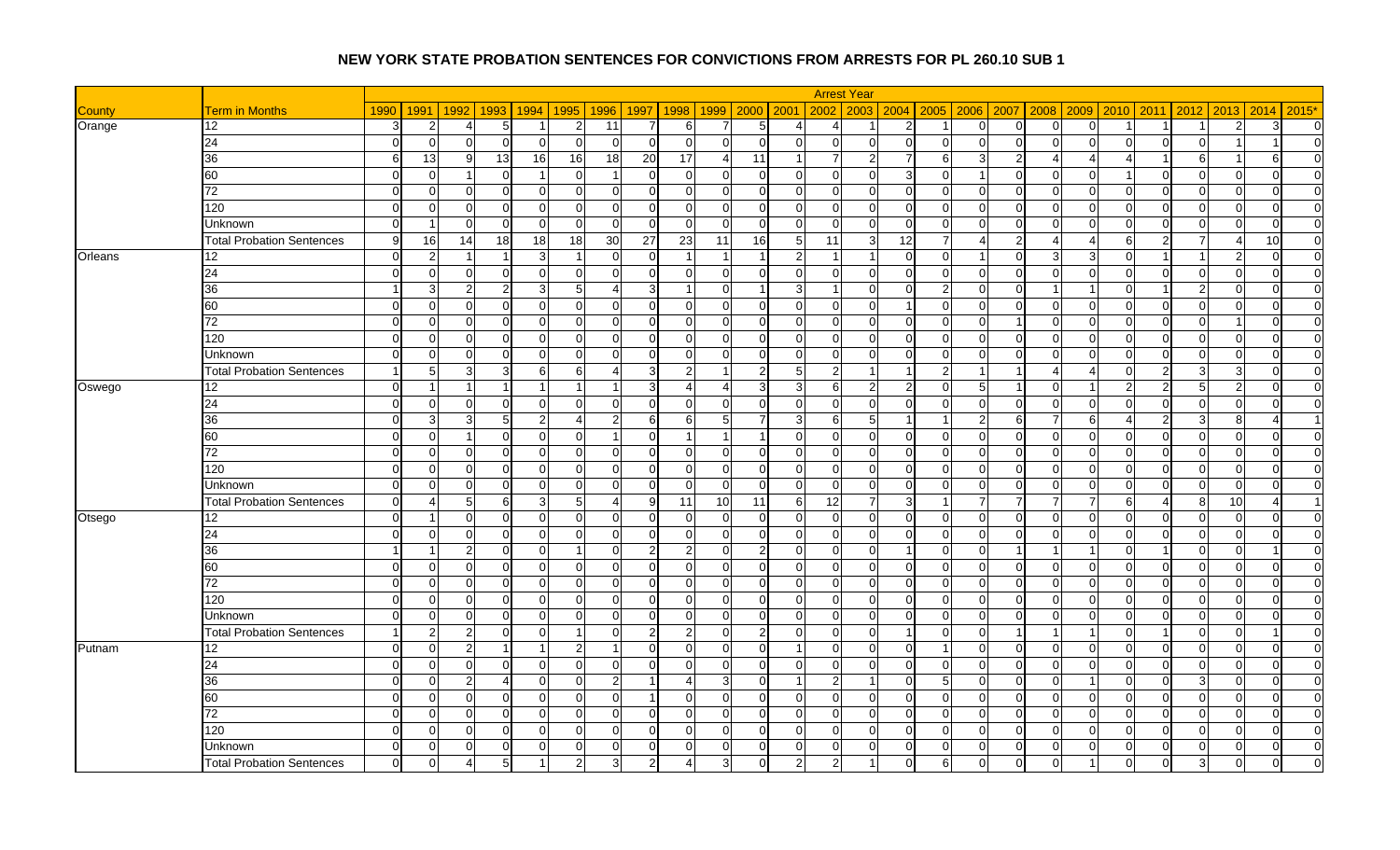|               |                                  |                |                |                          |                |                |                |                              |                |                          |                 | <b>Arrest Year</b>            |                |                |                |                               |          |                |                         |                               |                |                |
|---------------|----------------------------------|----------------|----------------|--------------------------|----------------|----------------|----------------|------------------------------|----------------|--------------------------|-----------------|-------------------------------|----------------|----------------|----------------|-------------------------------|----------|----------------|-------------------------|-------------------------------|----------------|----------------|
| <b>County</b> | <b>Term in Months</b>            | 1990           | 1991           | 1992<br>1993             | 1994           | 1995           | 1996           | 1997<br>1998                 | 1999           | 2000 2001                |                 | 2003<br>2002                  |                | 2004 2005      |                | 2006 2007 2008                | 2009     | 2010           | 2011                    | 2013<br>2012                  | 2014           | $2015*$        |
| Queens        | 12                               | $\overline{2}$ | 6              | $\Omega$<br>3            | 3              | $\overline{2}$ | $\overline{0}$ | $\overline{2}$<br>$\Omega$   | $\overline{2}$ | $\overline{2}$           | $\overline{2}$  | -1                            | $\Omega$       | $\overline{2}$ |                | $\overline{0}$<br>$\Omega$    | 2        | $\overline{0}$ | $\overline{0}$          | $\Omega$<br>$\Omega$          | $\Omega$       | $\overline{0}$ |
|               | 24                               | $\Omega$       | $\overline{0}$ | C                        | $\mathbf 0$    | $\Omega$       | $\mathbf 0$    | $\Omega$<br>U                | $\Omega$       | $\Omega$                 | $\Omega$        | $\Omega$<br>$\Omega$          | $\Omega$       | $\overline{0}$ | $\Omega$       | $\mathbf 0$<br>$\Omega$       | ∩        | $\Omega$       | $\Omega$                | $\Omega$<br>$\Omega$          | $\Omega$       | $\Omega$       |
|               | 36                               | $\mathcal{P}$  | -1             | っ<br>-1                  | $\overline{2}$ | $\Omega$       | 5 <sub>5</sub> | 4<br>-1                      |                | $\overline{4}$           | 4               | 3<br>5                        | 61             |                | 41             | 6                             | 5        | Δ              | $\overline{0}$          |                               |                | $\overline{0}$ |
|               | 60                               | $\Omega$       | $\overline{0}$ |                          | $\Omega$       | $\Omega$       | $\Omega$       | $\Omega$                     |                | $\Omega$                 |                 | $\Omega$                      | 0              | $\overline{0}$ |                |                               |          |                |                         | $\Omega$                      |                | $\Omega$       |
|               | 72                               | $\Omega$       | $\overline{0}$ | $\Omega$<br>$\Omega$     | $\mathbf 0$    | $\Omega$       | $\overline{0}$ | $\Omega$<br>$\Omega$         | $\Omega$       | $\Omega$                 | $\Omega$        | $\Omega$<br>$\Omega$          | $\Omega$       | $\Omega$       | $\Omega$       | $\Omega$<br>$\Omega$          | $\Omega$ | $\Omega$       | $\Omega$                | $\Omega$<br>$\Omega$          | $\Omega$       | $\Omega$       |
|               | 120                              | $\Omega$       | $\overline{0}$ | $\Omega$                 | $\mathbf 0$    | $\Omega$       | $\overline{0}$ | $\Omega$<br>O                | $\Omega$       | $\Omega$                 |                 | $\mathbf{0}$<br>$\Omega$      | 1              | $\overline{0}$ | $\overline{0}$ | $\mathbf 0$<br>$\Omega$       |          |                | $\Omega$                | $\Omega$<br>0                 | $\Omega$       | $\overline{0}$ |
|               | Unknown                          | $\Omega$       | $\overline{0}$ | $\sqrt{ }$               | $\Omega$       | $\Omega$       | 0              | $\Omega$<br>U                | $\Omega$       | $\Omega$                 | $\Omega$        | $\Omega$<br>$\Omega$          | $\Omega$       | $\Omega$       | $\overline{0}$ | $\mathbf{0}$<br>C             | ∩        | U              | $\mathbf 0$             | $\Omega$<br>$\Omega$          | ∩              | $\Omega$       |
|               | <b>Total Probation Sentences</b> |                | 7              | 2<br>6                   | 5              | 2              | 5 <sub>5</sub> | 6<br>2                       |                | 6                        | 8               | 5<br>-6                       |                | 3              | 6              | $\overline{2}$<br>6           | 8        | 6              | -1                      |                               | 3              | $\overline{0}$ |
| Rensselaer    | 12                               | $\Omega$       | $\overline{0}$ | C                        |                |                | $\Omega$       | $\mathcal{P}$<br>$5 \square$ |                | $\boldsymbol{\varDelta}$ | $\mathcal{P}$   | 6<br>11                       |                | 5              | $6 \mid$       | 5<br>2                        | ς        |                | $\mathcal{P}$           |                               |                |                |
|               | 24                               | $\Omega$       | $\overline{0}$ | $\Omega$<br>∩            | $\overline{0}$ | $\overline{0}$ | $\overline{0}$ | $\overline{0}$<br>$\Omega$   | $\overline{0}$ | $\Omega$                 | $\overline{0}$  | $\overline{0}$<br>$\mathbf 0$ | $\Omega$       | $\overline{0}$ | $\overline{0}$ | $\overline{0}$<br>$\Omega$    | $\Omega$ | $\overline{0}$ | $\mathbf 0$             | $\overline{0}$<br>$\mathbf 0$ | $\overline{0}$ | $\overline{0}$ |
|               | 36                               |                |                |                          | $\overline{2}$ | 6              | 5 <sub>5</sub> | $\overline{2}$               |                | 6                        | 8               | $\overline{7}$<br>8           | 8 <sup>1</sup> | 12             | 8 <sup>1</sup> | $\overline{2}$<br>6           |          |                |                         | 8<br>3                        |                | $\Omega$       |
|               | 60                               |                | $\overline{0}$ | $\mathbf 0$              | $\mathbf 0$    | $\overline{0}$ | $\overline{0}$ | $\overline{0}$<br>$\Omega$   |                | $\Omega$                 | $\overline{0}$  | $\overline{0}$<br>$\Omega$    | $\Omega$       | $\overline{0}$ | $\overline{0}$ | $\overline{0}$<br>$\Omega$    | $\Omega$ | 0              | $\overline{0}$          | $\mathbf 0$<br>$\Omega$       | $\Omega$       | $\overline{0}$ |
|               | 72                               | $\Omega$       | $\overline{0}$ | C                        | 0              | $\Omega$       | $\mathbf 0$    | $\Omega$<br>U                |                | $\Omega$                 | $\Omega$        | $\mathbf{0}$<br>$\Omega$      | $\Omega$       | $\overline{0}$ | $\overline{0}$ | $\overline{0}$<br>$\Omega$    | ∩        | $\Omega$       | $\mathbf 0$             | $\Omega$<br>$\Omega$          | $\Omega$       | $\Omega$       |
|               | 120                              | $\Omega$       | $\Omega$       | $\Omega$<br>∩            | $\Omega$       | $\Omega$       | $\Omega$       | $\Omega$<br>$\Omega$         | $\Omega$       | $\Omega$                 | $\Omega$        | $\Omega$<br>$\Omega$          | $\Omega$       | $\Omega$       | $\Omega$       | $\Omega$<br>$\Omega$          | $\Omega$ | $\Omega$       | $\Omega$                | $\Omega$<br>$\Omega$          | $\Omega$       | $\Omega$       |
|               | Unknown                          | $\Omega$       | $\overline{0}$ | C                        | 0              | $\Omega$       | $\overline{0}$ | $\Omega$<br>n                | $\Omega$       | $\Omega$                 | $\Omega$        | $\Omega$<br>$\Omega$          | $\Omega$       | $\Omega$       | $\Omega$       | $\Omega$<br>$\Omega$          | ∩        | $\Omega$       | $\Omega$                | $\Omega$<br>$\Omega$          | $\Omega$       | $\Omega$       |
|               | <b>Total Probation Sentences</b> | 2              | -1             | $\overline{\phantom{a}}$ | 3              | -7             | 5 <sub>5</sub> | $\Delta$<br>7                | 11             | 10                       | 10 <sup>1</sup> | 13<br>19                      | 12             | 17             | 14             | $\overline{7}$<br>8           | я        | 5              | 9                       | g                             | 2              |                |
| Richmond      | 12                               | $\Omega$       | $\overline{0}$ | $\Omega$                 | $\Omega$       | $\Omega$       | -1             | $\Omega$                     | 3              | $\overline{1}$           | $\Omega$        | $\mathbf 0$<br>$\Omega$       | <sup>0</sup>   | $\Omega$       |                | $\cap$                        |          |                | $\overline{2}$          | $\Omega$                      | $\Omega$       | $\overline{0}$ |
|               | 24                               | $\Omega$       | $\overline{0}$ | C                        | $\Omega$       | $\Omega$       | $\Omega$       | $\Omega$<br>$\Omega$         | $\Omega$       | ∩                        | $\Omega$        | $\Omega$<br>$\Omega$          | U              | $\Omega$       | $\Omega$       | $\Omega$<br>C                 | $\Omega$ | $\Omega$       | $\Omega$                | U<br>$\Omega$                 |                | $\overline{0}$ |
|               | 36                               | $\Omega$       | $\overline{0}$ | $\Omega$                 | $\Omega$       | $\Omega$       | $\overline{1}$ | $\Omega$<br>$\Omega$         |                | $\mathbf 1$              | $\Omega$        | -1                            |                | $\overline{2}$ | $\Omega$       | $\overline{2}$                |          | $\Omega$       | -1                      | $\Omega$                      | $\Omega$       | $\overline{0}$ |
|               | 60                               | $\Omega$       | $\overline{0}$ | $\Omega$                 | $\Omega$       | $\Omega$       | 0              | $\Omega$<br>U                | $\Omega$       | $\Omega$                 | $\Omega$        | $\Omega$<br>$\Omega$          | $\Omega$       | $\overline{0}$ | $\Omega$       | $\overline{0}$                | $\Omega$ |                | $\Omega$                | $\Omega$<br>$\Omega$          | $\Omega$       | $\Omega$       |
|               | 72                               | $\Omega$       | $\overline{0}$ | $\Omega$                 | $\mathbf 0$    | $\Omega$       | 0              | $\Omega$<br>$\Omega$         | $\Omega$       | $\Omega$                 | $\Omega$        | $\Omega$<br>$\Omega$          | $\Omega$       | $\overline{0}$ | $\overline{0}$ | $\overline{0}$<br>$\Omega$    | ∩        | $\Omega$       | $\overline{0}$          | $\mathbf 0$<br>$\Omega$       | $\Omega$       | $\overline{0}$ |
|               | 120                              | $\Omega$       | $\overline{0}$ | C                        | $\Omega$       | $\Omega$       | $\mathbf 0$    | $\Omega$<br>U                | $\Omega$       | $\Omega$                 | $\Omega$        | $\Omega$<br>$\Omega$          | U              | $\Omega$       | $\Omega$       | $\Omega$<br>C                 |          | $\Omega$       | $\Omega$                | $\Omega$<br>$\Omega$          | $\Omega$       | $\Omega$       |
|               | <b>Unknown</b>                   | $\Omega$       | $\overline{0}$ | $\Omega$<br>∩            | $\Omega$       | $\Omega$       | $\Omega$       | $\Omega$<br>$\Omega$         | $\Omega$       | $\Omega$                 | $\Omega$        | $\Omega$<br>$\Omega$          | $\Omega$       | $\Omega$       | $\Omega$       | $\Omega$<br>$\Omega$          | $\Omega$ | $\Omega$       | $\Omega$                | $\Omega$<br>$\Omega$          | $\Omega$       | $\Omega$       |
|               | <b>Total Probation Sentences</b> | $\Omega$       | $\overline{0}$ | C                        | $\Omega$       | $\Omega$       | $\mathbf{2}$   | $\Omega$                     |                | $\overline{2}$           | $\Omega$        | $\overline{1}$                | 1              | $\overline{2}$ |                | 3<br>$\overline{2}$           |          |                | 3                       | $\overline{2}$<br>$\Omega$    |                | $\Omega$       |
| Rockland      | 12                               | $\Omega$       | $\overline{0}$ | $\Omega$                 | $\overline{2}$ | 2              | $\mathbf{2}$   | $\Omega$<br>2                | <sup>O</sup>   | $\Omega$                 | $\Omega$        | $\mathbf{3}$<br>$\Omega$      | $\Omega$       | $\overline{0}$ | $\overline{0}$ | $\Omega$                      | $\Omega$ | $\Omega$       | $\overline{0}$          | $\Omega$<br>-1                | $\Omega$       | $\overline{0}$ |
|               | 24                               | $\Omega$       | $\overline{0}$ | $\Omega$                 | $\mathbf 0$    | $\mathbf 0$    | $\overline{0}$ | $\Omega$                     | $\Omega$       | $\Omega$                 | $\Omega$        | $\mathbf 0$<br>$\Omega$       | 0              | $\mathbf 0$    | $\overline{0}$ | $\mathbf 0$<br>$\Omega$       |          | $\Omega$       | $\mathbf 0$             | $\Omega$<br>0                 | $\Omega$       | $\overline{0}$ |
|               | 36                               | $\Omega$       | -1             | 5<br>$\Omega$            | 5              | $\Omega$       | $\overline{2}$ | $\overline{2}$<br>31         | $\mathcal{P}$  | $\mathfrak{p}$           | $\overline{2}$  | $\Omega$                      | 4              | $\mathcal{P}$  | $\overline{2}$ | $\Omega$<br>-1                |          | $\Omega$       | $\Omega$                | $\Omega$<br>$\Omega$          | $\Omega$       | $\overline{0}$ |
|               | 60                               | $\Omega$       | $\overline{0}$ | $\Omega$                 | $\mathbf 0$    | $\Omega$       | $\overline{0}$ | $\Omega$<br>U                | $\Omega$       | $\Omega$                 | $\Omega$        | $\Omega$<br>$\Omega$          | ΩI             | $\Omega$       | $\overline{0}$ | $\mathbf 0$<br>$\Omega$       |          | $\Omega$       | $\Omega$                | $\Omega$<br>$\Omega$          | $\Omega$       | $\overline{0}$ |
|               | 72                               | $\Omega$       | $\overline{0}$ | $\Omega$                 | $\Omega$       | $\Omega$       | $\overline{0}$ | $\Omega$<br>U                | $\Omega$       | $\Omega$                 | $\Omega$        | $\mathbf 0$<br>$\Omega$       | U              | $\overline{0}$ | $\overline{0}$ | $\mathbf{0}$<br>$\Omega$      | ∩        | $\Omega$       | $\mathbf 0$             | $\Omega$<br>$\mathbf 0$       | $\Omega$       | $\overline{0}$ |
|               | 120                              | $\Omega$       | $\overline{0}$ | $\Omega$                 | $\mathbf 0$    | $\overline{0}$ | $\overline{0}$ | $\Omega$<br>$\Omega$         | $\Omega$       | $\Omega$                 | $\Omega$        | $\overline{0}$<br>$\Omega$    | ΩI             | $\overline{0}$ | $\overline{0}$ | $\overline{0}$<br>$\Omega$    | $\Omega$ | $\Omega$       | $\overline{0}$          | $\Omega$<br>$\mathbf 0$       | $\Omega$       | $\overline{0}$ |
|               | <b>Unknown</b>                   | $\Omega$       | $\overline{0}$ | $\sqrt{ }$               | $\mathbf 0$    | $\Omega$       | $\Omega$       | $\Omega$<br>U                | $\Omega$       | $\Omega$                 | $\Omega$        | $\mathbf 0$<br>$\Omega$       | $\Omega$       | $\overline{0}$ | $\overline{0}$ | $\overline{0}$<br>$\sqrt{ }$  | $\Omega$ | $\Omega$       | $\mathbf 0$             | $\Omega$<br>$\Omega$          | $\Omega$       | $\Omega$       |
|               | <b>Total Probation Sentences</b> | $\Omega$       | -1             | $\Omega$<br>5            | $\overline{7}$ | $\overline{2}$ | $\overline{4}$ | $\overline{2}$<br>-5I        | 2              | $\overline{2}$           | $\overline{2}$  | 3                             | $\overline{4}$ | $\overline{2}$ | $\overline{2}$ | -1<br>-1                      |          | $\Omega$       | $\Omega$                | $\Omega$<br>$\overline{1}$    | $\Omega$       | $\overline{0}$ |
| St. Lawrence  | 12                               | $\Omega$       | $\overline{0}$ | $\sqrt{ }$               | 0              |                | $\Omega$       | $\Omega$<br>$\overline{1}$   | $\Omega$       | $\blacktriangleleft$     | 3               | $\mathbf{0}$                  | 2 <sub>l</sub> | Δ              | $\overline{0}$ | $\Omega$                      | ∩        | $\Omega$       | $\overline{\mathbf{1}}$ | $\overline{2}$<br>$\Omega$    | $\Omega$       | $\overline{0}$ |
|               | 24                               | $\Omega$       | $\overline{0}$ | $\Omega$<br>∩            | $\mathbf 0$    | $\Omega$       | $\overline{0}$ | $\Omega$<br>$\Omega$         | $\Omega$       | $\Omega$                 | $\overline{0}$  | $\overline{0}$<br>$\Omega$    | $\Omega$       | $\overline{0}$ | $\overline{0}$ | $\overline{0}$<br>$\Omega$    | $\Omega$ | $\overline{0}$ | $\overline{0}$          | $\Omega$<br>$\mathbf 0$       | $\Omega$       | $\overline{0}$ |
|               | 36                               |                |                |                          | $\overline{2}$ |                | $\mathbf{3}$   | 2<br>5                       |                | $2 \vert$                | 5               | 5                             | 6              |                | $\mathbf{3}$   | $\mathbf{0}$<br>2             |          |                |                         | $\overline{4}$<br>$\Omega$    |                | $\Omega$       |
|               | 60                               | $\Omega$       | $\overline{0}$ | $\Omega$<br>∩            | $\overline{0}$ |                | $\mathbf{1}$   | $\Omega$<br>$\Omega$         | $\Omega$       | $\Omega$                 | $\Omega$        | $\overline{0}$                | ΩI             | $\Omega$       | $\overline{0}$ | $\overline{\mathbf{1}}$<br>-1 | $\Omega$ | $\Omega$       | $\Omega$                | $\Omega$<br>$\Omega$          | $\Omega$       | $\overline{0}$ |
|               | $\overline{72}$                  |                | $\overline{0}$ | C                        | $\mathbf 0$    | $\Omega$       | $\overline{0}$ | $\Omega$                     | $\Omega$       | $\Omega$                 | $\Omega$        | $\mathbf{0}$<br>$\Omega$      | $\Omega$       | $\Omega$       | $\overline{0}$ | $\mathbf{0}$<br>∩             |          | $\Omega$       | $\Omega$                | $\Omega$<br>0                 | $\Omega$       | $\overline{0}$ |
|               | 120                              | $\Omega$       | $\overline{0}$ | C                        | $\Omega$       | $\Omega$       | $\Omega$       | $\Omega$                     |                | ∩                        | $\Omega$        | $\Omega$<br>$\Omega$          | U              | $\Omega$       | $\Omega$       | $\mathbf 0$<br>C              |          | U              |                         | ∩<br>$\Omega$                 | $\Omega$       | $\overline{0}$ |
|               | Unknown                          | $\Omega$       | $\overline{0}$ | $\Omega$<br>∩            | 0              | $\Omega$       | $\overline{0}$ | $\Omega$                     | <sup>O</sup>   | $\Omega$                 | $\Omega$        | $\Omega$<br>$\Omega$          | $\Omega$       | $\mathbf 0$    | $\overline{0}$ | $\overline{0}$<br>$\Omega$    | $\Omega$ | <sup>O</sup>   | 0                       | 0<br>$\Omega$                 | $\Omega$       | $\overline{0}$ |
|               | <b>Total Probation Sentences</b> |                |                |                          |                |                |                |                              |                |                          | 8               | 5                             | 8              |                | 3              | 2                             |          |                | 3                       | 6                             |                | $\Omega$       |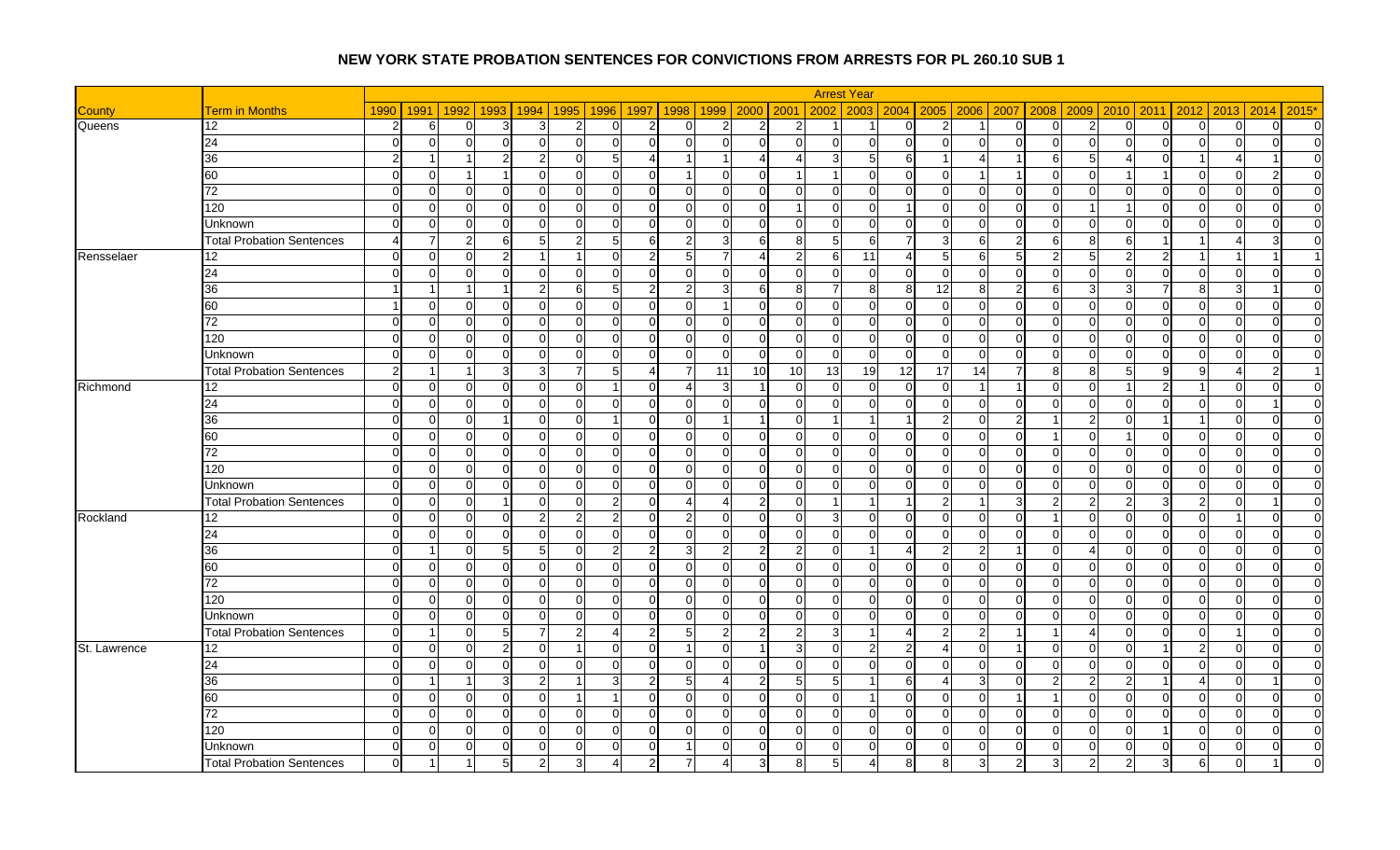|               |                                  |               |                |                      |                      |                |                       |                |                            |                      |                | <b>Arrest Year</b>            |                |                |                 |                               |          |                |                |                            |                |                |
|---------------|----------------------------------|---------------|----------------|----------------------|----------------------|----------------|-----------------------|----------------|----------------------------|----------------------|----------------|-------------------------------|----------------|----------------|-----------------|-------------------------------|----------|----------------|----------------|----------------------------|----------------|----------------|
| <b>County</b> | <b>Term in Months</b>            | 1990          | 1991           | 1992<br>1993         | 1994                 | 1995           | 1996                  | 1997<br>1998   | 1999                       | 2000 2001            |                | 2002<br>2003                  |                | 2004 2005      |                 | 2006 2007 2008                | 2009     | 2010           | 2011           | 2013<br>2012               | 2014           | $2015*$        |
| Saratoga      | 12                               | $\Omega$      | $\overline{0}$ | $\Omega$             | $\overline{1}$       | $\overline{0}$ | $\overline{0}$        | $\Omega$       | $\overline{0}$<br>$\Omega$ | $\Omega$             | $\overline{0}$ | $\Omega$<br>-1                | 1              | $\overline{0}$ |                 | $\overline{0}$<br>-1          | $\Omega$ | $\overline{0}$ | $\overline{0}$ | $\overline{0}$<br>$\Omega$ | $\Omega$       | $\overline{0}$ |
|               | 24                               | $\Omega$      | $\overline{0}$ | $\Omega$             | $\Omega$             | $\Omega$       | $\Omega$              | $\Omega$       | $\Omega$<br>U              | $\Omega$             | $\Omega$       | $\Omega$<br>$\Omega$          | $\Omega$       | $\overline{0}$ | $\Omega$        | $\mathbf 0$<br>$\Omega$       | ∩        | $\Omega$       | $\Omega$       | $\Omega$<br>$\Omega$       | $\Omega$       | $\Omega$       |
|               | 36                               |               | $\overline{0}$ | $\overline{2}$       | $\mathbf 0$          | $\mathbf{3}$   | $\overline{1}$        |                | $\Omega$<br>$\mathbf{3}$   | 6                    | $\overline{3}$ | $\overline{2}$<br>-1          | 1              | 4              | $\overline{4}$  | 3<br>4                        |          | 4              | $\overline{2}$ | $\Omega$                   | $\Omega$       | $\overline{0}$ |
|               | 60                               | $\Omega$      | $\overline{0}$ | $\Omega$             | $\Omega$             | $\Omega$       | $\Omega$              | $\Omega$       |                            | $\overline{1}$       | $\Omega$       | $\Omega$<br>$\Omega$          | 0              | $\overline{0}$ | $\Omega$        | $\Omega$<br>$\mathcal{C}$     |          | $\Omega$       | $\Omega$       | $\Omega$                   | $\Omega$       | $\overline{0}$ |
|               | 72                               | $\Omega$      | $\overline{0}$ | $\Omega$<br>$\Omega$ | $\Omega$             | $\Omega$       | $\overline{0}$        | $\Omega$       | $\Omega$<br>$\Omega$       | $\Omega$             | $\Omega$       | $\Omega$<br>$\Omega$          | $\Omega$       | $\Omega$       | $\Omega$        | $\Omega$<br>$\Omega$          | $\Omega$ | $\Omega$       | $\Omega$       | $\Omega$<br>$\Omega$       | $\Omega$       | $\overline{0}$ |
|               | 120                              | $\Omega$      | $\overline{0}$ | $\Omega$             | $\mathbf 0$          | $\Omega$       | $\overline{0}$        | $\Omega$       | O<br>$\Omega$              | $\Omega$             | $\Omega$       | $\mathbf{0}$                  | $\Omega$       | $\overline{0}$ | $\overline{0}$  | $\mathbf 0$<br>$\Omega$       |          | $\Omega$       | $\mathbf 0$    | $\Omega$<br>0              | $\Omega$       | $\overline{0}$ |
|               | Unknown                          | $\Omega$      | $\overline{0}$ | $\Omega$             | $\Omega$             | $\Omega$       | 0                     | $\sqrt{ }$     | U<br>$\Omega$              | ∩                    | $\Omega$       | $\Omega$<br>$\Omega$          | $\Omega$       | $\Omega$       | $\overline{0}$  | $\Omega$<br>C                 | ∩        | $\Omega$       | $\mathbf 0$    | $\Omega$<br>$\Omega$       | ∩              | $\overline{0}$ |
|               | <b>Total Probation Sentences</b> |               | $\overline{0}$ | 2                    |                      | 3              | -1                    |                | $\Omega$<br>3              | $\overline{7}$       | 3              | $\overline{2}$<br>3           | $\overline{2}$ |                | $5 \mid$        | $\boldsymbol{\varDelta}$<br>4 |          |                | $\overline{2}$ | 0                          | $\Omega$       | $\overline{0}$ |
| Schenectady   | 12                               | $\Omega$      | $\overline{0}$ | $\Omega$             | $\Omega$             | $\Omega$       | $\Omega$              | $\Omega$       | $\Omega$<br>$\Omega$       | $\cap$               |                | $\overline{2}$<br>$\Omega$    | $\Omega$       | 6              | $\mathbf{3}$    | $\boldsymbol{\varDelta}$      |          | ર              |                |                            |                | $\Omega$       |
|               | 24                               | $\Omega$      | $\overline{0}$ | $\Omega$<br>$\Omega$ | $\overline{0}$       | $\overline{0}$ | $\overline{0}$        | $\overline{0}$ | $\overline{0}$<br>$\Omega$ | $\Omega$             | $\overline{0}$ | $\overline{0}$<br>$\mathbf 0$ | 01             | $\overline{0}$ | $\overline{0}$  | $\overline{0}$<br>$\Omega$    | $\Omega$ | $\overline{0}$ | $\overline{0}$ | $\Omega$<br>0              | $\overline{0}$ | $\overline{0}$ |
|               | 36                               | $\Omega$      | $\mathbf{3}$   | 2                    | $\overline{2}$       |                | $5\overline{)}$       | 11<br>14       | g                          | 6                    | 6              | 8<br>9                        | 9 <sub>l</sub> | 6              | 12              | 9<br>Δ                        |          | a              | Δ              | 3                          | $\Omega$       | $\overline{0}$ |
|               | 60                               | $\Omega$      | $\overline{0}$ | $\mathbf 0$<br>∩     | $\mathbf 0$          | $\overline{0}$ | $\overline{0}$        | $\overline{0}$ | $\overline{0}$<br>$\Omega$ | $\Omega$             | $\overline{0}$ | $\overline{0}$<br>$\Omega$    | $\Omega$       |                |                 | $\overline{0}$<br>$\Omega$    | $\Omega$ | 0              | $\overline{0}$ | $\Omega$<br>$\mathbf 0$    | $\Omega$       | $\overline{0}$ |
|               | 72                               | $\Omega$      | $\overline{0}$ | $\Omega$             | $\Omega$             | $\Omega$       | $\mathbf 0$           | $\Omega$       | U<br>$\Omega$              | $\Omega$             | $\Omega$       | $\mathbf{0}$<br>$\Omega$      | $\Omega$       | $\overline{0}$ | $\overline{0}$  | $\overline{0}$<br>$\sqrt{ }$  | ∩        | $\Omega$       | $\mathbf 0$    | $\Omega$<br>$\Omega$       | $\Omega$       | $\Omega$       |
|               | 120                              | $\Omega$      | $\Omega$       | $\Omega$<br>∩        | $\Omega$             | $\Omega$       | $\Omega$              | $\Omega$       | $\Omega$<br>$\Omega$       | $\Omega$             | $\Omega$       | $\Omega$<br>$\Omega$          | $\Omega$       |                | $\Omega$        | $\Omega$<br>$\Omega$          | $\Omega$ | $\Omega$       | $\Omega$       | $\Omega$<br>$\Omega$       | $\Omega$       | $\Omega$       |
|               | Unknown                          | $\Omega$      | $\overline{0}$ | $\Omega$             | 0                    | $\Omega$       | $\Omega$              | $\Omega$       | U<br>$\Omega$              | $\Omega$             | $\Omega$       | $\Omega$<br>$\Omega$          | $\Omega$       | $\Omega$       | $\Omega$        | $\Omega$<br>$\Omega$          | ∩        | $\Omega$       | $\Omega$       | $\Omega$<br>$\Omega$       | $\Omega$       | $\overline{0}$ |
|               | <b>Total Probation Sentences</b> | $\Omega$      | $\mathbf{3}$   | 2                    | $\overline{2}$       |                | 5 <sub>5</sub>        | 11             | 14<br>9.                   | 6                    | 7              | 10<br>$\mathbf{Q}$            | $9 \mid$       | 14             | 16              | 13<br>5                       | 8        | 12             | 5              | $\overline{2}$             |                | $\Omega$       |
| Schoharie     | 12                               | $\Omega$      | $\overline{0}$ | $\Omega$             | 0                    | $\Omega$       | 0                     | $\Omega$       | $\Omega$<br>$\Omega$       | $\Omega$             | $\Omega$       | $\mathbf 0$<br>$\Omega$       | U              | $\Omega$       |                 | $\Omega$<br>$\Omega$          |          | $\Omega$       | $\mathbf 0$    | $\Omega$<br>$\Omega$       | $\Omega$       | $\Omega$       |
|               | 24                               | $\Omega$      | $\overline{0}$ | C                    | $\Omega$             | $\Omega$       | $\Omega$              | -C             | U<br>$\Omega$              | ∩                    | $\Omega$       | $\Omega$<br>$\Omega$          | U              | $\Omega$       | $\Omega$        | $\Omega$<br>C                 | $\Omega$ | $\Omega$       | $\Omega$       | $\Omega$<br>$\Omega$       | ∩              | $\overline{0}$ |
|               | 36                               |               | $\overline{0}$ | $\Omega$             | -1                   |                | $\overline{2}$        |                | $\Omega$                   | $\Omega$             |                | $\overline{2}$                |                | 2              | 11              | $\Omega$                      |          | $\Omega$       | $\Omega$       | $\overline{2}$<br>$\Omega$ | <sup>O</sup>   | $\overline{0}$ |
|               | 60                               | $\Omega$      | $\overline{0}$ | $\Omega$             | $\Omega$             | $\Omega$       | $\overline{0}$        | $\Omega$       | U<br>$\Omega$              | $\Omega$             | $\Omega$       | $\Omega$<br>$\Omega$          | $\Omega$       | $\overline{0}$ | $\Omega$        | $\mathbf 0$<br>∩              | ∩        | $\Omega$       | $\Omega$       | $\Omega$<br>$\Omega$       | $\Omega$       | $\overline{0}$ |
|               | 72                               | $\Omega$      | $\overline{0}$ | $\Omega$             | $\mathbf 0$          | $\Omega$       | 0                     | $\Omega$       | $\Omega$<br>$\Omega$       | $\Omega$             | $\Omega$       | $\Omega$<br>$\Omega$          | $\Omega$       | $\overline{0}$ | $\overline{0}$  | $\overline{0}$<br>$\Omega$    | ∩        | $\Omega$       | $\overline{0}$ | $\Omega$<br>$\mathbf 0$    | $\Omega$       | $\overline{0}$ |
|               | 120                              | $\Omega$      | $\overline{0}$ | C                    | $\Omega$             | $\Omega$       | $\Omega$              | $\Omega$       | U<br>$\Omega$              | $\Omega$             | $\Omega$       | $\Omega$<br>$\Omega$          | U              | $\overline{0}$ | $\Omega$        | $\Omega$<br>C                 |          | $\Omega$       | $\Omega$       | $\Omega$<br>$\Omega$       | $\Omega$       | $\Omega$       |
|               | <b>Unknown</b>                   | $\Omega$      | $\overline{0}$ | $\Omega$<br>$\Omega$ | $\Omega$             | $\Omega$       | $\Omega$              | $\Omega$       | $\Omega$<br>$\Omega$       | $\Omega$             | $\Omega$       | $\Omega$<br>$\Omega$          | $\Omega$       | $\Omega$       | $\Omega$        | $\Omega$<br>$\Omega$          | $\Omega$ | $\Omega$       | $\Omega$       | $\Omega$<br>$\Omega$       | $\Omega$       | $\Omega$       |
|               | <b>Total Probation Sentences</b> |               | $\overline{0}$ | C                    | $\blacktriangleleft$ |                | $\mathbf{2}$          |                | $\Omega$                   | $\Omega$             |                | $\overline{c}$                | 1              | $\overline{2}$ | $\overline{c}$  | $\Omega$                      |          | $\Omega$       | $\Omega$       | $\overline{2}$<br>$\Omega$ | $\Omega$       | $\overline{0}$ |
| Schuyler      | 12                               | $\Omega$      | $\overline{0}$ | $\Omega$<br>∩        | 0                    |                | 0                     | $\Omega$       | ∩<br><sup>O</sup>          | $\Omega$             | $\Omega$       | $\mathbf 0$<br>$\Omega$       | $\Omega$       | $\Omega$       | $\overline{0}$  | $\Omega$<br>$\Omega$          | $\Omega$ | $\Omega$       | $\overline{0}$ | $\Omega$<br>$\Omega$       | $\Omega$       | $\overline{0}$ |
|               | 24                               | $\Omega$      | $\overline{0}$ | $\Omega$             | $\mathbf 0$          | $\Omega$       | $\overline{0}$        | $\Omega$       | $\Omega$                   | $\Omega$             | $\Omega$       | $\mathbf{0}$<br>$\Omega$      | U              | $\mathbf 0$    | $\overline{0}$  | $\mathbf{0}$<br>$\Omega$      |          | 0              | $\mathbf{0}$   | $\Omega$<br>$\mathbf 0$    | $\Omega$       | $\overline{0}$ |
|               | 36                               | $\Omega$      | -1             | $\Omega$             | $\Omega$             | $\mathcal{P}$  | $\overline{0}$        | $\Omega$       | $\Omega$<br>$\Omega$       | $\blacktriangleleft$ |                | $\Omega$<br>-1                | 1              | $\Omega$       | $\Omega$        | $\Omega$<br>-1                | $\Omega$ |                | $\Omega$       | $\Omega$<br>$\Omega$       | $\Omega$       | $\overline{0}$ |
|               | 60                               | $\Omega$      | $\overline{0}$ | $\Omega$             | $\mathbf 0$          | $\Omega$       | $\overline{0}$        | $\Omega$       | $\Omega$                   | $\Omega$             | $\Omega$       | $\Omega$<br>$\Omega$          | ΩI             | $\Omega$       | $\overline{0}$  | $\mathbf{0}$<br>$\Omega$      |          | $\Omega$       | $\Omega$       | $\Omega$<br>$\Omega$       | $\Omega$       | $\overline{0}$ |
|               | 72                               | $\Omega$      | $\overline{0}$ | $\Omega$             | $\Omega$             | $\Omega$       | $\overline{0}$        | $\Omega$       | U<br>$\Omega$              | $\Omega$             | $\Omega$       | $\mathbf 0$<br>$\Omega$       | U              | $\mathbf 0$    | $\overline{0}$  | $\mathbf{0}$<br>$\Omega$      | ∩        | $\Omega$       | $\mathbf 0$    | $\Omega$<br>$\Omega$       | $\Omega$       | $\overline{0}$ |
|               | 120                              | $\Omega$      | $\overline{0}$ | $\Omega$             | $\mathbf 0$          | $\overline{0}$ | $\overline{0}$        | $\overline{0}$ | $\Omega$<br>$\Omega$       | $\Omega$             | $\Omega$       | $\mathbf 0$<br>$\Omega$       | ΩI             | $\overline{0}$ | $\overline{0}$  | $\overline{0}$<br>$\Omega$    | $\Omega$ | 0              | $\overline{0}$ | $\mathbf 0$<br>$\Omega$    | $\Omega$       | $\overline{0}$ |
|               | <b>Unknown</b>                   | $\Omega$      | $\overline{0}$ | $\sqrt{ }$           | $\mathbf 0$          | $\Omega$       | $\overline{0}$        | $\Omega$       | U<br>$\Omega$              | $\Omega$             | $\Omega$       | $\mathbf 0$<br>$\Omega$       | $\Omega$       | $\overline{0}$ | $\overline{0}$  | $\overline{0}$<br>$\Omega$    | $\Omega$ | $\Omega$       | $\mathbf 0$    | $\Omega$<br>$\Omega$       | $\Omega$       | $\Omega$       |
|               | <b>Total Probation Sentences</b> | $\Omega$      | -1             | $\Omega$             | $\overline{0}$       | $\overline{3}$ | $\overline{0}$        | $\overline{0}$ | $\Omega$<br>$\overline{1}$ | $\overline{1}$       |                | $\vert$ 1<br>$\Omega$         | 11             | $\overline{0}$ | $\overline{0}$  | $\overline{1}$<br>$\Omega$    | $\Omega$ |                | $\Omega$       | $\Omega$<br>$\Omega$       | $\Omega$       | $\overline{0}$ |
| Seneca        | 12                               | $\Omega$      | $\overline{0}$ | $\sqrt{ }$           | 0                    | $\Omega$       | $\Omega$              |                | n<br>$\Omega$              | $\Omega$             | $\Omega$       | $\overline{1}$<br>$\Omega$    | 1              | $\overline{0}$ | $\mathbf 0$     | $\mathbf 0$<br>$\Omega$       | ∩        | $\Omega$       | $\mathbf 0$    | $\Omega$<br>$\Omega$       | $\Omega$       | $\overline{0}$ |
|               | 24                               | $\Omega$      | $\overline{0}$ | $\Omega$<br>∩        | $\mathbf 0$          | $\overline{0}$ | $\overline{0}$        | $\Omega$       | $\Omega$<br>$\Omega$       | $\Omega$             | $\overline{0}$ | $\overline{0}$<br>$\Omega$    | $\Omega$       | $\overline{0}$ | $\overline{0}$  | $\overline{0}$<br>$\Omega$    | $\Omega$ | $\overline{0}$ | $\overline{0}$ | $\Omega$<br>$\Omega$       | $\Omega$       | $\overline{0}$ |
|               | 36                               |               | $\overline{0}$ | $\sqrt{ }$           | $\Omega$             | $\mathcal{P}$  | $\boldsymbol{\Delta}$ | Δ              | 3                          | Δ                    | $\Omega$       |                               | 2 <sub>l</sub> | 6              | $5\overline{)}$ | $\overline{2}$                |          | 2              | 4              |                            |                | $\Omega$       |
|               | 60                               | $\Omega$      | $\overline{0}$ | $\Omega$<br>∩        | $\mathbf 0$          | $\Omega$       | $\overline{0}$        | $\Omega$       | $\Omega$<br>$\Omega$       | $\Omega$             | $\Omega$       | $\overline{0}$<br>$\Omega$    | $\Omega$       | $\overline{0}$ | $\overline{0}$  | $\overline{0}$<br>$\Omega$    |          | $\Omega$       | $\Omega$       | $\Omega$<br>$\Omega$       | $\Omega$       | $\overline{0}$ |
|               | $\overline{72}$                  | $\Omega$      | $\overline{0}$ | C                    | $\Omega$             | $\Omega$       | $\overline{0}$        | $\Omega$       | $\Omega$                   | ∩                    | $\Omega$       | $\mathbf{0}$<br>$\Omega$      | $\Omega$       | $\Omega$       | $\overline{0}$  | $\mathbf{0}$<br>$\Omega$      |          | $\Omega$       | $\Omega$       | $\Omega$<br>0              | $\Omega$       | $\overline{0}$ |
|               | 120                              | $\Omega$      | $\overline{0}$ | C                    | $\Omega$             | $\Omega$       | $\Omega$              | $\Omega$       | ∩                          | ∩                    | $\Omega$       | $\Omega$<br>$\Omega$          | U              | $\Omega$       | $\overline{0}$  | $\mathbf 0$<br>C              |          | O              | $\mathbf 0$    | U<br>$\Omega$              | $\Omega$       | $\overline{0}$ |
|               | Unknown                          | $\Omega$      | $\overline{0}$ | $\Omega$             | 0                    | $\Omega$       | 0                     | $\Omega$       | $\Omega$<br>$\Omega$       | 0                    | $\Omega$       | $\Omega$<br>$\Omega$          | $\Omega$       | $\mathbf 0$    | $\overline{0}$  | $\overline{0}$<br>$\Omega$    | $\Omega$ | <sup>O</sup>   | 0              | $\Omega$<br>0              | <sup>O</sup>   | $\overline{0}$ |
|               | <b>Total Probation Sentences</b> | $\mathcal{P}$ | $\overline{0}$ | C                    |                      |                | Δ                     | 5              |                            |                      | $\Omega$       | $\overline{2}$                | 3              | 6              | 5               | 2                             |          |                |                |                            |                | $\Omega$       |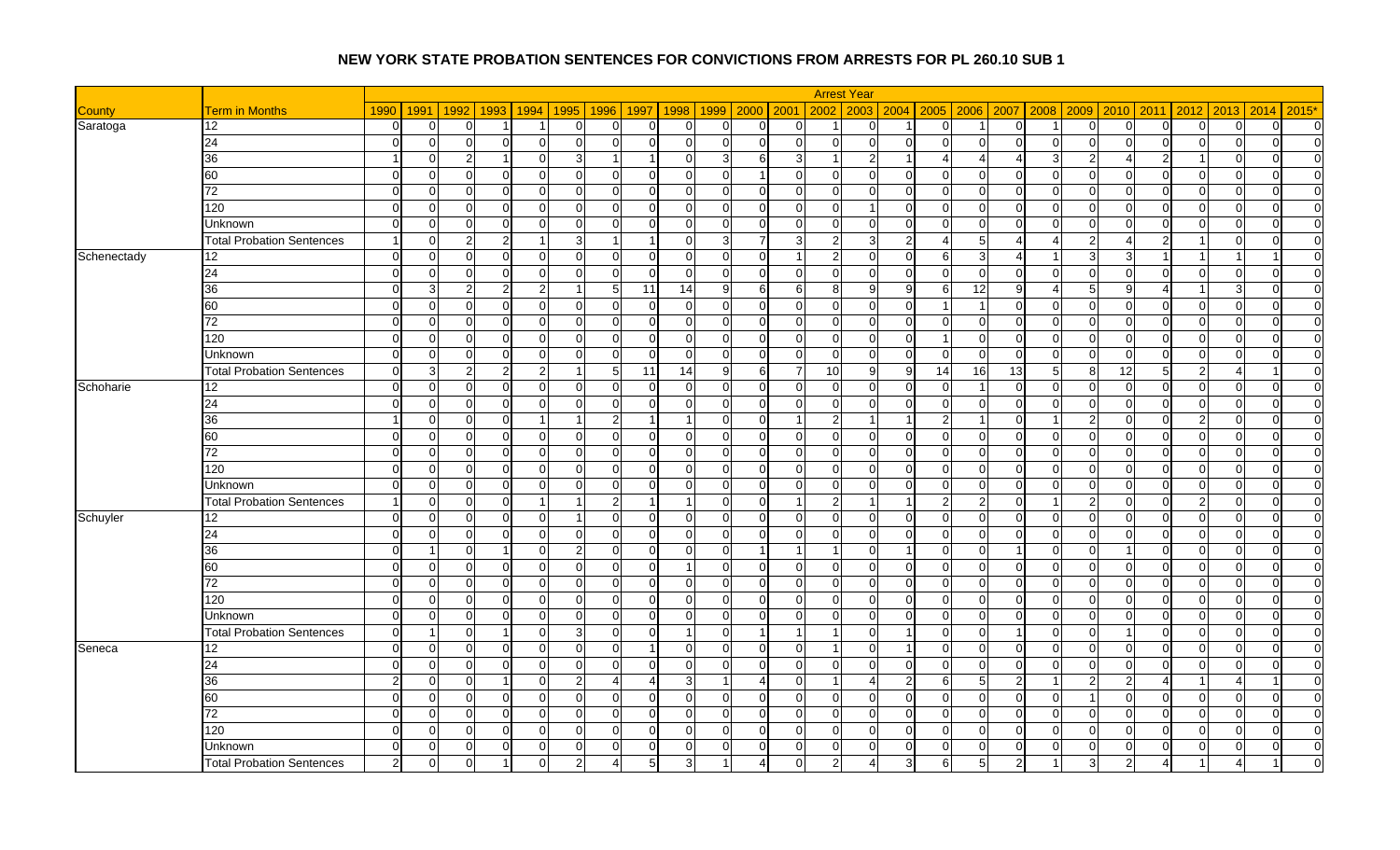|                 |                                  |                      |                |                            |                         |                  |                 |                |                                  |                       |                         | <b>Arrest Year</b>             |                 |                 |                |                            |           |                |                |                         |                            |                                  |
|-----------------|----------------------------------|----------------------|----------------|----------------------------|-------------------------|------------------|-----------------|----------------|----------------------------------|-----------------------|-------------------------|--------------------------------|-----------------|-----------------|----------------|----------------------------|-----------|----------------|----------------|-------------------------|----------------------------|----------------------------------|
| <b>County</b>   | <b>Term in Months</b>            | 1990                 | 1991           | 1992<br>1993               | 1994                    | 1995             | 1996            | 1997<br>1998   | 1999                             | 2000                  | 2001                    | 2002<br>2003                   |                 | 2004 2005 2006  |                | 2007                       | 2008 2009 |                | $2010$ 2011    | $2012$ 2013             | 2014                       | 2015*                            |
| Steuben         | 12                               |                      | $\overline{0}$ | ∩<br>∩                     | $\overline{0}$          | 3                | $\Omega$        |                | 0<br>U                           | $\overline{2}$        | 0                       | 3<br>$\Omega$                  | $\Omega$        |                 | $\Omega$       | $\overline{0}$<br>n        | U         | $\overline{0}$ | $\overline{0}$ | $\overline{0}$          | $\overline{0}$<br>$\Omega$ | $\overline{0}$                   |
|                 | 24                               | $\Omega$             | $\mathbf 0$    | C                          | $\Omega$                | $\overline{0}$   | $\overline{0}$  | $\Omega$       | $\Omega$<br>$\Omega$             | $\Omega$              | $\Omega$                | $\mathbf{0}$<br>$\Omega$       | $\Omega$        | $\overline{0}$  | $\Omega$       | $\overline{0}$<br>$\Omega$ | $\cap$    | $\overline{0}$ | $\overline{0}$ | $\Omega$                | $\overline{0}$             | $\overline{0}$                   |
|                 | 36                               | $\blacktriangleleft$ |                | $\overline{2}$             | Δ                       | $\overline{2}$   | 5 <sub>5</sub>  |                | 5                                | $\vert$ 1             |                         | 5                              | 10 <sup>1</sup> | 7               | 5 <sub>l</sub> | 3                          |           | $\overline{7}$ | -1             | 3 <sub>l</sub>          | 3                          | $\overline{1}$                   |
|                 | 60                               | $\Omega$             | $\Omega$       | C<br>∩                     | $\overline{1}$          | $\Omega$         | $2 \mid$        | $\Omega$       | $\Omega$                         | $\Omega$              |                         | $\mathbf 0$                    |                 | $\overline{0}$  | $\Omega$       | $\overline{0}$<br>-1       | U         | $\overline{0}$ | $\overline{0}$ | $\overline{0}$          | $\Omega$                   | $\overline{0}$                   |
|                 | 72                               | $\Omega$             | $\overline{0}$ | $\Omega$<br>$\Omega$       | $\Omega$                | $\Omega$         | $\Omega$        | $\Omega$       | $\Omega$<br>ΩI                   | $\Omega$              | $\Omega$                | $\Omega$<br>$\Omega$           | $\overline{1}$  | $\Omega$        | $\Omega$       | $\Omega$<br>$\Omega$       | $\Omega$  | $\Omega$       | $\Omega$       | $\Omega$                | $\Omega$<br>$\Omega$       | $\overline{0}$                   |
|                 | 120                              | $\Omega$             | $\Omega$       | C                          | $\overline{0}$          | $\Omega$         | $\overline{0}$  | $\Omega$       | U<br>$\Omega$                    | $\Omega$              | $\Omega$                | $\Omega$<br>$\Omega$           | $\Omega$        | $\overline{0}$  | $\Omega$       | $\Omega$<br>$\Omega$       | $\Omega$  | $\Omega$       | $\Omega$       | $\Omega$                | $\Omega$<br>$\Omega$       | $\overline{0}$                   |
|                 | Unknown                          | $\Omega$             | $\Omega$       | $\Omega$<br>∩              | $\Omega$                | $\Omega$         | $\Omega$        | $\Omega$       | $\Omega$<br>$\Omega$             | $\Omega$              | $\overline{0}$          | $\Omega$<br>$\Omega$           | $\Omega$        | $\Omega$        | $\Omega$       | $\Omega$<br>$\cap$         | ΩI        | $\Omega$       | $\Omega$       | $\Omega$                | $\Omega$<br>$\Omega$       | $\overline{0}$                   |
|                 | <b>Total Probation Sentences</b> | 2                    |                | $\overline{2}$             | $\overline{5}$          | $5 \overline{S}$ | $\overline{7}$  | $\overline{2}$ |                                  | $\overline{3}$        | 8                       | 8<br>8                         | 12              | $\overline{11}$ | 5 <sub>l</sub> | 3<br>5                     |           | $\overline{7}$ |                | 3                       | -5 I                       | $\vert$ 1                        |
| Suffolk         | 12 <sup>°</sup>                  |                      | $\Omega$       | З                          | 3                       | $\Omega$         | $\overline{3}$  | -5             | 5                                | 3                     | $\mathfrak{p}$          | 3<br>6                         | $\mathbf{3}$    | 6               | 5 <sup>1</sup> | 3<br>3                     |           | $\Omega$       | $\Omega$       | 2 <sub>l</sub>          | $\Omega$                   | $\overline{0}$                   |
|                 | 24                               | $\Omega$             | $\overline{0}$ | $\Omega$                   | $\overline{0}$          | $\Omega$         | 0               | $\Omega$       | $\Omega$<br>U                    | $\Omega$              | $\Omega$                | $\Omega$<br>$\Omega$           | $\Omega$        | $\overline{0}$  | $\Omega$       | $\overline{0}$<br>n        | U         | $\overline{0}$ | $\Omega$       | $\Omega$                | $\Omega$<br>$\Omega$       | $\overline{0}$                   |
|                 | 36                               | 3                    | 4              | ∠                          | 5                       | $\overline{2}$   | 14              | 17             | 18<br>13                         | 22                    | 19                      | 33<br>26                       | 36              | 30              | 34             | 42<br>41                   | 32        | 20             | 15             | 13                      | 6<br>$\Omega$              | $\overline{0}$                   |
|                 | 60                               | $\Omega$             | $\overline{0}$ | $\Omega$<br>∩              | $\mathbf 1$             | $\overline{0}$   | $\overline{0}$  |                | $\overline{2}$<br>$\Omega$       | $\overline{2}$        | $\overline{0}$          | $\Omega$<br>$\overline{1}$     | $\Omega$        | $\overline{0}$  | $\overline{2}$ | 1<br>-1                    |           |                | $\overline{0}$ | $\overline{0}$          | $\Omega$                   | $\overline{0}$                   |
|                 | 72                               | $\Omega$             | $\Omega$       | $\sqrt{ }$<br>∩            | $\mathbf 0$             | $\Omega$         | $\mathbf 0$     | $\Omega$       | $\Omega$<br>$\Omega$             | $\Omega$              | $\overline{0}$          | $\mathbf{0}$<br>$\Omega$       | $\Omega$        | $\overline{0}$  | $\Omega$       | $\overline{0}$<br>$\Omega$ | $\Omega$  | $\Omega$       | $\Omega$       | $\overline{0}$          | $\Omega$<br>$\Omega$       | $\overline{0}$                   |
|                 | 120                              | $\Omega$             | $\overline{0}$ | $\Omega$<br>$\Omega$       | $\overline{0}$          | $\Omega$         | $\overline{0}$  | $\overline{0}$ | $\Omega$<br>$\Omega$             | $\Omega$              | $\Omega$                | $\Omega$<br>$\overline{1}$     | $\Omega$        | $\overline{0}$  | $\Omega$       | $\overline{0}$<br>$\Omega$ | $\Omega$  | $\Omega$       | $\Omega$       | $\Omega$                | $\Omega$<br>$\Omega$       | $\overline{0}$                   |
|                 | Unknown                          | $\Omega$             | $\Omega$       |                            | $\Omega$                | $\Omega$         | $\Omega$        | $\Omega$       | $\Omega$<br>$\Omega$             | $\Omega$              | $\Omega$                | $\Omega$<br>$\Omega$           | $\Omega$        | $\overline{0}$  | $\Omega$       | $\mathbf{0}$<br>$\Omega$   | $\Omega$  | $\Omega$       | $\Omega$       | $\mathbf{0}$            | $\Omega$<br>$\Omega$       | $\overline{0}$                   |
|                 | <b>Total Probation Sentences</b> | $\overline{a}$       | 4              | $\overline{7}$<br><b>R</b> | 9                       | $\overline{2}$   | 17              | 23             | 22<br>20                         | 27                    | 21                      | 31<br>39                       | 39              | 36              | 41             | 46<br>45                   | 34        | 21             | 15             | 15                      | 8<br>9I                    | $\overline{0}$                   |
| Sullivan        | 12                               | $\Omega$             | $\Omega$       | C                          | $\Omega$                | $\Omega$         |                 | $\Omega$       | $\Omega$                         | $\overline{2}$        | $\overline{2}$          | $\Omega$<br>$\Omega$           | <sup>0</sup>    | $\Omega$        | $\Omega$       | $\Omega$<br>$\cap$         | O         | $\Omega$       | $\Omega$       | $\Omega$                | $\Omega$                   | $\overline{0}$                   |
|                 | 24                               | $\Omega$             | $\Omega$       | C<br>U                     | $\Omega$                | $\Omega$         | $\Omega$        | $\Omega$       | $\Omega$<br>$\Omega$             | ∩                     | $\Omega$                | $\Omega$<br>$\Omega$           | $\Omega$        | $\Omega$        | $\Omega$       | $\Omega$<br>n              | $\Omega$  | $\Omega$       | $\Omega$       | $\Omega$                | $\Omega$<br>$\Omega$       | $\overline{0}$                   |
|                 | 36                               | 2                    | $\overline{3}$ | 3<br>$\boldsymbol{\Delta}$ | $\overline{2}$          | 5 <sub>l</sub>   | $\overline{4}$  |                | 5 <sup>1</sup><br>$5 \,$         | $\boldsymbol{\Delta}$ | 4                       | $\overline{4}$<br>3            | 9               | 7               | $\overline{2}$ | $8 \,$<br>5                |           | $\mathbf{3}$   | 3              | $\overline{4}$          | 7                          | $\overline{2}$<br>$\overline{2}$ |
|                 | 60                               | $\Omega$             | $\Omega$       | C                          | $\Omega$                |                  | $\overline{0}$  | $\Omega$       | U<br>$\Omega$                    | $\Omega$              | $\Omega$                | $\Omega$<br>$\Omega$           | $\Omega$        | $\overline{0}$  | $\overline{1}$ | $\Omega$<br>-1             | U         | $\Omega$       | $\Omega$       | $\Omega$                | $\Omega$                   | $\overline{0}$<br>ΩI             |
|                 | 72                               | $\Omega$             | $\overline{0}$ | $\Omega$<br>∩              | $\overline{0}$          | $\overline{0}$   | $\overline{0}$  | $\overline{0}$ | $\Omega$<br>$\Omega$             | $\Omega$              | $\overline{0}$          | $\mathbf 0$<br>$\Omega$        | $\Omega$        | $\overline{0}$  | $\Omega$       | $\overline{0}$<br>$\Omega$ | $\Omega$  | $\overline{0}$ | $\overline{0}$ | $\overline{0}$          | $\overline{0}$             | $\overline{0}$<br>$\Omega$       |
|                 | 120                              | $\Omega$             | $\Omega$       | $\sqrt{ }$                 | $\mathbf 0$             | $\Omega$         | $\mathbf 0$     | $\Omega$       | $\Omega$<br>$\Omega$             | $\Omega$              | $\Omega$                | $\Omega$<br>$\Omega$           | $\Omega$        | $\overline{0}$  | $\Omega$       | $\Omega$<br>$\Omega$       | $\Omega$  | $\Omega$       | $\Omega$       | $\Omega$                | $\Omega$<br>$\Omega$       | $\Omega$                         |
|                 | Unknown                          | $\Omega$             | $\overline{0}$ | $\Omega$<br>$\Omega$       | $\Omega$                | $\Omega$         | $\overline{0}$  | $\Omega$       | $\Omega$<br>$\Omega$             | $\Omega$              | $\Omega$                | $\Omega$<br>$\Omega$           | $\Omega$        | $\Omega$        | $\Omega$       | $\overline{0}$<br>$\Omega$ | $\Omega$  | $\Omega$       | $\Omega$       | $\Omega$                | $\Omega$<br>$\Omega$       | $\overline{0}$                   |
|                 | <b>Total Probation Sentences</b> | $\overline{2}$       | 3              |                            | $\overline{2}$          | 6                | $5\overline{)}$ |                | 5 <sub>l</sub><br>5              | 6                     | $6 \mid$                | $\overline{4}$                 | $9 \square$     |                 | 3              | 8<br>6                     |           | 3              | 3              | $\overline{\mathbf{4}}$ | 8<br>2                     | 2                                |
| Tioga           | 12                               | $\Omega$             | $\mathbf 0$    | $\Omega$<br>U              | $\mathbf 0$             |                  | $\overline{0}$  | $\Omega$       |                                  | $\Omega$              | $\Omega$                | $\Omega$                       | $\Omega$        |                 | $\Omega$       | $\Omega$<br>$\Omega$       | $\Omega$  |                | $\overline{0}$ | $\Omega$                | $\Omega$<br>$\Omega$       | $\overline{0}$                   |
|                 | $\overline{24}$                  | 0                    | 0              | 0                          | 0                       | $\overline{0}$   | $\overline{0}$  | $\mathbf 0$    | U<br>O                           | 0                     | $\overline{0}$          | $\mathbf 0$<br>$\Omega$        | $\Omega$        | $\overline{0}$  | $\overline{0}$ | $\overline{0}$<br>$\Omega$ | U         | $\mathbf 0$    | $\overline{0}$ | $\overline{0}$          | $\mathbf 0$<br>$\Omega$    | $\overline{0}$                   |
|                 | 36                               | 2                    | -1             | Э<br>っ                     | $\boldsymbol{\Lambda}$  | $\mathcal{D}$    | $\overline{3}$  | 5              | 6                                | q                     | 5 <sup>1</sup>          | $\overline{7}$                 | 5 <sup>1</sup>  | 8               | $6 \mid$       | 3                          |           | 3              | $\mathcal{P}$  | $\overline{3}$          | 5                          | $\overline{0}$                   |
|                 | 60                               | $\Omega$             | $\overline{0}$ | $\Omega$<br>U              | $\overline{0}$          | $\overline{0}$   | $\overline{0}$  | $\overline{0}$ | $\overline{2}$<br>$\overline{1}$ | $\Omega$              | $\overline{0}$          | $\mathbf{0}$<br>$\Omega$       | $\Omega$        | $\overline{0}$  | $\overline{0}$ | $\overline{0}$<br>$\Omega$ | $\Omega$  | $\overline{0}$ | $\overline{0}$ | $\overline{0}$          | $\overline{0}$<br>$\Omega$ | $\overline{0}$                   |
|                 | 72                               | $\Omega$             | $\Omega$       | C                          | $\Omega$                | $\Omega$         | $\Omega$        | $\Omega$       | n<br>U                           | $\Omega$              | $\Omega$                | $\Omega$<br>$\Omega$           | $\Omega$        | $\overline{0}$  | $\Omega$       | $\Omega$<br>$\cap$         | $\Omega$  | $\Omega$       | $\Omega$       | $\Omega$                | $\Omega$<br>$\Omega$       | $\overline{0}$                   |
|                 | 120                              | $\Omega$             | $\overline{0}$ | $\Omega$<br>U              | $\overline{0}$          | $\Omega$         | $\Omega$        | $\Omega$       | $\Omega$<br>$\Omega$             | $\Omega$              | $\Omega$                | $\Omega$                       | $\Omega$        | $\overline{0}$  | $\Omega$       | $\Omega$<br>$\Omega$       | $\Omega$  | $\Omega$       | $\Omega$       | $\Omega$                | $\Omega$<br>$\Omega$       | $\Omega$                         |
|                 | Unknown                          | $\Omega$             | $\Omega$       | $\sqrt{ }$                 | $\Omega$                | $\Omega$         | $\Omega$        | $\Omega$       | $\cap$<br>$\Omega$               | $\Omega$              | $\Omega$                | $\Omega$<br>$\Omega$           | $\Omega$        | $\Omega$        | $\Omega$       | $\Omega$<br>$\cap$         | ∩         | $\Omega$       | $\Omega$       | $\Omega$                | $\Omega$<br>$\Omega$       | $\overline{0}$                   |
|                 | <b>Total Probation Sentences</b> | $\mathcal{P}$        | $\overline{1}$ | 3<br>$\mathcal{R}$         | $\overline{\mathbf{A}}$ | 3                | $\mathbf{3}$    | 5              | 81<br>7                          | 9                     | 5 <sub>l</sub>          | $\overline{7}$<br>$\mathbf{Q}$ | .5I             | 9I              | 6              | 3<br>-1                    |           | $\overline{4}$ | $\overline{2}$ | $\mathbf{3}$            | .5                         | $\overline{0}$                   |
| <b>Tompkins</b> | 12                               | $\Omega$             | $\Omega$       | C<br>∩                     | 0                       |                  | $\Omega$        | $\overline{2}$ | 2<br>2                           | $\mathbf{1}$          | $\mathbf{2}$            | 5                              | 5 <sub>l</sub>  | $\overline{2}$  | -1             | $\overline{c}$<br>3        | 2         |                |                | $\Omega$                |                            | $\overline{0}$                   |
|                 | 24                               | $\Omega$             | $\mathbf 0$    | $\Omega$<br>U              | 0                       | $\Omega$         | $\Omega$        | $\Omega$       | $\Omega$<br>$\Omega$             | $\Omega$              | $\Omega$                | $\Omega$<br>$\Omega$           | $\Omega$        | $\overline{0}$  | $\Omega$       | $\Omega$<br>$\Omega$       | $\Omega$  | $\Omega$       | $\Omega$       | $\Omega$                | $\Omega$                   | $\overline{0}$                   |
|                 | 36                               | $\Omega$             |                | 3<br>5                     | 0                       |                  | 0               |                | 5<br>2                           | $5\overline{)}$       | $\overline{\mathbf{4}}$ | 3<br>5                         | 3 <sup>l</sup>  | 3               | $5 \vert$      | $\overline{2}$<br>3        | 5         | $\overline{4}$ |                | 4                       | $5 \,$                     | $\overline{0}$                   |
|                 | 60                               | $\Omega$             | $\Omega$       | $\sqrt{ }$<br>∩            | $\Omega$                | $\Omega$         | $\overline{0}$  | $\Omega$       | $\Omega$<br>$\mathcal{D}$        | $\mathfrak{p}$        | $\Omega$                | $\Omega$<br>$\Omega$           | $\Omega$        | $\Omega$        | $\Omega$       | $\Omega$<br>$\cap$         | $\cap$    | 2              | $\Omega$       | $\Omega$                | $\Omega$<br>$\Omega$       | $\overline{0}$                   |
|                 | $\overline{72}$                  | $\Omega$             | $\overline{0}$ | $\Omega$<br>∩              | $\overline{0}$          | $\Omega$         | $\overline{0}$  | $\Omega$       | $\Omega$<br>$\Omega$             | $\Omega$              | $\Omega$                | $\mathbf{0}$<br>$\Omega$       | $\Omega$        | $\overline{0}$  | $\Omega$       | $\overline{0}$<br>$\cap$   | $\Omega$  | $\Omega$       | $\overline{0}$ | $\overline{0}$          | $\Omega$                   | $\overline{0}$<br>$\overline{0}$ |
|                 | 120                              | $\Omega$             | $\Omega$       |                            | $\Omega$                | $\Omega$         | $\Omega$        | $\Omega$       |                                  | $\Omega$              | $\Omega$                | $\Omega$<br>$\Omega$           |                 | $\overline{0}$  | $\Omega$       | $\overline{0}$<br>$\cap$   | U         | $\Omega$       | $\Omega$       | $\Omega$                | $\Omega$<br>$\Omega$       | $\overline{0}$                   |
|                 | Unknown                          | $\Omega$             | $\overline{0}$ | $\Omega$                   | $\mathbf 0$             | $\overline{0}$   | $\overline{0}$  | $\overline{0}$ | 0<br>O                           | $\mathbf 0$           | $\overline{0}$          | $\mathbf 0$<br>$\Omega$        | $\Omega$        | $\overline{0}$  | $\overline{0}$ | $\overline{0}$<br>$\Omega$ | $\Omega$  | $\mathbf 0$    | $\overline{0}$ | $\overline{0}$          | $\overline{0}$             | $\overline{0}$<br>$\Omega$       |
|                 | <b>Total Probation Sentences</b> | $\Omega$             |                | 5                          |                         | 2                | 0               | 3              | g                                | 8                     | 6                       | 8                              | 8               | 5               | 6              | 6                          |           |                |                | 4                       |                            | $\Omega$                         |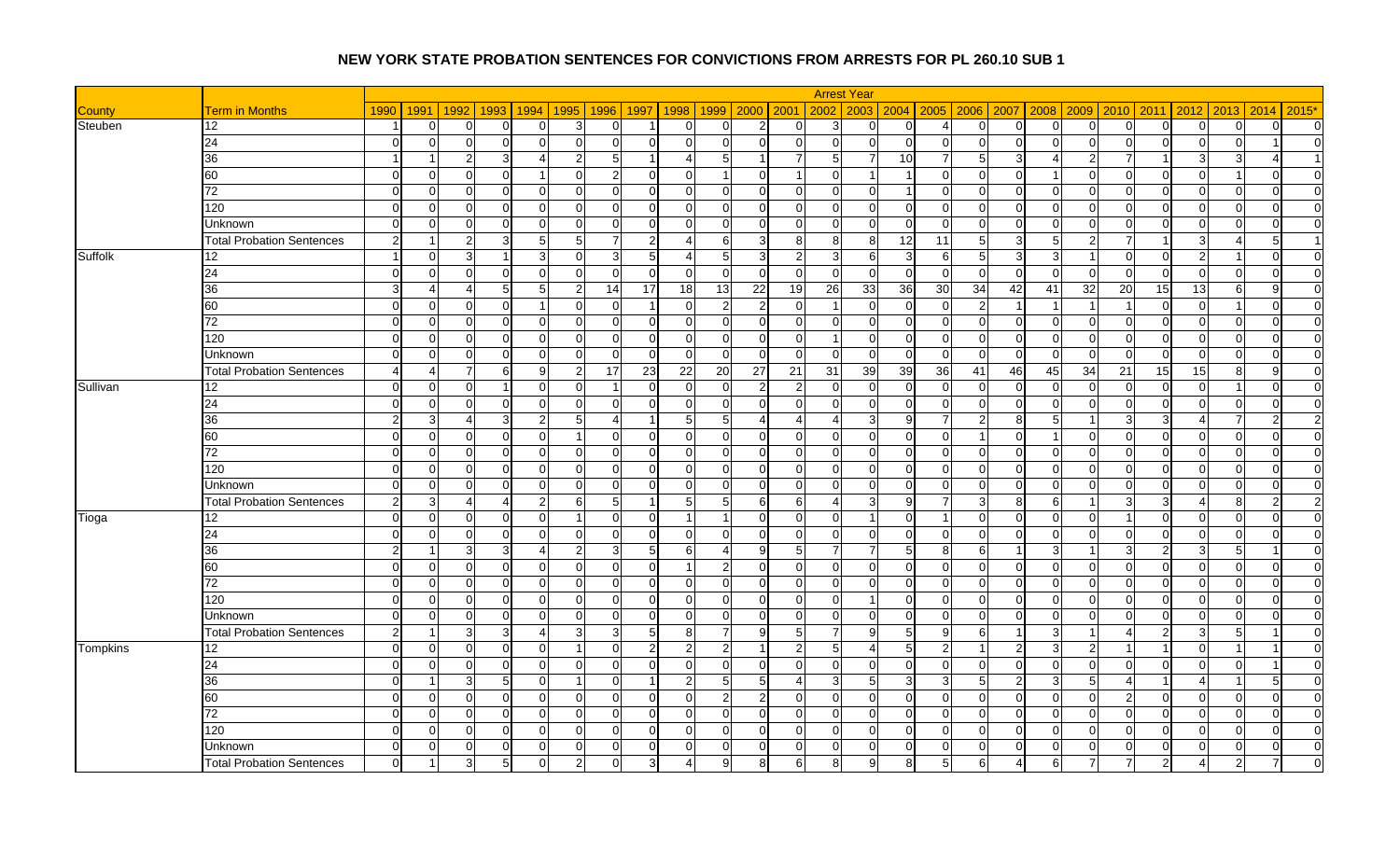|               |                                  |                |                |                            |                      |                 |                         |                            |               |                       |                 | <b>Arrest Year</b>         |                 |                            |                |                                         |                |                |                         |                            |              |                |
|---------------|----------------------------------|----------------|----------------|----------------------------|----------------------|-----------------|-------------------------|----------------------------|---------------|-----------------------|-----------------|----------------------------|-----------------|----------------------------|----------------|-----------------------------------------|----------------|----------------|-------------------------|----------------------------|--------------|----------------|
| <b>County</b> | <b>Term in Months</b>            | 1990           | 1991           | 1992<br>1993               | 1994                 | 1995            | 1996                    | 1997<br>1998               | 1999          | 2000                  | 2001            | 2002<br>2003               |                 | $2004$ 2005                | 2006 2007      | 2008                                    | 2009           | 2010           | 2011                    | 2012<br>2013               | 2014         | $2015*$        |
| <b>Ulster</b> | 12                               |                | $\overline{0}$ | C                          |                      | $\overline{0}$  |                         | $\Omega$<br>З              | 0             | 0                     | 0               | 3<br>$\Omega$              | U               | $\overline{0}$             | $\overline{0}$ | $\mathbf 0$<br>$\Omega$                 |                | 0              |                         | $\Omega$<br>$\Omega$       | $\Omega$     | $\overline{0}$ |
|               | 24                               | $\Omega$       | $\overline{0}$ | $\sqrt{ }$                 | $\Omega$             | $\Omega$        | $\overline{0}$          | $\Omega$<br>∩              | $\Omega$      | $\Omega$              | $\Omega$        | $\Omega$<br>$\Omega$       | $\Omega$        | $\overline{0}$             | $\overline{0}$ | $\overline{0}$<br>$\Omega$              | $\Omega$       | $\Omega$       | $\mathbf 0$             | ∩                          | $\Omega$     | $\Omega$       |
|               | 36                               | $\Omega$       | $\mathbf{3}$   | ี                          | 3                    | 9               | 6                       | 61<br>⊿                    | 5             | $\overline{2}$        | 5 <sub>l</sub>  | $\overline{7}$<br>8        | 2 <sub>l</sub>  | 3                          | $\overline{7}$ | 3<br>8                                  | R              |                | 3                       | Δ<br>-5                    |              |                |
|               | 60                               | $\Omega$       | $\overline{0}$ | $\Omega$                   | $\Omega$             | $\Omega$        | $\mathbf 0$             | $\Omega$                   | $\Omega$      | $\blacktriangleleft$  | $\Omega$        | $\mathbf 0$<br>$\Omega$    | $\Omega$        | $\overline{0}$             | $\overline{0}$ | $\overline{0}$<br>$\Omega$              |                | $\Omega$       | $\mathbf 0$             | $\Omega$<br>$\Omega$       | $\Omega$     | $\Omega$       |
|               | 72                               | $\Omega$       | $\overline{0}$ | $\Omega$<br>$\Omega$       | $\mathbf 0$          | $\Omega$        | $\overline{0}$          | $\overline{0}$<br>$\Omega$ | $\Omega$      | $\Omega$              | $\Omega$        | $\overline{0}$<br>$\Omega$ | $\Omega$        | $\overline{0}$             | $\Omega$       | $\overline{0}$<br>$\Omega$              | $\overline{0}$ | $\overline{0}$ | $\Omega$                | $\Omega$<br>$\Omega$       | $\Omega$     | $\overline{0}$ |
|               | 120                              | $\Omega$       | $\overline{0}$ | $\Omega$                   | $\Omega$             | $\Omega$        | $\mathbf 0$             | $\Omega$<br>U              | $\Omega$      | $\Omega$              | $\Omega$        | $\mathbf{0}$<br>$\Omega$   | $\Omega$        | $\overline{0}$             | $\overline{0}$ | $\mathbf{0}$<br>$\Omega$                | ∩              | $\overline{0}$ | $\mathbf{0}$            | $\Omega$<br>$\Omega$       | $\Omega$     | $\overline{0}$ |
|               | Unknown                          | $\Omega$       | $\overline{0}$ | $\Omega$<br>∩              | $\Omega$             | $\Omega$        | $\Omega$                | $\Omega$<br>$\Omega$       | $\Omega$      | $\Omega$              | $\Omega$        | $\Omega$<br>$\Omega$       | $\Omega$        | $\Omega$                   | $\Omega$       | $\Omega$<br>$\Omega$                    | $\Omega$       | $\Omega$       | $\Omega$                | $\Omega$<br>$\Omega$       | $\Omega$     | $\Omega$       |
|               | <b>Total Probation Sentences</b> |                | $\mathbf{3}$   |                            |                      | g               | $\overline{7}$          | 10<br>⊿                    |               | 3 <sup>1</sup>        | 5               | 10<br>8                    | 2 <sub>l</sub>  | 3                          | $\overline{7}$ | 3<br>8                                  | 8              |                | $\Delta$                | $\overline{4}$<br>6        | 5            |                |
| Warren        | 12                               | $\Omega$       | $\overline{0}$ | $\Omega$<br>∩              | $\Omega$             | $\Omega$        | $\Omega$                | $\Omega$<br>2              | $\mathcal{P}$ | $\overline{1}$        |                 | 3<br>$\Omega$              | 1               | 3                          | $\Omega$       | 3                                       | っ              |                | $\Omega$                |                            | $\Omega$     | $\Omega$       |
|               | 24                               | $\Omega$       | $\overline{0}$ | $\Omega$                   | $\Omega$             | $\Omega$        | 0                       | $\Omega$<br>U              | <sup>O</sup>  | ∩                     | $\Omega$        | $\Omega$<br>$\Omega$       | 0               | $\Omega$                   | $\Omega$       | $\mathbf 0$<br>$\Omega$                 |                | <sup>O</sup>   | $\Omega$                | $\Omega$<br>$\Omega$       | $\Omega$     | $\overline{0}$ |
|               | 36                               |                |                | $\sqrt{ }$                 |                      |                 | $\overline{2}$          | 2<br>2                     |               | 3                     | 2               | 5<br>6                     | 5 <sub>l</sub>  | 5                          | 5              | $\boldsymbol{\Delta}$<br>6              | Զ              | 6              | 6                       | 6<br>8                     |              | $\overline{2}$ |
|               | 60                               | $\Omega$       | $\overline{0}$ | $\Omega$                   | 0                    | $\Omega$        | 0                       | $\Omega$                   | <sup>O</sup>  | $\Omega$              | $\Omega$        | $\Omega$<br>$\Omega$       | $\Omega$        | $\mathbf 0$                | $\overline{0}$ | $\overline{0}$<br>$\Omega$              | $\Omega$       | <sup>O</sup>   | -1                      | $\mathbf 0$                | $\Omega$     | $\Omega$       |
|               | 72                               | $\Omega$       | $\overline{0}$ | $\sqrt{ }$                 | $\Omega$             | $\Omega$        | $\mathbf 0$             | $\Omega$<br>U              | $\Omega$      | $\Omega$              | $\Omega$        | $\Omega$                   | $\Omega$        | $\overline{0}$             | $\Omega$       | $\mathbf 0$<br>$\Omega$                 | ∩              | $\Omega$       | $\Omega$                | $\Omega$<br>$\Omega$       | $\Omega$     | $\Omega$       |
|               | 120                              | $\Omega$       | $\overline{0}$ | $\Omega$<br>∩              | $\Omega$             | $\Omega$        | $\overline{0}$          | $\Omega$<br>$\Omega$       | $\Omega$      | $\Omega$              | $\Omega$        | $\Omega$<br>$\Omega$       | $\Omega$        | $\Omega$                   | $\Omega$       | $\Omega$<br>$\Omega$                    | $\Omega$       | $\Omega$       | $\Omega$                | $\Omega$<br>$\Omega$       | $\Omega$     | $\Omega$       |
|               | <b>Unknown</b>                   |                | $\overline{0}$ | $\sqrt{ }$                 | $\Omega$             | $\Omega$        | $\Omega$                | $\Omega$                   | $\Omega$      | $\Omega$              | $\Omega$        | $\Omega$<br>$\Omega$       | $\Omega$        | $\overline{0}$             | $\Omega$       | $\Omega$<br>$\mathcal{C}$               | $\Omega$       | $\Omega$       | $\Omega$                | $\Omega$<br>$\Omega$       | $\Omega$     | $\Omega$       |
|               | <b>Total Probation Sentences</b> |                | -1             | $\Omega$                   | $\blacktriangleleft$ |                 | $\mathbf{2}$            | 3<br>Δ                     | 5             | $\boldsymbol{\Delta}$ | $\overline{3}$  | 8                          | 6               | 8                          | $5 \vert$      | 5<br>-9                                 | 10             |                | $\overline{7}$          | 8 <sup>1</sup><br>9        | Δ            | $\overline{2}$ |
| Washington    | 12                               | $\Omega$       | $\overline{0}$ | $\Omega$                   | $\mathbf 0$          | $\Omega$        | $\overline{0}$          | $\Omega$<br>U              | $\Omega$      | $\Omega$              | $\Omega$        | $\mathbf 0$<br>$\Omega$    | $\Omega$        | $\overline{0}$             | $\overline{0}$ | $\mathbf 0$<br>$\mathcal{C}$            |                | $\Omega$       |                         | $\Omega$<br>$\mathbf 0$    | $\Omega$     | $\overline{0}$ |
|               | 24                               | $\Omega$       | $\overline{0}$ | $\Omega$<br>∩              | $\Omega$             | $\Omega$        | 0                       | $\Omega$<br>$\Omega$       | $\Omega$      | ∩                     | $\Omega$        | $\mathbf 0$<br>$\Omega$    | $\Omega$        | $\Omega$                   | $\Omega$       | $\overline{0}$<br>$\Omega$              | $\Omega$       | $\Omega$       | $\Omega$                | $\Omega$<br>$\Omega$       | $\Omega$     | $\Omega$       |
|               | 36                               | $\overline{2}$ | -1             |                            | $\mathbf 0$          | 2               | $\overline{\mathbf{4}}$ | $\Omega$<br>Δ              |               | Δ                     |                 | 10<br>$\overline{4}$       | 7               |                            | 6              | 3<br>$\overline{2}$                     | 8              |                | $\Delta$                | 6                          |              | $\overline{0}$ |
|               | 60                               | $\Omega$       | $\overline{0}$ | $\Omega$                   | $\Omega$             | $\Omega$        | 0                       | $\Omega$<br>n              | $\Omega$      |                       | $\Omega$        | $\mathbf 0$<br>$\Omega$    | U               | $\overline{0}$             | $\Omega$       | $\mathbf 0$<br>∩                        |                | $\Omega$       | $\mathbf 0$             | $\Omega$<br>$\Omega$       | $\Omega$     | $\overline{0}$ |
|               | 72                               | $\Omega$       | $\overline{0}$ | $\Omega$                   | 0                    | $\overline{0}$  | 0                       | $\Omega$<br>O              | 0             | $\Omega$              | $\overline{0}$  | $\mathbf 0$<br>$\Omega$    | $\Omega$        | $\overline{0}$             | $\overline{0}$ | $\overline{0}$<br>$\Omega$              | ∩              | $\Omega$       | $\overline{0}$          | $\Omega$<br>$\mathbf 0$    | $\Omega$     | $\overline{0}$ |
|               | 120                              | $\Omega$       | $\overline{0}$ | $\sqrt{ }$                 | $\Omega$             | $\Omega$        | $\Omega$                | $\Omega$<br>$\cap$         | $\Omega$      | $\Omega$              | $\Omega$        | $\Omega$<br>$\Omega$       | $\Omega$        | $\overline{0}$             | $\Omega$       | $\Omega$                                | $\Omega$       |                | $\Omega$                | $\Omega$<br>$\Omega$       | $\Omega$     | $\Omega$       |
|               | Unknown                          | $\Omega$       | $\overline{0}$ | $\Omega$<br>∩              | $\Omega$             | $\Omega$        | $\Omega$                | $\Omega$<br>$\Omega$       | $\Omega$      | $\Omega$              | $\Omega$        | $\Omega$<br>$\Omega$       | $\Omega$        | $\Omega$                   | $\Omega$       | $\Omega$<br>$\Omega$                    | $\Omega$       | $\Omega$       | $\Omega$                | $\Omega$<br>$\Omega$       | $\Omega$     | $\Omega$       |
|               | <b>Total Probation Sentences</b> | $\mathcal{P}$  |                | 3                          | $\Omega$             | $\overline{2}$  | $\boldsymbol{\Delta}$   | $\Omega$                   |               | 5                     |                 | 10<br>$\overline{a}$       | 7               |                            | 6              | $\overline{2}$<br>Δ                     | 8              | 8              | 5                       | 6                          |              | $\Omega$       |
| Wayne         | 12                               | $\Omega$       | $\overline{0}$ | $\Omega$<br>∩              | -1                   | $\Omega$        | $\overline{1}$          | $\Omega$<br>$\Omega$       | $\Omega$      | $\overline{1}$        |                 | $\mathbf 1$                | $\Omega$        |                            | $\Omega$       | $\Omega$<br>-1                          | $\Omega$       | $\Omega$       | $\overline{0}$          | $\Omega$<br>-1             | $\Omega$     | $\overline{0}$ |
|               | 24                               | $\Omega$       | $\overline{0}$ | C                          | $\Omega$             | $\Omega$        | $\Omega$                | $\Omega$<br>n              |               | $\Omega$              | $\Omega$        | $\Omega$<br>$\Omega$       | $\Omega$        | $\Omega$                   | $\Omega$       | $\Omega$<br>$\Omega$                    |                | $\Omega$       | $\Omega$                | $\Omega$                   | $\Omega$     | $\overline{0}$ |
|               | 36                               | 2              | $\overline{3}$ | З<br>∩                     | 5                    | 10              | 10 <sup>1</sup>         | 5<br>31                    | 6             | 5                     | 5 <sup>1</sup>  | 8<br>્વ                    | $\overline{7}$  |                            | $\overline{1}$ | $\overline{2}$<br>3                     | ੨              | 3              | $\overline{2}$          | 3<br>-1                    | 2            | $\overline{0}$ |
|               | 60                               | $\Omega$       | $\overline{0}$ |                            |                      | $\Omega$        | $\Omega$                | $\Omega$<br>U              | $\Omega$      | $\Omega$              | $\Omega$        | $\Omega$<br>$\Omega$       | ΩI              | $\Omega$                   |                | $\mathbf 0$<br>$\Omega$                 |                | $\Omega$       | $\Omega$                | $\Omega$                   | $\Omega$     | $\overline{0}$ |
|               | 72                               | $\Omega$       | $\overline{0}$ | $\Omega$                   | $\Omega$             | $\Omega$        | 0                       | $\Omega$<br>U              | ∩             | ∩                     | $\Omega$        | $\Omega$<br>$\Omega$       | ∩               | $\Omega$                   | $\Omega$       | $\mathbf{0}$<br>∩                       | ∩              | <sup>O</sup>   | $\overline{0}$          | - 0                        | $\Omega$     | $\Omega$       |
|               | 120                              | $\Omega$       | $\overline{0}$ | $\Omega$                   | 0                    | $\overline{0}$  | 0                       | $\Omega$<br>$\Omega$       | <sup>O</sup>  | $\Omega$              | $\Omega$        | $\overline{0}$<br>$\Omega$ | 0               | $\overline{0}$             | $\overline{0}$ | $\overline{0}$<br>$\Omega$              | $\Omega$       | <sup>O</sup>   | $\overline{0}$          | $\Omega$<br>$\Omega$       | <sup>O</sup> | $\overline{0}$ |
|               | <b>Unknown</b>                   | $\Omega$       | $\overline{0}$ | $\Omega$                   | $\Omega$             | $\Omega$        | $\overline{0}$          | $\Omega$<br>$\Omega$       | $\Omega$      | $\overline{1}$        | $\Omega$        | $\Omega$<br>$\Omega$       | $\Omega$        | $\Omega$                   | $\Omega$       | $\mathbf 0$<br>$\Omega$                 | $\Omega$       | $\Omega$       | $\Omega$                | $\Omega$<br>$\Omega$       | $\Omega$     | $\Omega$       |
|               | <b>Total Probation Sentences</b> | っ              | $\mathbf{3}$   | $\Omega$<br>$\overline{4}$ | $\overline{7}$       | 10 <sup>1</sup> | 11                      | 5<br>$\overline{3}$        | 6             | $\overline{7}$        | $6 \mid$        | 9<br>4                     | $\overline{7}$  | $5 \overline{\phantom{0}}$ | $\overline{2}$ | 3<br>3                                  |                | 3              | $\overline{2}$          | 3<br>4                     | 2            | $\overline{0}$ |
| Westchester   | 12                               |                | $\mathbf{3}$   | $\overline{2}$<br>3        | $\overline{2}$       |                 | $5\overline{)}$         | 5<br>8                     | $\mathbf{3}$  | 4                     | 3               | 6<br>6                     | 3 <sub>l</sub>  | $2 \vert$                  | $\mathbf{3}$   | $\overline{4}$<br>$\boldsymbol{\Delta}$ |                |                | $\overline{2}$          | $\Omega$<br>$\overline{2}$ | $\Omega$     | $\overline{0}$ |
|               | 24                               | $\Omega$       | $\overline{0}$ | $\Omega$<br>$\cap$         | $\Omega$             | $\Omega$        | $\overline{0}$          | $\overline{0}$<br>$\Omega$ | $\Omega$      | $\Omega$              | $\Omega$        | $\overline{0}$<br>$\Omega$ | $\Omega$        | $\overline{0}$             | $\overline{0}$ | $\Omega$<br>$\Omega$                    | $\Omega$       | $\Omega$       | $\overline{0}$          | $\Omega$<br>$\Omega$       | $\Omega$     | $\overline{0}$ |
|               | 36                               |                | 9              | 14<br>6                    | 12                   | 12              | 15                      | 20<br>31                   | 14            | $\overline{22}$       | $\overline{22}$ | $\overline{16}$<br>10      | 10 <sup>1</sup> | 10                         | 13             | 15<br>19                                | 13             | g              | Δ                       | 3                          |              | $\overline{0}$ |
|               | 60                               | $\Omega$       | $\overline{0}$ | -1<br>∩                    | $\mathbf 0$          | $\Omega$        | $\overline{0}$          | $\Omega$<br>$\Omega$       | $\Omega$      | $\Omega$              | $\Omega$        | $\overline{0}$<br>$\Omega$ | $\Omega$        |                            | $\Omega$       | $\Omega$<br>$\Omega$                    | $\Omega$       | $\Omega$       | $\overline{\mathbf{1}}$ | $\Omega$<br>$\Omega$       | $\Omega$     | $\overline{0}$ |
|               | $\overline{72}$                  |                | $\overline{0}$ | C                          | $\Omega$             | $\Omega$        | $\overline{0}$          | $\Omega$                   | $\Omega$      | $\Omega$              | $\Omega$        | $\mathbf 0$<br>$\Omega$    | $\Omega$        | $\Omega$                   | $\overline{0}$ | $\mathbf 0$<br>C                        |                | $\Omega$       | $\Omega$                | $\Omega$<br>0              | $\Omega$     | $\overline{0}$ |
|               | 120                              | $\Omega$       | $\overline{0}$ | $\Omega$                   | $\Omega$             | $\Omega$        | $\Omega$                | $\Omega$<br>U              | ∩             | ∩                     | $\Omega$        | $\mathbf 0$<br>$\Omega$    | U               | $\Omega$                   | $\overline{0}$ | $\mathbf 0$<br>C                        |                | O              | $\mathbf 0$             | $\Omega$<br>$\Omega$       | $\Omega$     | $\overline{0}$ |
|               | Unknown                          | $\Omega$       | $\overline{0}$ | $\Omega$                   | $\Omega$             | $\Omega$        | $\overline{0}$          | $\Omega$<br>$\Omega$       | $\Omega$      | $\Omega$              | $\Omega$        | $\Omega$<br>$\Omega$       | $\Omega$        | $\Omega$                   | $\Omega$       | $\overline{0}$<br>$\Omega$              | $\Omega$       | <sup>O</sup>   | $\Omega$                | $\Omega$<br>0              | <sup>O</sup> | $\overline{0}$ |
|               | <b>Total Probation Sentences</b> |                | 12             | ō<br>17                    | 14                   | 13              | 20                      | $\overline{25}$<br>39      | 17            | $\overline{26}$       | $\overline{25}$ | $\overline{22}$<br>16      | 13 <sup>l</sup> | $\overline{13}$            | 16             | 19<br>$\overline{23}$                   | 14             | 10             |                         |                            |              | $\Omega$       |